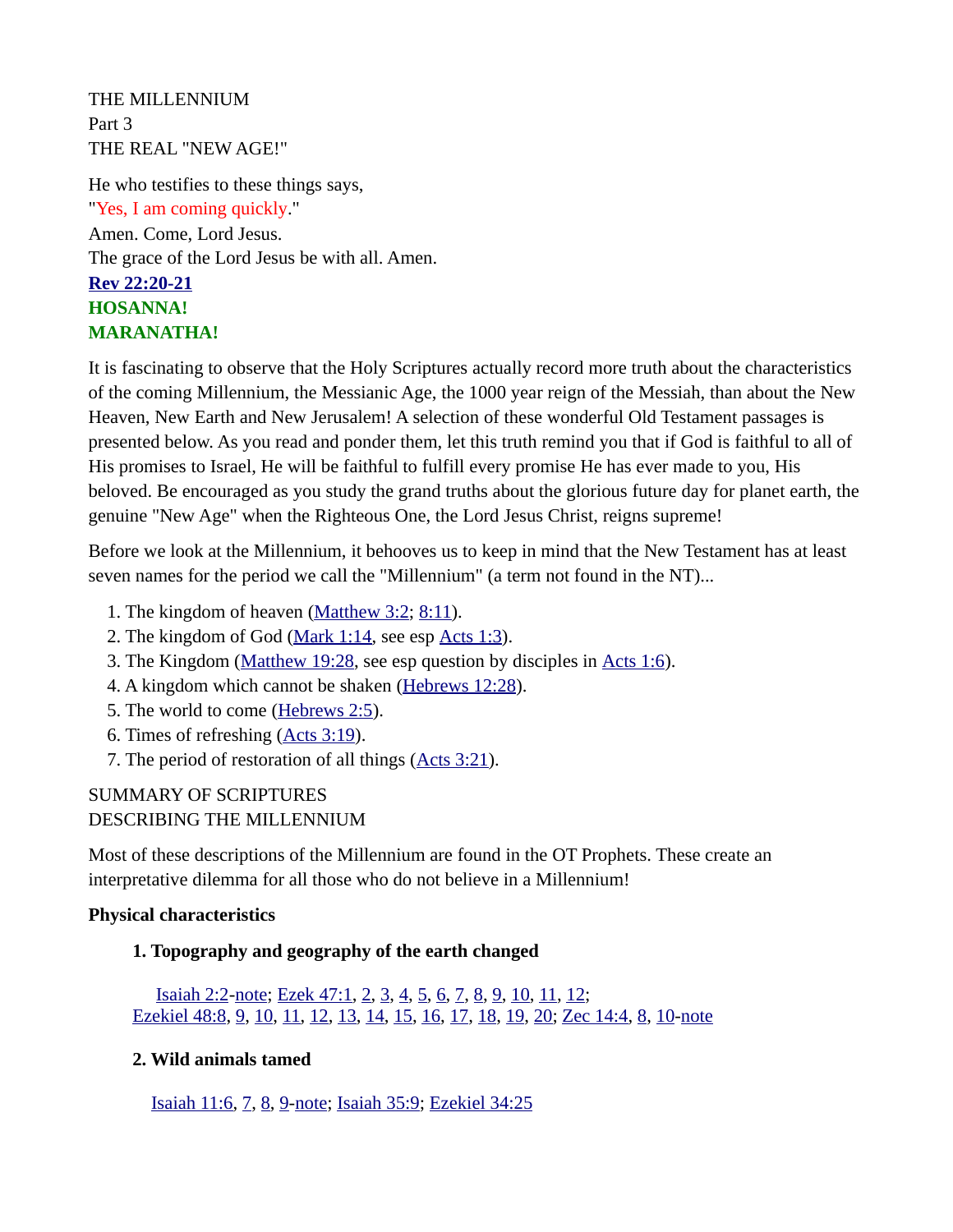#### **3. Crops abundant**

[Isaiah 27:6](https://biblia.com/bible/niv/Isa%2027.6); [35:1,](https://biblia.com/bible/niv/Isaiah%2035.1) [2,](https://biblia.com/bible/niv/Isaiah%2035.2) [6,](https://biblia.com/bible/niv/Isaiah%2035.6) [7;](https://biblia.com/bible/niv/Isaiah%2035.7) [Amos 9:13](https://biblia.com/bible/niv/Amos%209.13); [Zechariah 14:8-](https://biblia.com/bible/niv/Zech%2014.8)[note](https://www.preceptaustin.org/zechariah-14-commentary#14:8)

**4. Human longevity increased**

[Isaiah 65:20](https://biblia.com/bible/niv/Isa%2065.20), [21](https://biblia.com/bible/niv/Isaiah%2065.21), [22](https://biblia.com/bible/niv/Isaiah%2065.22), [23](https://biblia.com/bible/niv/Isaiah%2065.23)

#### **Spiritual and religious characteristics and events**

#### **1. Satan confined in the abyss**

[Revelation 20:1](https://biblia.com/bible/niv/Rev%2020.1), [2](https://biblia.com/bible/niv/Revelation%2020.2), [3](https://biblia.com/bible/niv/Revelation%2020.3)[-note](http://www.spiritandtruth.org/id/revc.htm?20:1)

# **2. Millennial temple built**

 [Ezekiel 40:5-43:27](https://biblia.com/bible/niv/Ezek%2040.5-43.27) - [See Schematic Diagram of this Temple](https://www.esv.org/resources/esv-global-study-bible/chart-26-temple-plan/)

# **3. Animal sacrifices offered as memorials to Christ's death**

[Isaiah 56:7](https://biblia.com/bible/niv/Isa%2056.7); [66:20,](https://biblia.com/bible/niv/Isaiah%2066.20) [21,](https://biblia.com/bible/niv/Isaiah%2066.21) [22,](https://biblia.com/bible/niv/Isaiah%2066.22) [23;](https://biblia.com/bible/niv/Isaiah%2066.23) [Jer. 33:17,](https://biblia.com/bible/niv/Jer.%2033.17)[18;](https://biblia.com/bible/niv/Jer%2033.18) [Ezek](https://biblia.com/bible/niv/Ezek%2043.18)  [43:18](https://biblia.com/bible/niv/Ezek%2043.18), [19](https://biblia.com/bible/niv/Ezek%2043.19), [20](https://biblia.com/bible/niv/Ezek%2043.20), [21](https://biblia.com/bible/niv/Ezek%2043.21), [22](https://biblia.com/bible/niv/Ezek%2043.22), [23](https://biblia.com/bible/niv/Ezek%2043.23), [24](https://biblia.com/bible/niv/Ezek%2043.24), [25](https://biblia.com/bible/niv/Ezek%2043.25), [26](https://biblia.com/bible/niv/Ezek%2043.26), [27](https://biblia.com/bible/niv/Ezek%2043.27); [45:13-46:24](https://biblia.com/bible/niv/Ezek%2045.13-46.24); [Malachi 3:3](https://biblia.com/bible/niv/Mal%203.3), [4](https://biblia.com/bible/niv/Malachi%203.4)[-note](https://www.preceptaustin.org/_commentary#)

# **4. Feasts of the New Year, Passover, and Tabernacles reinstituted**

[Ezek 45:18](https://biblia.com/bible/niv/Ezek%2045.18), [19](https://biblia.com/bible/niv/Ezek%2045.19), [20](https://biblia.com/bible/niv/Ezek%2045.20), [21](https://biblia.com/bible/niv/Ezek%2045.21), [22](https://biblia.com/bible/niv/Ezek%2045.22), [23](https://biblia.com/bible/niv/Ezek%2045.23), [24](https://biblia.com/bible/niv/Ezek%2045.24), [25](https://biblia.com/bible/niv/Ezek%2045.25); [Zechariah 14:16](https://biblia.com/bible/niv/Zech%2014.16), [17](https://biblia.com/bible/niv/Zechariah%2014.17), [19](https://biblia.com/bible/niv/Zechariah%2014.19), [19](https://biblia.com/bible/niv/Zechariah%2014.19), [20](https://biblia.com/bible/niv/Zechariah%2014.20), [21](https://biblia.com/bible/niv/Zechariah%2014.21)[-note](https://www.preceptaustin.org/zechariah-14-commentary#14:16)

[Table summarizing all Seven Great Feasts of Israel](https://www.preceptaustin.org/leviticus_23_commentary#t)

#### **5. Nations worship in Jerusalem**

[Isaiah 2:2](https://biblia.com/bible/niv/Isa%202.2), [3](https://biblia.com/bible/niv/Isaiah%202.3), [4](https://biblia.com/bible/niv/Isaiah%202.4); [Mic 4:2](https://biblia.com/bible/niv/Micah%204.2)[-note;](https://www.preceptaustin.org/micah_4_commentary#4:2) [Micah 7:12](https://biblia.com/bible/niv/Micah%207.12)[-note;](https://www.preceptaustin.org/micah_7_commentary#7:12) [Zechariah 8:20](https://biblia.com/bible/niv/Zech%208.20), [21](https://biblia.com/bible/niv/Zechariah%208.21), [22](https://biblia.com/bible/niv/Zechariah%208.22), [23](https://biblia.com/bible/niv/Zechariah%208.23); [Zechariah](https://biblia.com/bible/niv/Zech%2014.16)  [14:16](https://biblia.com/bible/niv/Zech%2014.16), [17](https://biblia.com/bible/niv/Zechariah%2014.17), [18](https://biblia.com/bible/niv/Zechariah%2014.18), [19](https://biblia.com/bible/niv/Zechariah%2014.19), [20](https://biblia.com/bible/niv/Zechariah%2014.20), [21](https://biblia.com/bible/niv/Zechariah%2014.21)[-note](https://www.preceptaustin.org/zechariah-14-commentary#14:16)

#### **6. Worldwide knowledge of God**

[Isaiah 11:9-](https://biblia.com/bible/niv/Isa%2011.9)[note](https://www.preceptaustin.org/isaiah_11_commentary#11:9); [Je 31:34](https://biblia.com/bible/niv/Jer%2031.34)[-note;](https://www.preceptaustin.org/jeremiah_31_commentary#31:34) [Mic 4:5-](https://biblia.com/bible/niv/Micah%204.5)[note](https://www.preceptaustin.org/micah_4_commentary#4:5); [Hab 2:14](https://biblia.com/bible/niv/Hab%202.14)[-note](https://www.preceptaustin.org/habakkuk_2_commentary#2:4) cf [Ps](https://biblia.com/bible/niv/Ps%2022.27)  [22:27](https://biblia.com/bible/niv/Ps%2022.27), [67:1,](https://biblia.com/bible/niv/Ps%2067.1)[2,](https://biblia.com/bible/niv/Ps%2067.2) [72:19](https://biblia.com/bible/niv/Ps%2072.19), [86:9,](https://biblia.com/bible/niv/Ps%2086.9) [98:1,](https://biblia.com/bible/niv/Ps%2098.1) [2,](https://biblia.com/bible/niv/Ps%2098.2) [3](https://biblia.com/bible/niv/Ps%2098.3) [Zec 14:8](https://biblia.com/bible/niv/Zech%2014.8)[,9](https://biblia.com/bible/niv/Zec%2014.9) [Rev 11:15](https://biblia.com/bible/niv/Rev%2011.15)[-note](http://www.spiritandtruth.org/id/revc.htm?11:15); [Rev 15:4](https://biblia.com/bible/niv/Rev%2015.4)[-note](http://www.spiritandtruth.org/id/revc.htm?15:4)

#### **7. Unparalleled filling of and empowerment by the Holy Spirit on Israel**

[Isaiah 32:15](https://biblia.com/bible/niv/Isa%2032.15); [44:3;](https://biblia.com/bible/niv/Isaiah%2044.3) [Ezekiel 36:24,](https://biblia.com/bible/niv/Ezek%2036.24) [25,](https://biblia.com/bible/niv/Ezekiel%2036.25) [26,](https://biblia.com/bible/niv/Ezekiel%2036.26) [27,](https://biblia.com/bible/niv/Ezekiel%2036.27) [28,](https://biblia.com/bible/niv/Ezekiel%2036.28) [29;](https://biblia.com/bible/niv/Ezekiel%2036.29) [39:29](https://biblia.com/bible/niv/Ezekiel%2039.29)[-note;](https://www.preceptaustin.org/exekiel_36_commentary#36:24) [Joel 2:28,](https://biblia.com/bible/niv/Joel%202.28) [29-](https://biblia.com/bible/niv/Joel%202.29)[note](https://www.preceptaustin.org/joel-2-commentary#2:28)

#### **8. New Covenant with Israel fulfilled**

 [Jeremiah 31:31,](https://biblia.com/bible/niv/Jer%2031.31) [32,](https://biblia.com/bible/niv/Jeremiah%2031.32) [33,](https://biblia.com/bible/niv/Jeremiah%2031.33) [34;](https://biblia.com/bible/niv/Jeremiah%2031.34) [Ezek 11:19](https://biblia.com/bible/niv/Ezek%2011.19), [20](https://biblia.com/bible/niv/Ezek%2011.20); [36:25,](https://biblia.com/bible/niv/Ezek%2036.25) [26,](https://biblia.com/bible/niv/Ezek%2036.26) [27,](https://biblia.com/bible/niv/Ezek%2036.27) [28,](https://biblia.com/bible/niv/Ezek%2036.28) [29,](https://biblia.com/bible/niv/Ezek%2036.29) [30,](https://biblia.com/bible/niv/Ezek%2036.30) [31,](https://biblia.com/bible/niv/Ezek%2036.31) [32-](https://biblia.com/bible/niv/Ezek%2036.32)-[note](https://www.preceptaustin.org/ezekiel_11_commentary#11:19)

#### **9. Righteousness and justice prevails**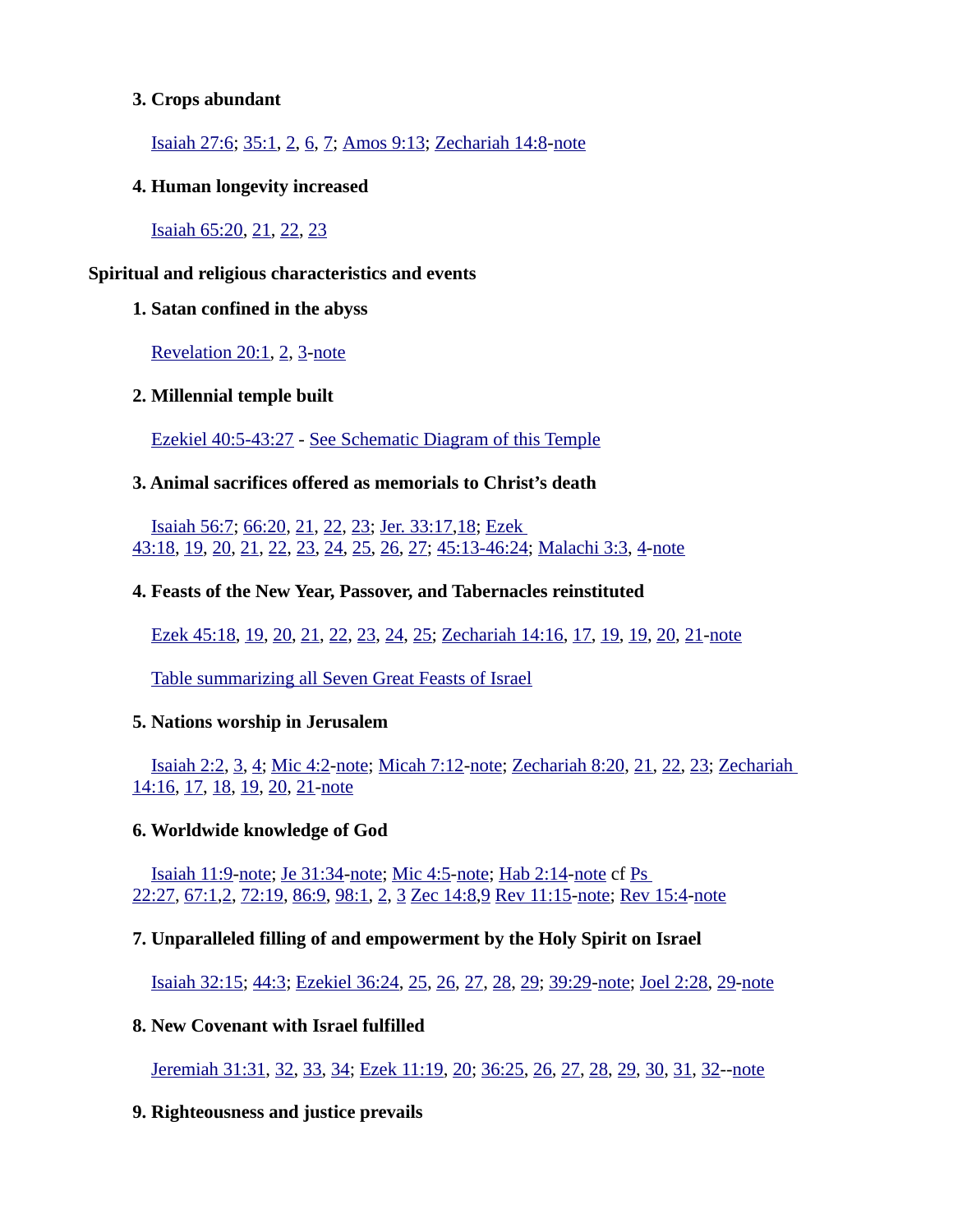[Isaiah 9:7](https://biblia.com/bible/niv/Isa%209.7)[-note;](https://www.preceptaustin.org/isaiah_9_commentary#9:7) [Isaiah 11:4-](https://biblia.com/bible/niv/Isa%2011.4)[note](https://www.preceptaustin.org/isaiah_11_commentary#11:4); [Isaiah 42:1,](https://biblia.com/bible/niv/Isa%2042.1) [2,](https://biblia.com/bible/niv/Isaiah%2042.2) [3,](https://biblia.com/bible/niv/Isaiah%2042.3) [4;](https://biblia.com/bible/niv/Isaiah%2042.4) [Jeremiah 23:5](https://biblia.com/bible/niv/Jer%2023.5)

#### **Political characteristics and events**

#### **1. Israel reunited as a nation**

 [Jeremiah 3:18;](https://biblia.com/bible/niv/Jer%203.18) [Ezekiel 37:15](https://biblia.com/bible/niv/Ezek%2037.15), [16](https://biblia.com/bible/niv/Ezekiel%2037.16), [17](https://biblia.com/bible/niv/Ezekiel%2037.17), [18](https://biblia.com/bible/niv/Ezekiel%2037.18), [19](https://biblia.com/bible/niv/Ezekiel%2037.19), [20](https://biblia.com/bible/niv/Ezekiel%2037.20), [21](https://biblia.com/bible/niv/Ezekiel%2037.21), [22](https://biblia.com/bible/niv/Ezekiel%2037.22), [23](https://biblia.com/bible/niv/Ezekiel%2037.23)[-note](https://www.preceptaustin.org/ezekiel_37_commentary#37:15)

#### **2. Israel at peace in the land**

[Deut. 30:1,](https://biblia.com/bible/niv/Deut.%2030.1) [2,](https://biblia.com/bible/niv/Deut%2030.2) [3,](https://biblia.com/bible/niv/Deut%2030.3) [4,](https://biblia.com/bible/niv/Deut%2030.4) [5,](https://biblia.com/bible/niv/Deut%2030.5) [6,](https://biblia.com/bible/niv/Deut%2030.6) [7,](https://biblia.com/bible/niv/Deut%2030.7) [8,](https://biblia.com/bible/niv/Deut%2030.8) [9,](https://biblia.com/bible/niv/Deut%2030.9) [10-](https://biblia.com/bible/niv/Deut%2030.10)[note](https://www.preceptaustin.org/deuteronomy-30-commentary#30:1); [Isaiah 32:18;](https://biblia.com/bible/niv/Isa%2032.18) [Hosea 14:5](https://biblia.com/bible/niv/Hos%2014.5), [7](https://biblia.com/bible/niv/Hosea%2014.7); [Am 9:15](https://biblia.com/bible/niv/Amos%209.15); [Mic 4:4](https://biblia.com/bible/niv/Micah%204.4) [note;](https://www.preceptaustin.org/micah_4_commentary#4:4) [Micah 5:4](https://biblia.com/bible/niv/Micah%205.4)[-note,](https://www.preceptaustin.org/micah_5_commentary#5:4) 5a; [Zec 3:10;](https://biblia.com/bible/niv/Zech%203.10) [Zech 14:11](https://biblia.com/bible/niv/Zech%2014.11)-[note](https://www.preceptaustin.org/zechariah-14-commentary#14:11)

#### **3. Abrahamic Covenant land-grant boundaries established**

[Ge 15:18](https://biblia.com/bible/niv/Gen%2015.18), [19](https://biblia.com/bible/niv/Ge%2015.19), [20](https://biblia.com/bible/niv/Ge%2015.20), [21](https://biblia.com/bible/niv/Ge%2015.21)[-note](https://www.preceptaustin.org/genesis-15-commentary#15:18); [Ezek 47:13-48:8](https://biblia.com/bible/niv/Ezek%2047.13-48.8), [23](https://biblia.com/bible/niv/Ezek%2047.23), [24](https://biblia.com/bible/niv/Ezek%2047.24), [25](https://biblia.com/bible/niv/Ezek%2047.25), [26](https://biblia.com/bible/niv/Ezek%2047.26), [27](https://biblia.com/bible/niv/Ezek%2047.27)

#### **4. Christ in Jerusalem rules over Israel**

[Isaiah 40:11;](https://biblia.com/bible/niv/Isa%2040.11) [Micah 4:7](https://biblia.com/bible/niv/Micah%204.7)[-note;](https://www.preceptaustin.org/micah_4_commentary#4:7) [Micah 5:2b](https://biblia.com/bible/niv/Micah%205.2b)[-note](https://www.preceptaustin.org/micah_5_commentary#5:2)

#### **5. Davidic Covenant fulfilled with Christ on the throne of David**

[2 Sa 7:11](https://biblia.com/bible/niv/2%20Sam%207.11), [12](https://biblia.com/bible/niv/2%20Sa%207.12), [13](https://biblia.com/bible/niv/2%20Sa%207.13), [14](https://biblia.com/bible/niv/2%20Sa%207.14), [15](https://biblia.com/bible/niv/2%20Sa%207.15), [16](https://biblia.com/bible/niv/2%20Sa%207.16); [Isaiah 9:6](https://biblia.com/bible/niv/Isa%209.6), [7](https://biblia.com/bible/niv/Isaiah%209.7); [Jeremiah](https://biblia.com/bible/niv/Jer%2033.17)  [33:17](https://biblia.com/bible/niv/Jer%2033.17), [18](https://biblia.com/bible/niv/Jeremiah%2033.18), [19](https://biblia.com/bible/niv/Jeremiah%2033.19), [20](https://biblia.com/bible/niv/Jeremiah%2033.20), [21](https://biblia.com/bible/niv/Jeremiah%2033.21), [22](https://biblia.com/bible/niv/Jeremiah%2033.22), [23](https://biblia.com/bible/niv/Jeremiah%2033.23), [24](https://biblia.com/bible/niv/Jeremiah%2033.24), [25](https://biblia.com/bible/niv/Jeremiah%2033.25), [26](https://biblia.com/bible/niv/Jeremiah%2033.26)[-note](https://www.preceptaustin.org/jeremiah_33_commentary#33:17); [Am 9:11](https://biblia.com/bible/niv/Amos%209.11)[,12](https://biblia.com/bible/niv/Am%209.12), [Lk 1:32](https://biblia.com/bible/niv/Luke%201.32), [33](https://biblia.com/bible/niv/Lk%201.33)[-note](https://www.preceptaustin.org/luke-1-commentary#1:32)

#### **6. Christ rules over and judges the nations**

[Isaiah 11:3,](https://biblia.com/bible/niv/Isa%2011.3) [4,](https://biblia.com/bible/niv/Isaiah%2011.4) [5-](https://biblia.com/bible/niv/Isaiah%2011.5)[note](https://www.preceptaustin.org/isaiah_11_commentary#11:3); [Micah 4:2,](https://biblia.com/bible/niv/Micah%204.2)[3a](https://biblia.com/bible/niv/Micah%204.3a)[-note;](https://www.preceptaustin.org/micah_4_commentary#4:2) [Zec 14:9](https://biblia.com/bible/niv/Zech%2014.9)[-note](https://www.preceptaustin.org/zechariah-14-commentary#14:9); [Revelation 19:15-](https://biblia.com/bible/niv/Rev%2019.15)[note](http://www.spiritandtruth.org/id/revc.htm?19:15)

#### **7. Resurrected saints reign with Christ**

[Mt 19:28](https://biblia.com/bible/niv/Matt%2019.28); [2 Ti 2:12](https://biblia.com/bible/niv/2%20Tim%202.12); [Revelation 5:10-](https://biblia.com/bible/niv/Rev%205.10)[note;](http://www.spiritandtruth.org/id/revc.htm?5:10) [Revelation 20:4](https://biblia.com/bible/niv/Rev%2020.4)[-note](http://www.spiritandtruth.org/id/revc.htm?20:4)

#### **8. Universal peace prevails**

[Isaiah 2:4](https://biblia.com/bible/niv/Isa%202.4)[-note;](https://www.preceptaustin.org/isaiah_21-4_commentary#2:4) [Isaiah 32:17](https://biblia.com/bible/niv/Isa%2032.17)[,18](https://biblia.com/bible/niv/Isaiah%2032.18); [60:18;](https://biblia.com/bible/niv/Isaiah%2060.18) [Ho 2:18](https://biblia.com/bible/niv/Hos%202.18); [Mic 4:2](https://biblia.com/bible/niv/Micah%204.2), [3](https://biblia.com/bible/niv/Mic%204.3), [4](https://biblia.com/bible/niv/Mic%204.4)[-note;](https://www.preceptaustin.org/micah_4_commentary#4:2) [Micah 5:4](https://biblia.com/bible/niv/Micah%205.4) [note;](https://www.preceptaustin.org/micah_5_commentary#5:4) [Zechariah 9:10](https://biblia.com/bible/niv/Zech%209.10)

#### **9. Jerusalem made the world's capital**

[Jeremiah 3:17;](https://biblia.com/bible/niv/Jer%203.17) [Ezekiel 48:30](https://biblia.com/bible/niv/Ezek%2048.30), [31](https://biblia.com/bible/niv/Ezekiel%2048.31), [32](https://biblia.com/bible/niv/Ezekiel%2048.32), [33](https://biblia.com/bible/niv/Ezekiel%2048.33), [34](https://biblia.com/bible/niv/Ezekiel%2048.34), [35](https://biblia.com/bible/niv/Ezekiel%2048.35); [Joel 3:16](https://biblia.com/bible/niv/Joel%203.16), [17](https://biblia.com/bible/niv/Joel%203.17)[-note](https://www.preceptaustin.org/joel-3-commentary#3:16); [Mic 4:1](https://biblia.com/bible/niv/Micah%204.1), [6](https://biblia.com/bible/niv/Mic%204.6), [7](https://biblia.com/bible/niv/Mic%204.7), [8](https://biblia.com/bible/niv/Mic%204.8) [note;](https://www.preceptaustin.org/micah_4_commentary#4:1) [Zechariah 8:2](https://biblia.com/bible/niv/Zech%208.2), [3](https://biblia.com/bible/niv/Zechariah%208.3)

#### **10. Israel exalted above the Gentiles**

[Isaiah 14:1](https://biblia.com/bible/niv/Isa%2014.1), [2](https://biblia.com/bible/niv/Isaiah%2014.2); [49:22,](https://biblia.com/bible/niv/Isaiah%2049.22) [23;](https://biblia.com/bible/niv/Isaiah%2049.23) [60:14,](https://biblia.com/bible/niv/Isaiah%2060.14) [15,](https://biblia.com/bible/niv/Isaiah%2060.15) [16,](https://biblia.com/bible/niv/Isaiah%2060.16) [17;](https://biblia.com/bible/niv/Isaiah%2060.17) [Isaiah 61:5,](https://biblia.com/bible/niv/Isa%2061.5) [6,](https://biblia.com/bible/niv/Isaiah%2061.6) [7,](https://biblia.com/bible/niv/Isaiah%2061.7) [8,](https://biblia.com/bible/niv/Isaiah%2061.8) [9-](https://biblia.com/bible/niv/Isaiah%2061.9)[note](https://www.preceptaustin.org/isaiah-61-commentary#61:5)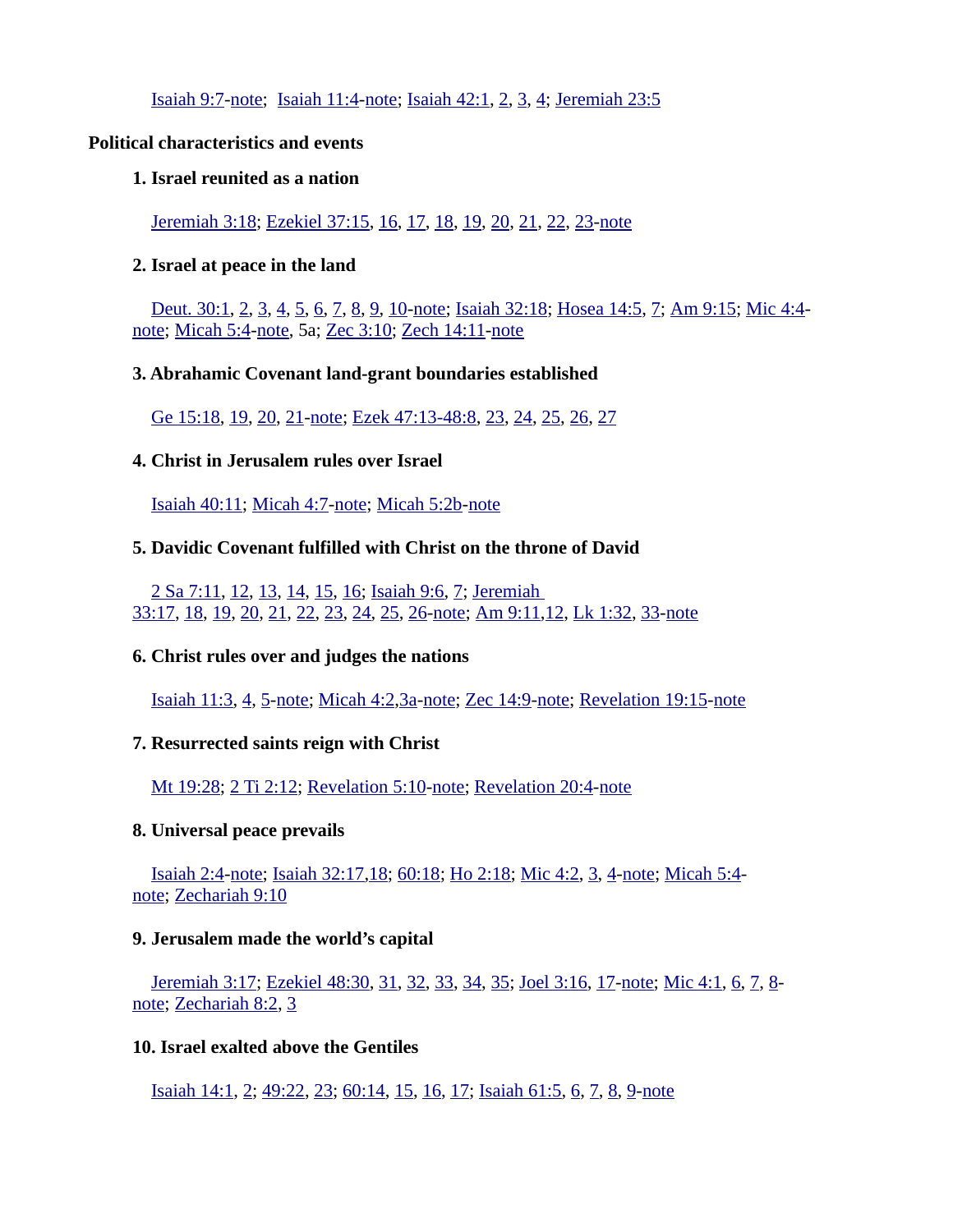#### **11. The world blessed through Israel**

 [Micah 5:7](https://biblia.com/bible/niv/Micah%205.7)[-note](https://www.preceptaustin.org/micah_5_commentary#5:7)

**Events following the Millennium**

- **1. Satan released from the abyss** - [Re 20:7](https://biblia.com/bible/niv/Rev%2020.7)[-note](http://www.spiritandtruth.org/id/revc.htm?20:7)
- **2. Satan deceives the nations** [Re 20:8](https://biblia.com/bible/niv/Rev%2020.8)[-note](http://www.spiritandtruth.org/id/revc.htm?20:8)
- **3. Global armies besiege Jerusalem** [Re 20:9a-](https://biblia.com/bible/niv/Rev%2020.9a)[note](http://www.spiritandtruth.org/id/revc.htm?20:9)
- **4. Global armies destroyed by fire** [Re 20:9b](https://biblia.com/bible/niv/Rev%2020.9b)[-note](http://www.spiritandtruth.org/id/revc.htm?20:9))
- **5. Satan cast into the lake of fire** - [Re 20:10](https://biblia.com/bible/niv/Rev%2020.10)[-note](http://www.spiritandtruth.org/id/revc.htm?20:10)
- **6. Evil angels judged**  $1 \text{ Co } 6:3$
- **7. The wicked dead resurrected** - [Da 12:2b-](https://biblia.com/bible/niv/Dan%2012.2b)[note](https://www.preceptaustin.org/daniel_12_commentary#12:2); [Jn 5:29b](https://biblia.com/bible/niv/John%205.29b)
- **8. The wicked judged at the Great White Throne** [Re 20:11](https://biblia.com/bible/niv/Rev%2020.11), [12](https://biblia.com/bible/niv/Re%2020.12), [13](https://biblia.com/bible/niv/Re%2020.13), [14](https://biblia.com/bible/niv/Re%2020.14) ([note\)](http://www.spiritandtruth.org/id/revc.htm?20:11)

**9. The wicked cast into the lake of fire** - [Rev 20:14,](https://biblia.com/bible/niv/Rev%2020.14) [15-](https://biblia.com/bible/niv/Rev%2020.15)[note](http://www.spiritandtruth.org/id/revc.htm?20:14); [Rev 21:8](https://biblia.com/bible/niv/Rev%2021.8)[-note](http://www.spiritandtruth.org/id/revc.htm?21:8)

(Adapted from Walvoord, J. F., Zuck, R. B., et al: The Bible Knowledge Commentary. [1985. Victor\)](https://www.amazon.com/exec/obidos/tg/detail/-/089693800X?v=glance)

CONDITIONS EXISTING WITHIN THE MILLENNIUM Dwight Pentecost

Much Scripture is devoted to stating the untold blessing and glory poured out upon earth through the beneficence of the Lord Jesus Christ in the kingdom. Many of these have been alluded to previously, but an outline of the conditions on the earth will show the "greatness of the kingdom" [\(Dan. 7:27\)](https://biblia.com/bible/niv/Dan.%207.27).

# **A. Peace.**

The cessation of war through the unification of the kingdoms of the world under the reign of Christ, together with the resultant economic prosperity, since nations need not devote vast proportions of their expenditure on munitions, is a major theme of the prophets. National and individual peace is the fruit of Messiah's reign ([Isa. 2:4](https://biblia.com/bible/niv/Isa.%202.4); [9:4-7;](https://biblia.com/bible/niv/Isa%209.4-7) [11:6-9](https://biblia.com/bible/niv/Isa%2011.6-9); [32:17-](https://biblia.com/bible/niv/Isa%2032.17-18) [18](https://biblia.com/bible/niv/Isa%2032.17-18); [33:5-6;](https://biblia.com/bible/niv/Isa%2033.5-6) [54:13;](https://biblia.com/bible/niv/Isa%2054.13) [55:12](https://biblia.com/bible/niv/Isa%2055.12); [60:18](https://biblia.com/bible/niv/Isa%2060.18); [65:25;](https://biblia.com/bible/niv/Isa%2065.25) [66:12](https://biblia.com/bible/niv/Isa%2066.12); [Ezek. 28:26](https://biblia.com/bible/niv/Ezek.%2028.26); [34:25,](https://biblia.com/bible/niv/Ezek%2034.25) [28;](https://biblia.com/bible/niv/Ezek%2034.28) [Hos. 2:18;](https://biblia.com/bible/niv/Hos.%202.18) [Mic. 4:2-](https://biblia.com/bible/niv/Micah.%204.2-3) [3](https://biblia.com/bible/niv/Micah.%204.2-3); [Zech. 9:10\)](https://biblia.com/bible/niv/Zech.%209.10).

# **B. Joy.**

The fulness of joy will be a distinctive mark of the age ( $Isa. 9:3-4$ ;  $12:3-6$ ;  $14:7-8$ ;  $25:8-9$ ; [30:29](https://biblia.com/bible/niv/Isa%2030.29); [42:1](https://biblia.com/bible/niv/Isa%2042.1), [10-12](https://biblia.com/bible/niv/Isa%2042.10-12); [52: 9;](https://biblia.com/bible/niv/Isa%2052.%209) [60:15;](https://biblia.com/bible/niv/Isa%2060.15) [61:7](https://biblia.com/bible/niv/Isa%2061.7), [10](https://biblia.com/bible/niv/Isa%2061.10); [65:18-19](https://biblia.com/bible/niv/Isa%2065.18-19); [66:10-14;](https://biblia.com/bible/niv/Isa%2066.10-14) [Jer. 30:18-19;](https://biblia.com/bible/niv/Jer.%2030.18-19) [31:13-14](https://biblia.com/bible/niv/Jer%2031.13-14); [Zeph. 3:14-17](https://biblia.com/bible/niv/Zeph.%203.14-17); [Zech. 8:18-19;](https://biblia.com/bible/niv/Zech.%208.18-19) [10:6-7](https://biblia.com/bible/niv/Zech%2010.6-7)).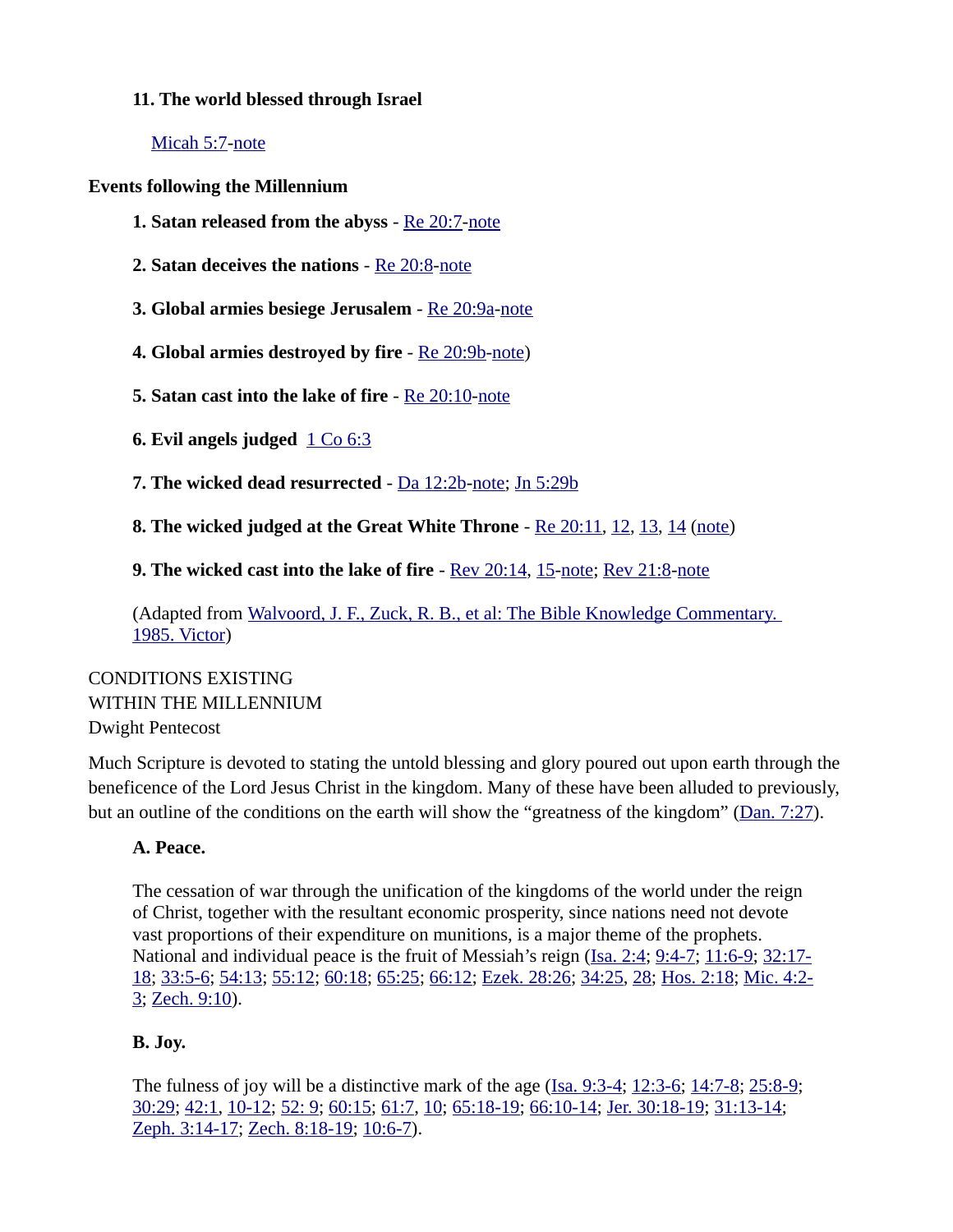# **C. Holiness.**

The theocratic kingdom will be a holy kingdom, in which holiness is manifested through the King and the King's subjects. The land will be holy, the city holy, the temple holy, and the subjects holy unto the Lord [\(Isa. 1:26-27](https://biblia.com/bible/niv/Isa.%201.26-27); [4:3-4](https://biblia.com/bible/niv/Isa%204.3-4); [29:18-23;](https://biblia.com/bible/niv/Isa%2029.18-23) [31:6-7;](https://biblia.com/bible/niv/Isa%2031.6-7) [35:8-9](https://biblia.com/bible/niv/Isa%2035.8-9); [52:1](https://biblia.com/bible/niv/Isa%2052.1); [60:21;](https://biblia.com/bible/niv/Isa%2060.21) [61:10](https://biblia.com/bible/niv/Isa%2061.10); [Jer. 31:23](https://biblia.com/bible/niv/Jer.%2031.23); [Ezek. 36:24-31](https://biblia.com/bible/niv/Ezek.%2036.24-31); [37:23-24;](https://biblia.com/bible/niv/Ezek%2037.23-24) [43:7-12;](https://biblia.com/bible/niv/Ezek%2043.7-12) [45:1](https://biblia.com/bible/niv/Ezek%2045.1); [Joel 3:21](https://biblia.com/bible/niv/Joel%203.21); [Zeph. 3:11](https://biblia.com/bible/niv/Zeph.%203.11), [13](https://biblia.com/bible/niv/Zeph%203.13); [Zech.](https://biblia.com/bible/niv/Zech.%208.3) [8:3](https://biblia.com/bible/niv/Zech.%208.3); [13:1-2](https://biblia.com/bible/niv/Zech%2013.1-2); [14:20-21\)](https://biblia.com/bible/niv/Zech%2014.20-21).

# **D. Glory.**

The kingdom will be a glorious kingdom, in which the glory of God will find full manifestation [\(Isa. 24:23;](https://biblia.com/bible/niv/Isa.%2024.23) [4:2](https://biblia.com/bible/niv/Isa%204.2); [35:2](https://biblia.com/bible/niv/Isa%2035.2); [40:5;](https://biblia.com/bible/niv/Isa%2040.5) [60:1-9\)](https://biblia.com/bible/niv/Isa%2060.1-9).

# **E. Comfort.**

The King will personally minister to every need, so that there will be the fulness of comfort in that day ([Isa. 12:1-2](https://biblia.com/bible/niv/Isa.%2012.1-2); [29:22-23;](https://biblia.com/bible/niv/Isa%2029.22-23) [30:26;](https://biblia.com/bible/niv/Isa%2030.26) [40:1-2](https://biblia.com/bible/niv/Isa%2040.1-2); [49:13](https://biblia.com/bible/niv/Isa%2049.13); [51:3;](https://biblia.com/bible/niv/Isa%2051.3) [61:3-7](https://biblia.com/bible/niv/Isa%2061.3-7); [66: 13-14](https://biblia.com/bible/niv/Isa%2066.%2013-14); [Jer. 31:23-](https://biblia.com/bible/niv/Jer.%2031.23-25) [25](https://biblia.com/bible/niv/Jer.%2031.23-25); [Zeph. 3:18-20](https://biblia.com/bible/niv/Zeph.%203.18-20); [Zech. 9:11-12;](https://biblia.com/bible/niv/Zech.%209.11-12) [Rev. 21:4](https://biblia.com/bible/niv/Rev.%2021.4)).

#### **F. Justice.**

There will be the administration of perfect justice to every individual [\(Isa. 9:7;](https://biblia.com/bible/niv/Isa.%209.7) [11:5](https://biblia.com/bible/niv/Isa%2011.5); [32:16;](https://biblia.com/bible/niv/Isa%2032.16) [42:1-4](https://biblia.com/bible/niv/Isa%2042.1-4); [65:21-23](https://biblia.com/bible/niv/Isa%2065.21-23); [Jer. 23:5](https://biblia.com/bible/niv/Jer.%2023.5); [31:23;](https://biblia.com/bible/niv/Jer%2031.23) [31:29-30\)](https://biblia.com/bible/niv/Jer%2031.29-30).

#### **G. Full knowledge.**

The ministry of the King will bring the subjects of His kingdom into full knowledge. Doubtless there will be an unparalleled teaching ministry of the Holy Spirit. ([Isa. 11:1-2,](https://biblia.com/bible/niv/Isa.%2011.1-2) [9;](https://biblia.com/bible/niv/Isa%2011.9) [41:19-20](https://biblia.com/bible/niv/Isa%2041.19-20); [54:13](https://biblia.com/bible/niv/Isa%2054.13); [Hab. 2:14\)](https://biblia.com/bible/niv/Hab.%202.14).

#### **H. Instruction.**

This knowledge will come about through the instruction that issues from the King [\(Isa. 2:2-](https://biblia.com/bible/niv/Isa.%202.2-3) [3](https://biblia.com/bible/niv/Isa.%202.2-3); [12:3-6;](https://biblia.com/bible/niv/Isa%2012.3-6) [25:9;](https://biblia.com/bible/niv/Isa%2025.9) [29:17-24](https://biblia.com/bible/niv/Isa%2029.17-24); [30:20-21](https://biblia.com/bible/niv/Isa%2030.20-21); [32:3-4;](https://biblia.com/bible/niv/Isa%2032.3-4) [49:10](https://biblia.com/bible/niv/Isa%2049.10); [52:8](https://biblia.com/bible/niv/Isa%2052.8); [Jer. 3:14-15](https://biblia.com/bible/niv/Jer.%203.14-15); [23: 1-4;](https://biblia.com/bible/niv/Jer%2023.%201-4) [Mic. 4:2\)](https://biblia.com/bible/niv/Micah.%204.2).

#### **I. The removal of the curse.**

The original curse placed upon creation [\(Gen. 3:17-19\)](https://biblia.com/bible/niv/Gen.%203.17-19) will be removed, so that there will be abundant productivity to the earth. Animal creation will be changed so as to lose its venom and ferocity. ([Isa. 11:6-9;](https://biblia.com/bible/niv/Isa.%2011.6-9) [35:9](https://biblia.com/bible/niv/Isa%2035.9); [65:25](https://biblia.com/bible/niv/Isa%2065.25)).

#### **J. Sickness removed.**

The ministry of the King as a healer will be seen throughout the age, so that sickness and even death, except as a penal measure in dealing with overt sin, will be removed (Isa. [33:24](https://biblia.com/bible/niv/Isa.%2033.24); [Jer. 30:17](https://biblia.com/bible/niv/Jer.%2030.17); [Ezek. 34:16](https://biblia.com/bible/niv/Ezek.%2034.16)).

#### **K. Healing of the deformed.**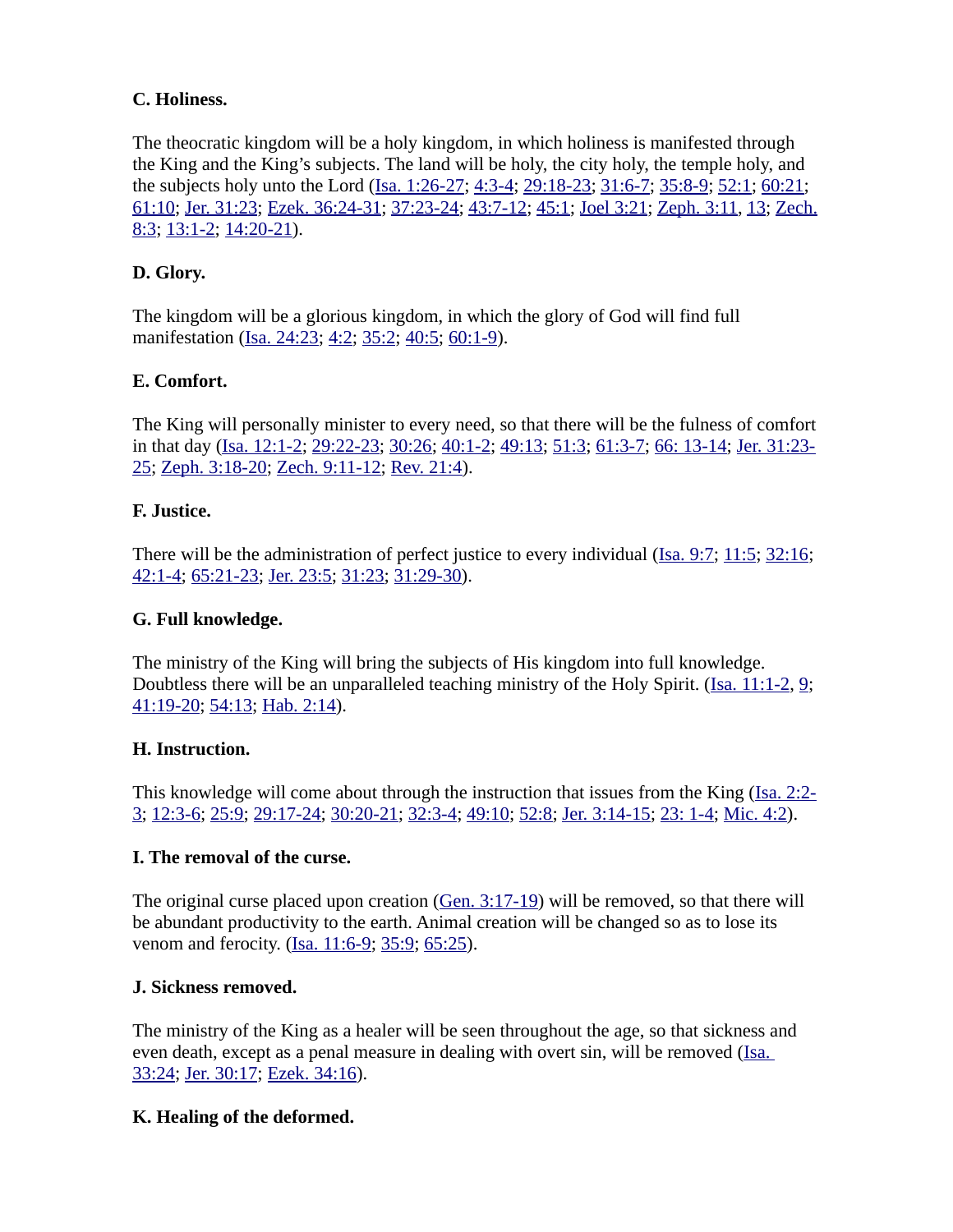Accompanying this ministry will be the healing of all deformity at the inception of the millennium [\(Isa. 29:17-19;](https://biblia.com/bible/niv/Isa.%2029.17-19) [35:3-6;](https://biblia.com/bible/niv/Isa%2035.3-6) [61:1-2](https://biblia.com/bible/niv/Isa%2061.1-2); [Jer. 31:8](https://biblia.com/bible/niv/Jer.%2031.8); [Mic. 4:6-7](https://biblia.com/bible/niv/Micah.%204.6-7); [Zeph. 3:19\)](https://biblia.com/bible/niv/Zeph.%203.19).

# **L. Protection.**

There will be a supernatural work of preservation of life in the millennial age through the King [\(Isa. 41: 8-14](https://biblia.com/bible/niv/Isa.%2041.%208-14); [62:8-9](https://biblia.com/bible/niv/Isa%2062.8-9); [Jer. 32:27](https://biblia.com/bible/niv/Jer.%2032.27); [23:6;](https://biblia.com/bible/niv/Jer%2023.6) [Ezek. 34:27;](https://biblia.com/bible/niv/Ezek.%2034.27) [Joel 3:16-17;](https://biblia.com/bible/niv/Joel%203.16-17) [Amos 9:15;](https://biblia.com/bible/niv/Amos%209.15) [Zech.](https://biblia.com/bible/niv/Zech.%208.14-15)  [8:14-15](https://biblia.com/bible/niv/Zech.%208.14-15); [9:8](https://biblia.com/bible/niv/Zech%209.8); [14:10-11](https://biblia.com/bible/niv/Zech%2014.10-11)).

# **M. Freedom from oppression.**

There will be no social, political or religious oppression in that day ([Isa. 14:3-6](https://biblia.com/bible/niv/Isa.%2014.3-6); [42:6-7](https://biblia.com/bible/niv/Isa%2042.6-7); [49:8-9](https://biblia.com/bible/niv/Isa%2049.8-9); [Zech. 9:11-12\)](https://biblia.com/bible/niv/Zech.%209.11-12).

# **N. No immaturity.**

The suggestion seems to be that there will not be the tragedies of feeble-mindedness nor of dwarfed bodies in that day [\(Isa. 65:20\)](https://biblia.com/bible/niv/Isa.%2065.20). Longevity will be restored.

# **O. Reproduction by the living peoples.**

The living saints who go into the millennium in their natural bodies will beget children throughout the age. The earth's population will soar. These born in the age will not be born without a sin nature, so salvation will be required [\(Jer. 30:20;](https://biblia.com/bible/niv/Jer.%2030.20) [31:29](https://biblia.com/bible/niv/Jer%2031.29); [Ezek. 47:22](https://biblia.com/bible/niv/Ezek.%2047.22); Zech. [10:8](https://biblia.com/bible/niv/Zech.%2010.8)).

#### **P. Labor.**

The period will not be characterized by idleness, but there will be a perfect economic system, in which the needs of men are abundantly provided for by labor in that system, under the guidance of the King. There will be a fully developed industrialized society, providing for the needs of the King's subjects [\(Isa 62:8-9](https://biblia.com/bible/niv/Isa%2062.8-9); [65:21-23](https://biblia.com/bible/niv/Isa%2065.21-23); [Jer. 31:5](https://biblia.com/bible/niv/Jer.%2031.5); [Ezek. 48:18-](https://biblia.com/bible/niv/Ezek.%2048.18-19) [19](https://biblia.com/bible/niv/Ezek.%2048.18-19)). Agriculture as well as manufacturing will provide employment.

# **Q. Economic prosperity.**

The perfect labor situation will produce economic abundance, so that there will be no want [\(Isa. 4:1](https://biblia.com/bible/niv/Isa.%204.1); [35:1-2](https://biblia.com/bible/niv/Isa%2035.1-2), [7](https://biblia.com/bible/niv/Isa%2035.7); [30:23-25;](https://biblia.com/bible/niv/Isa%2030.23-25) [62:8-9;](https://biblia.com/bible/niv/Isa%2062.8-9) [65:21-23](https://biblia.com/bible/niv/Isa%2065.21-23); [Jer. 31:5](https://biblia.com/bible/niv/Jer.%2031.5), [12](https://biblia.com/bible/niv/Jer%2031.12); [Ezek. 34:26](https://biblia.com/bible/niv/Ezek.%2034.26); [Mic. 4:1](https://biblia.com/bible/niv/Micah.%204.1), [4](https://biblia.com/bible/niv/Mic%204.4); [Zech. 8:11-12](https://biblia.com/bible/niv/Zech.%208.11-12); [9:16-17;](https://biblia.com/bible/niv/Zech%209.16-17) [Ezek. 36:29-30](https://biblia.com/bible/niv/Ezek.%2036.29-30); [Joel 2:21-27](https://biblia.com/bible/niv/Joel%202.21-27); [Amos 9:13-14\)](https://biblia.com/bible/niv/Amos%209.13-14).

# **R. Increase of light.**

There will be an increase of solar and lunar light in the age. This increased light probably is a major cause in the increased productivity of the earth ([Isa. 4:5](https://biblia.com/bible/niv/Isa.%204.5); [30:26;](https://biblia.com/bible/niv/Isa%2030.26) [60:19-20](https://biblia.com/bible/niv/Isa%2060.19-20); [Zech.](https://biblia.com/bible/niv/Zech.%202.5)   $2:5$ ).

# **S. Unified language**.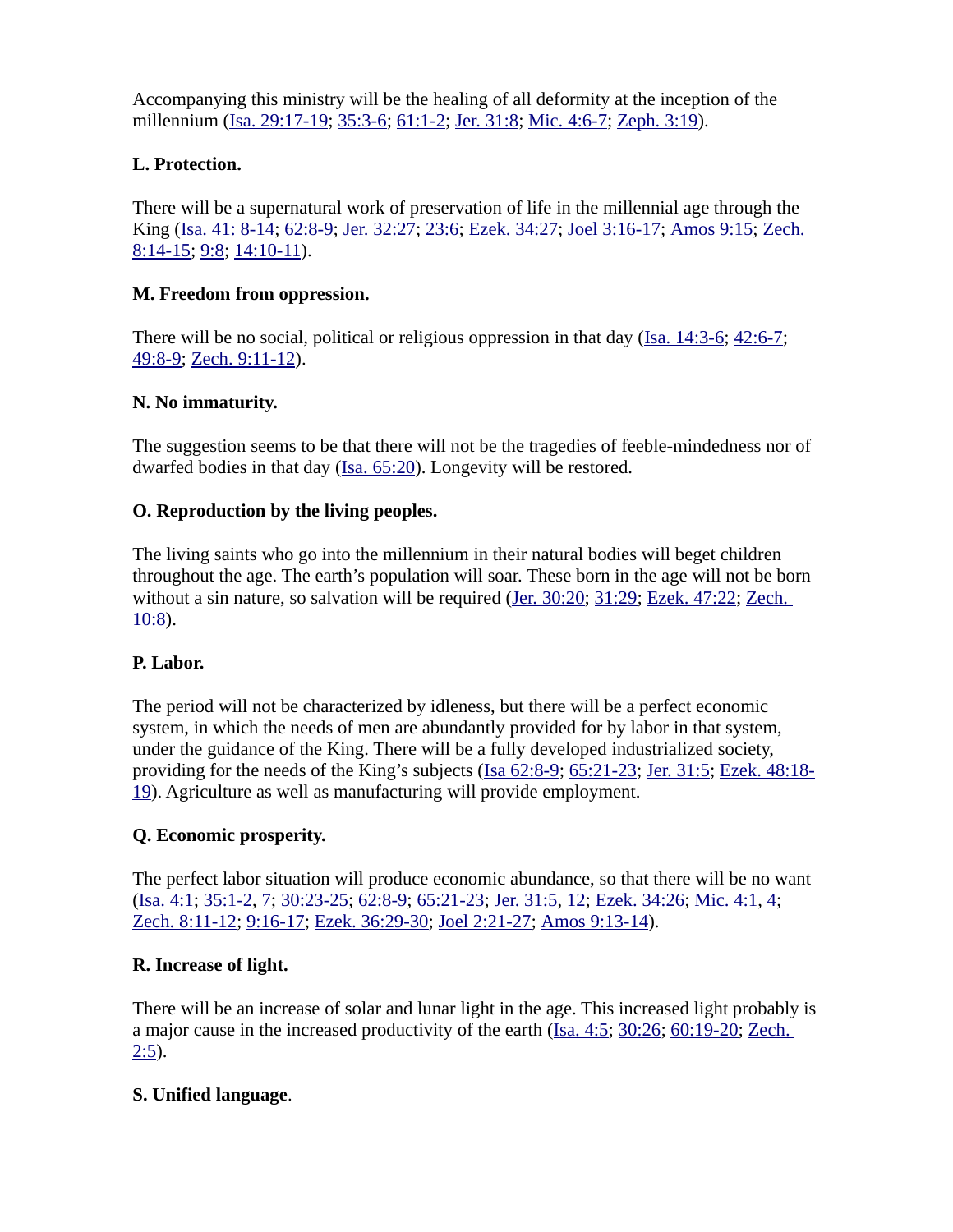The language barriers will be removed so that there can be free social intercourse (Zeph. [3:9](https://biblia.com/bible/niv/Zeph.%203.9)).

# **T. Unified Worship.**

All the world will unite in the worship of God and God's Messiah ([Isa. 45:23](https://biblia.com/bible/niv/Isa.%2045.23); [52:1](https://biblia.com/bible/niv/Isa%2052.1), [7-10](https://biblia.com/bible/niv/Isa%2052.7-10); [66:17-23](https://biblia.com/bible/niv/Isa%2066.17-23); [Zech. 13:2](https://biblia.com/bible/niv/Zech.%2013.2); [14:16;](https://biblia.com/bible/niv/Zech%2014.16) [8:23;](https://biblia.com/bible/niv/Zech%208.23) [9:7](https://biblia.com/bible/niv/Zech%209.7); [Zeph. 3:9;](https://biblia.com/bible/niv/Zeph.%203.9) [Mal. 1:11](https://biblia.com/bible/niv/Mal.%201.11); [Rev. 5:9-14](https://biblia.com/bible/niv/Rev.%205.9-14)).

#### **U. The manifest presence of God.**

God's presence will be fully recognized and fellowship with God will be experienced to an unprecedented degree [\(Ezek. 37:27-28](https://biblia.com/bible/niv/Ezek.%2037.27-28); [Zech. 2:2](https://biblia.com/bible/niv/Zech.%202.2), [10-13](https://biblia.com/bible/niv/Zech%202.10-13); [Rev. 21:3](https://biblia.com/bible/niv/Rev.%2021.3)).

# **V. The fulness of the Spirit.**

Divine presence and enablement will be the experience of all who are in subjection to the authority of the King [\(Isa. 32:13-15](https://biblia.com/bible/niv/Isa.%2032.13-15); [41:1](https://biblia.com/bible/niv/Isa%2041.1); [44:3;](https://biblia.com/bible/niv/Isa%2044.3) [59:19,](https://biblia.com/bible/niv/Isa%2059.19) [21;](https://biblia.com/bible/niv/Isa%2059.21) [61:1](https://biblia.com/bible/niv/Isa%2061.1); [Ezek. 36:26-27](https://biblia.com/bible/niv/Ezek.%2036.26-27); [37:14;](https://biblia.com/bible/niv/Ezek%2037.14) [39:29](https://biblia.com/bible/niv/Ezek%2039.29); [Joel 2:28-29](https://biblia.com/bible/niv/Joel%202.28-29); [Ezek. 11:19-20\)](https://biblia.com/bible/niv/Ezek.%2011.19-20).

# **W. The perpetuity of the millennial state**.

That which characterizes the millennial age is not viewed as temporary, but eternal (*Joel* [3:20](https://biblia.com/bible/niv/Joel%203.20); [Amos 9:15;](https://biblia.com/bible/niv/Amos%209.15) [Ezek. 37:26-28](https://biblia.com/bible/niv/Ezek.%2037.26-28); [Isa. 51:6-8](https://biblia.com/bible/niv/Isa.%2051.6-8); [55:3,](https://biblia.com/bible/niv/Isa%2055.3) [13;](https://biblia.com/bible/niv/Isa%2055.13) [56:5;](https://biblia.com/bible/niv/Isa%2056.5) [60:19-20](https://biblia.com/bible/niv/Isa%2060.19-20); [61:8](https://biblia.com/bible/niv/Isa%2061.8); [Jer. 32:40](https://biblia.com/bible/niv/Jer.%2032.40); [Ezek. 16:60](https://biblia.com/bible/niv/Ezek.%2016.60); [43:7-9](https://biblia.com/bible/niv/Ezek%2043.7-9); [Dan. 9:24;](https://biblia.com/bible/niv/Dan.%209.24) [Hos. 2:19-23\)](https://biblia.com/bible/niv/Hos.%202.19-23).

The wide diversity of the realms in which the blessings of the King's presence is felt is thus clearly seen. [\(Things to Come: A Study of Biblical Eschatology](https://www.amazon.com/dp/B000SELP1G/ref=dp-kindle-redirect?_encoding=UTF8&btkr=1))

# ISRAEL WILL RETURN TO THE LORD IN REPENTANCE AND BELIEF

In [Deuteronomy 30:1-10](https://biblia.com/bible/niv/Deut%2030.1-10) God prophesied that although Israel would receive cursings for disobedience, He as the covenant keeping God would faithful to draw the **[remnant](https://www.preceptaustin.org/remnant-of-israel)** back to Himself at the end of the Great Tribulation, the time of Jacob's distress...

"So it shall be **when all of these things have come upon you**, (When? the final fulfillment and culmination of "all" the curses will be during the Great Tribulation) the blessing and the curse which I have set before you, and you call them to mind in all nations where the LORD your God has banished you, 2 and you return to the LORD your God and obey Him with all your heart (such obedience can only be possible with a "new heart" as a result of their entrance into the New Covenant by grace through faith) and soul according to all that I command you today, you and your sons, 3 then the LORD your God will restore you from captivity, and have compassion on you, and will gather you again from all the peoples where the LORD your God has scattered you. 4 "If your outcasts are at the ends of the earth, from there the LORD your God will gather you, and from there He will bring you back. 5 "And the LORD your God will bring you into the land which your fathers possessed, and you shall possess it (thus fulfilling the promise to Abraham of the land to his descendants); and He will prosper you and multiply you more than your fathers (see below for the conditions during the Millennial Kingdom). 6 "**Moreover the LORD your God**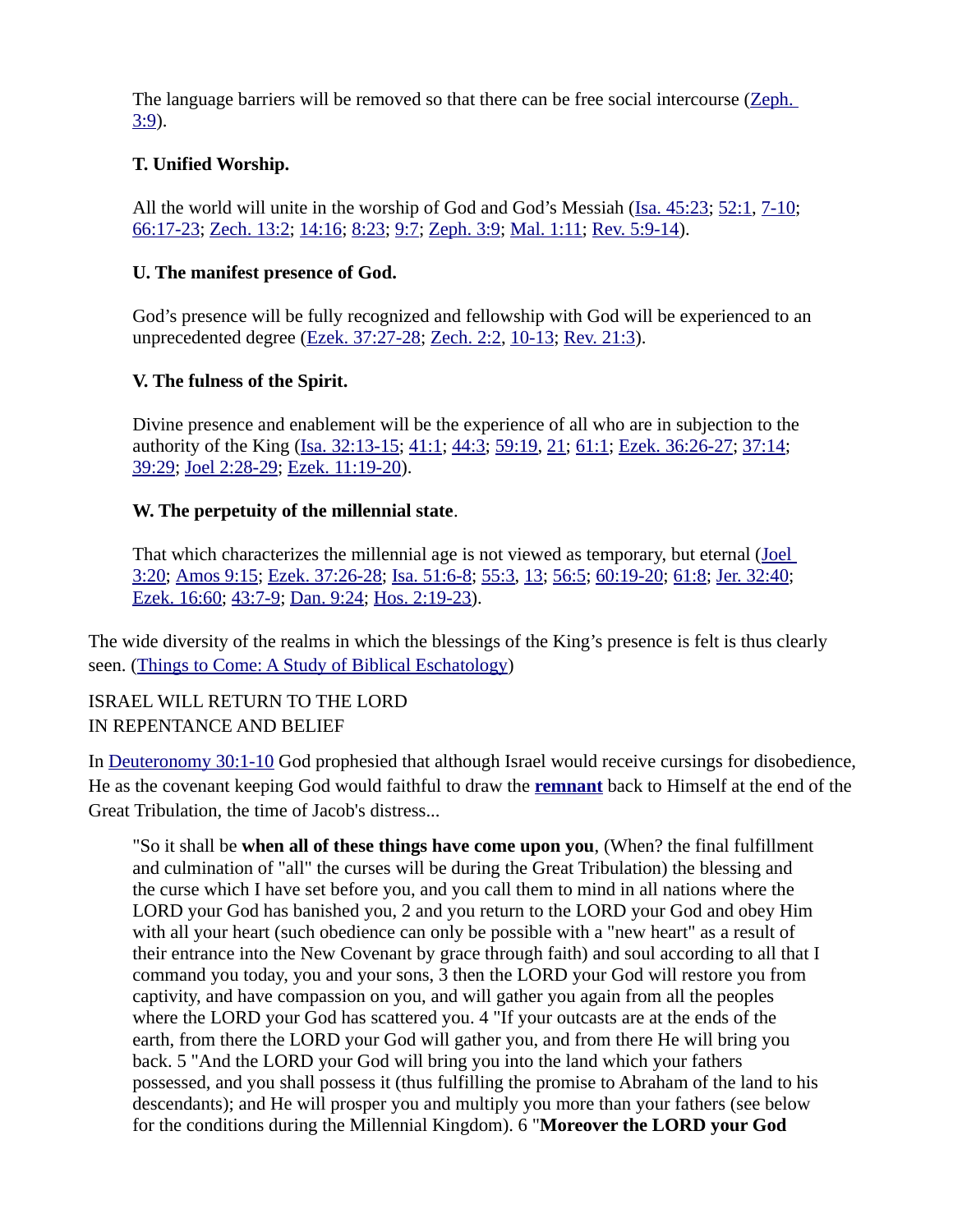**will circumcise your heart and the heart of your descendants** (spiritual circumcision by grace through faith - see [Scriptures on Circumcision](https://www.preceptaustin.org/covenant_solemn_and_binding#soc)), to love the LORD your God with all your heart and with all your soul, in order that you may live. (Bible Knowledge Commentary adds that...

"God will graciously grant the nation a new will to obey Him in place of their former spiritual insensitivity and stubbornness. After returning to the Promised Land with a new heart they will remain committed to the Lord and therefore will experience abundant blessing (live). Loving Him wholeheartedly (cf. [Deut 30:16](https://biblia.com/bible/niv/Deut%2030.16), [20](https://biblia.com/bible/niv/Deut%2030.20)), they would not fall back into apostasy as they had done before. A new heart is an essential feature of the New Covenant (cf. [Ezek. 36:24,](https://biblia.com/bible/niv/Ezek.%2036.24) [25,](https://biblia.com/bible/niv/Ezek%2036.25) [26,](https://biblia.com/bible/niv/Ezek%2036.26) [27,](https://biblia.com/bible/niv/Ezek%2036.27) [28,](https://biblia.com/bible/niv/Ezek%2036.28) [29,](https://biblia.com/bible/niv/Ezek%2036.29) [30,](https://biblia.com/bible/niv/Ezek%2036.30) [31,](https://biblia.com/bible/niv/Ezek%2036.31) [32\)](https://biblia.com/bible/niv/Ezek%2036.32), which will not be fulfilled for Israel as a nation until the return of Jesus Christ (cf. [Jer. 31:31](https://biblia.com/bible/niv/Jer.%2031.31), [32](https://biblia.com/bible/niv/Jer%2031.32), [33](https://biblia.com/bible/niv/Jer%2031.33), [34](https://biblia.com/bible/niv/Jer%2031.34)).[\(Walvoord, J. F.,](https://www.amazon.com/exec/obidos/tg/detail/-/089693800X?v=glance)  [Zuck, R. B., et al: The Bible Knowledge Commentary. 1985. Victor\)](https://www.amazon.com/exec/obidos/tg/detail/-/089693800X?v=glance)

[Deuteronomy 30:7](https://biblia.com/bible/niv/Deut%2030.7) "And the LORD your God will inflict all these curses on your enemies and on those who hate you, who persecuted you. 8 "And you shall again obey the LORD (because they have the indwelling Spirit enabling such obedience), and observe all His commandments which I command you today. 9 "Then the LORD your God will prosper you abundantly in all the work of your hand, in the offspring of your body and in the offspring of your cattle and in the produce of your ground, for the LORD will again rejoice over you for good, just as He rejoiced over your fathers (describes the joyful conditions of the Millennium); 10 if you obey the LORD your God to keep His commandments and His statutes which are written in this book of the law, if you turn to the LORD your God with all your heart and soul." (Read context [Dt 30:1-10-](https://biblia.com/bible/niv/Deut%2030.1-10)[commentary\)](https://www.preceptaustin.org/deuteronomy-30-commentary#30:7)

God makes it possible for the **[remnant](https://www.preceptaustin.org/remnant-of-israel) of Israel** to return to Him...

"And I will pour out on the house of David and on the inhabitants of Jerusalem, the Spirit of grace and of supplication, so that they will look on Me whom they have pierced; and they will mourn for Him, as one mourns for an only son, and they will weep bitterly over Him, like the bitter weeping over a first-born." ([Zechariah 12:10](https://biblia.com/bible/niv/Zech%2012.10)[-commentary](https://www.preceptaustin.org/zechariah-12-commentary#12:10))

#### **Isaiah** foretells of Israel's regathering

Then it will happen on that day (at the end of the Great Tribulation and at the beginning of the Millennium) that the Lord will again recover the second time (first time was when Israel returned from Babylonian exile) with His hand the **[remnant](https://www.preceptaustin.org/remnant-of-israel)** of His people, who will remain, from Assyria, Egypt, Pathros, Cush, Elam, Shinar, Hamath, and from the islands of the sea. And He will lift up a standard for the nations, and will assemble the banished ones of Israel, and will gather the dispersed of Judah from the four corners of the earth. (Isa [11:11,](https://biblia.com/bible/niv/Isa%2011.11) [12](https://biblia.com/bible/niv/Isa%2011.12)[-note](https://www.preceptaustin.org/isaiah_11_commentary#11:11))

**Jeremiah** also predicts the regathering Jehovah declaring that...

"**Then** (at the beginning of the Millennium) I Myself shall gather the **[remnant](https://www.preceptaustin.org/remnant-of-israel)** of My flock out of **all the countries** (this detail indicates that the complete fulfillment will be at the end of time, the return from Babylonian exile being only a partial fulfillment) where I have driven them and shall bring them back to their pasture; and they will be fruitful and multiply (This final restoration will be accomplished after the Great Tribulation. This restoration is not to be confused with the return of a remnant of Judah under Ezra,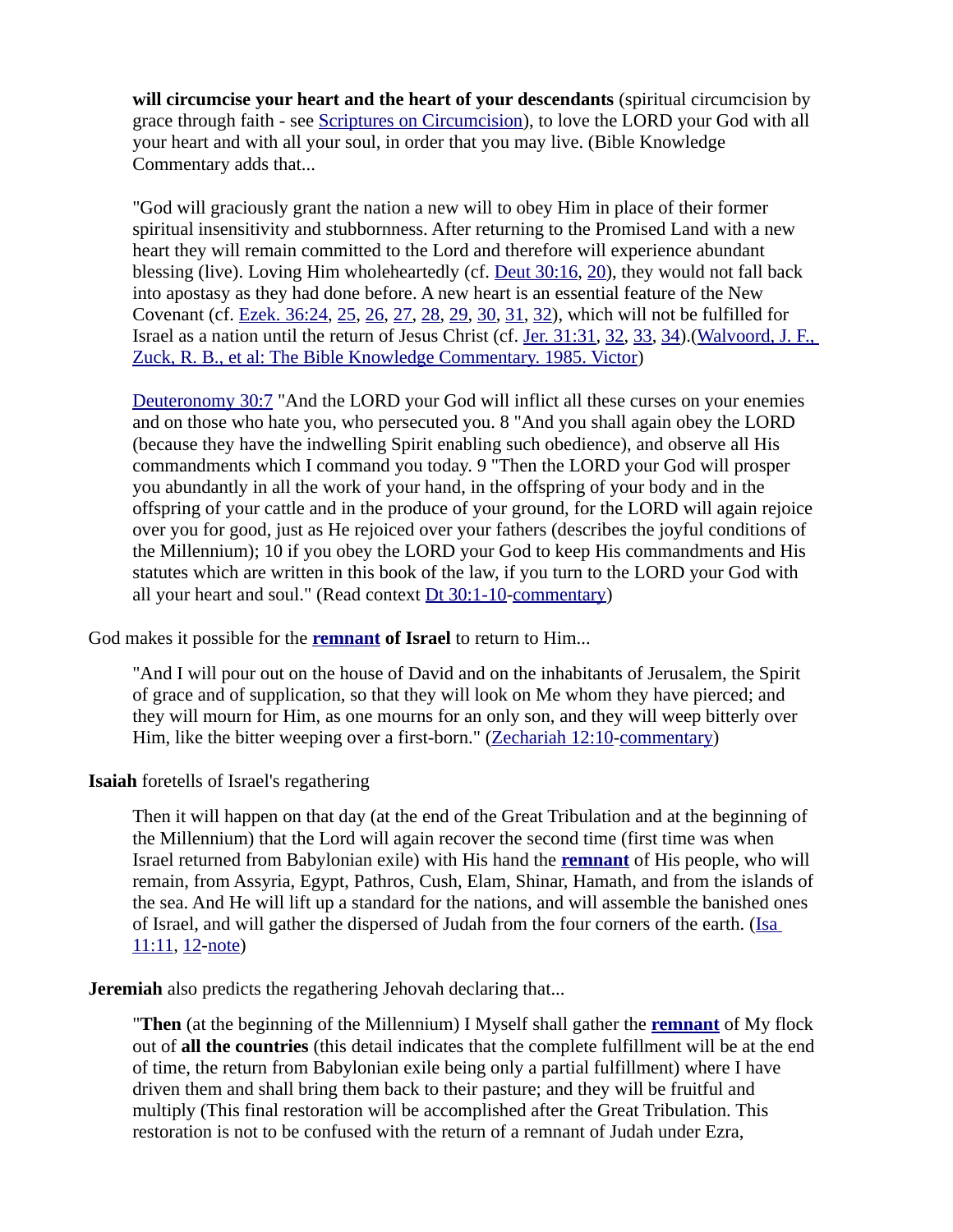Nehemiah, and Zerubbabel at the end of the seventy years' captivity) I shall also raise up shepherds over them and they will tend them; and they will not be afraid any longer, nor be terrified, nor will any be missing," declares the LORD. "Behold, the days are coming," declares the LORD, "When I shall raise up for David a righteous Branch (Messiah will reign as King of kings in the Millennium); and He will reign as king and act wisely and do justice and righteousness in the land. In His days Judah will be saved, and Israel will dwell securely; and this is His name by which He will be called, 'The LORD our righteousness (Jehovah-tsidkenu).' Therefore behold, the days are coming," declares the LORD, "when they will no longer say, 'As the LORD lives, who brought up the sons of Israel from the land of Egypt,' but, 'As the LORD lives, who brought up and led back the descendants of the household of Israel from the north land and from all the countries where I had driven them.' Then (at the beginning of the Millennium) they will live on their own soil." (God is saying that the day is coming when He will bring them back into their land that they will forget His deliverance out of Egypt. They will remember this new deliverance. Obviously God is not through with the nation of Israel.) [\(Jer 23:3-8](https://biblia.com/bible/niv/Jer%2023.3-8))

#### THE DIVIDED NATION OF ISRAEL AND JUDAH ARE REUNITED

#### Israel and Judah will be **reunited as a nation**, **Jeremiah** recording that

"In those days the house of Judah will walk with the house of Israel" [\(Jer 3:18\)](https://biblia.com/bible/niv/Jer%203.18).

#### In **Amos** God promises that He

"will also plant them (reunited Israel) on their land, and they will not again be rooted out from their land which I have given them." ([Amos 9:15\)](https://biblia.com/bible/niv/Amos%209.15)

#### PEACE IN THE MIDDLE EAST

For the first time in the history of the world, universal peace will prevail

[Ps 7:8,](https://biblia.com/bible/niv/Ps%207.8)[11](https://biblia.com/bible/niv/Ps%207.11) **In His days** (ultimately fulfilled in the reign of the Messiah during the Millennium) may the righteous flourish, and abundance of peace till the moon is no more (which will happen at the end of the 1000 year reign when heaven and earth fled away and no place was found for them) May He also rule from sea to sea, and from the River to the ends of the earth... And let all kings bow down before Him, all nations serve Him.

[Isaiah 2:4](https://biblia.com/bible/niv/Isa%202.4)[-note](https://www.preceptaustin.org/isaiah_21-4_commentary#2:4) And He will judge between the nations, And will render decisions for many peoples; And they will hammer their swords into plowshares and their spears into pruning hooks. Nation will not lift up sword against nation, And never again will they learn war.

[Isaiah 9:4-7](https://biblia.com/bible/niv/Isa%209.4-7)[-note](https://www.preceptaustin.org/isaiah_9_commentary#9:4) For You shall break the yoke of their burden and the staff on their shoulders, The rod of their oppressor, as at the battle of Midian. 5 For every boot of the booted warrior in the battle tumult, And cloak rolled in blood, will be for burning, fuel for the fire. 6 For a child will be born to us, a son will be given to us; And the government will rest on His shoulders; And His name will be called Wonderful Counselor, Mighty God, Eternal Father, **Prince of Peace.** 7 **There will be no end to the increase of His government or of peace**, On the throne of David and over his kingdom, To establish it and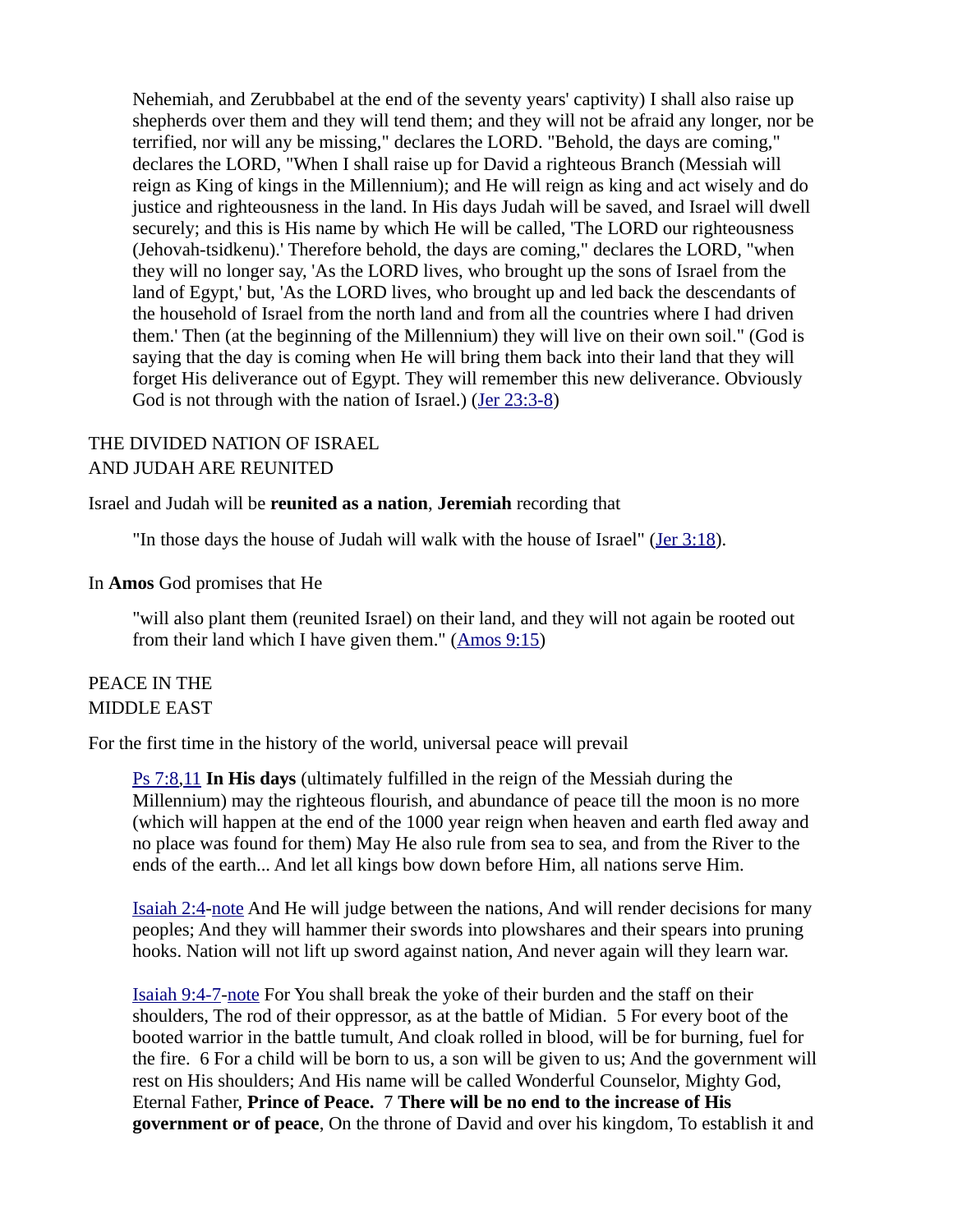to uphold it with justice and righteousness From then on and forevermore. The zeal of the LORD of hosts will accomplish this.

[Isaiah 11:6-9-](https://biblia.com/bible/niv/Isa%2011.6-9)[note](https://www.preceptaustin.org/isaiah_11_commentary#11:6) And the wolf will dwell with the lamb, And the leopard will lie down with the young goat, And the calf and the young lion and the fatling together; And a little boy will lead them. 7 Also the cow and the bear will graze, Their young will lie down together, And the lion will eat straw like the ox. 8 The nursing child will play by the hole of the cobra, And the weaned child will put his hand on the viper's den. 9 They will not hurt or destroy in all My holy mountain, For the earth will be full of the knowledge of the LORD As the waters cover the sea.

[Isaiah 32:17](https://biblia.com/bible/niv/Isa%2032.17) And **the work of righteousness will be peace**, And the service of righteousness, quietness and confidence forever. 18 Then my people (SPEAKING TO THE NATION OF ISRAEL, NOT THE CHURCH!) **will live in a peaceful habitation, And in secure dwellings and in undisturbed resting places;**

[Isaiah 33:5-6](https://biblia.com/bible/niv/Isa%2033.5-6) The LORD is exalted, for He dwells on high; He has filled Zion with justice and righteousness. 6 and **He will be the stability of your times**, A wealth of salvation, wisdom and knowledge; The fear of the LORD is his treasure.

[Isaiah 54:13](https://biblia.com/bible/niv/Isa%2054.13) "All your sons will be taught of the LORD; And **the well-being of your sons will be great.**

[Isaiah 55:12](https://biblia.com/bible/niv/Isa%2055.12) "For you will go out with joy **And be led forth with peace;** The mountains and the hills will break forth into shouts of joy before you, And all the trees of the field will clap their hands.

[Isaiah 60:18](https://biblia.com/bible/niv/Isa%2060.18) "**Violence will not be heard again in your land, Nor devastation or destruction within your borders**; But you will call your walls salvation, and your gates praise.

[Isaiah 65:25](https://biblia.com/bible/niv/Isa%2065.25) "The wolf and the lamb will graze together, and the lion will eat straw like the ox; and dust will be the serpent's food. They will do no evil or harm in all My holy mountain," says the LORD.

[Isaiah 66:12](https://biblia.com/bible/niv/Isa%2066.12) For thus says the LORD, "Behold, **I extend peace to her like a river,** And the glory of the nations like an overflowing stream; And you will be nursed, you will be carried on the hip and fondled on the knees.

[Ezekiel 28:26](https://biblia.com/bible/niv/Ezek%2028.26) "They (THE LITERAL NATION OF ISRAEL, RESTORED IN THE MILLENNIUM) **will live in it securely**; and they will build houses, plant vineyards and **live securely** when I execute judgments upon all who scorn them round about them. Then they will know that I am the LORD their God."'

[Ezekiel 34:25](https://biblia.com/bible/niv/Ezek%2034.25) "**I will make (CUT) a covenant of peace with them** (ISRAEL - THIS IS A DESCRIPTION OF THE NEW COVENANT IN [Jer 31:31-34](https://biblia.com/bible/niv/Jer%2031.31-34)[-note](https://www.preceptaustin.org/jeremiah_31_commentary#31:31); see also [New](https://www.preceptaustin.org/covenant_new_covenant_in_the_OT#nciot)  [Covenant in the Old Testament](https://www.preceptaustin.org/covenant_new_covenant_in_the_OT#nciot); See parallel passages on "covenant of peace" in [Ezekiel](https://biblia.com/bible/niv/Ezek%2037.26)  [37:26](https://biblia.com/bible/niv/Ezek%2037.26)[-note](https://www.preceptaustin.org/ezekiel_37_commentary#37:26) and [Isaiah 54:9](https://biblia.com/bible/niv/Isa%2054.9)) and eliminate harmful beasts from the land so that they may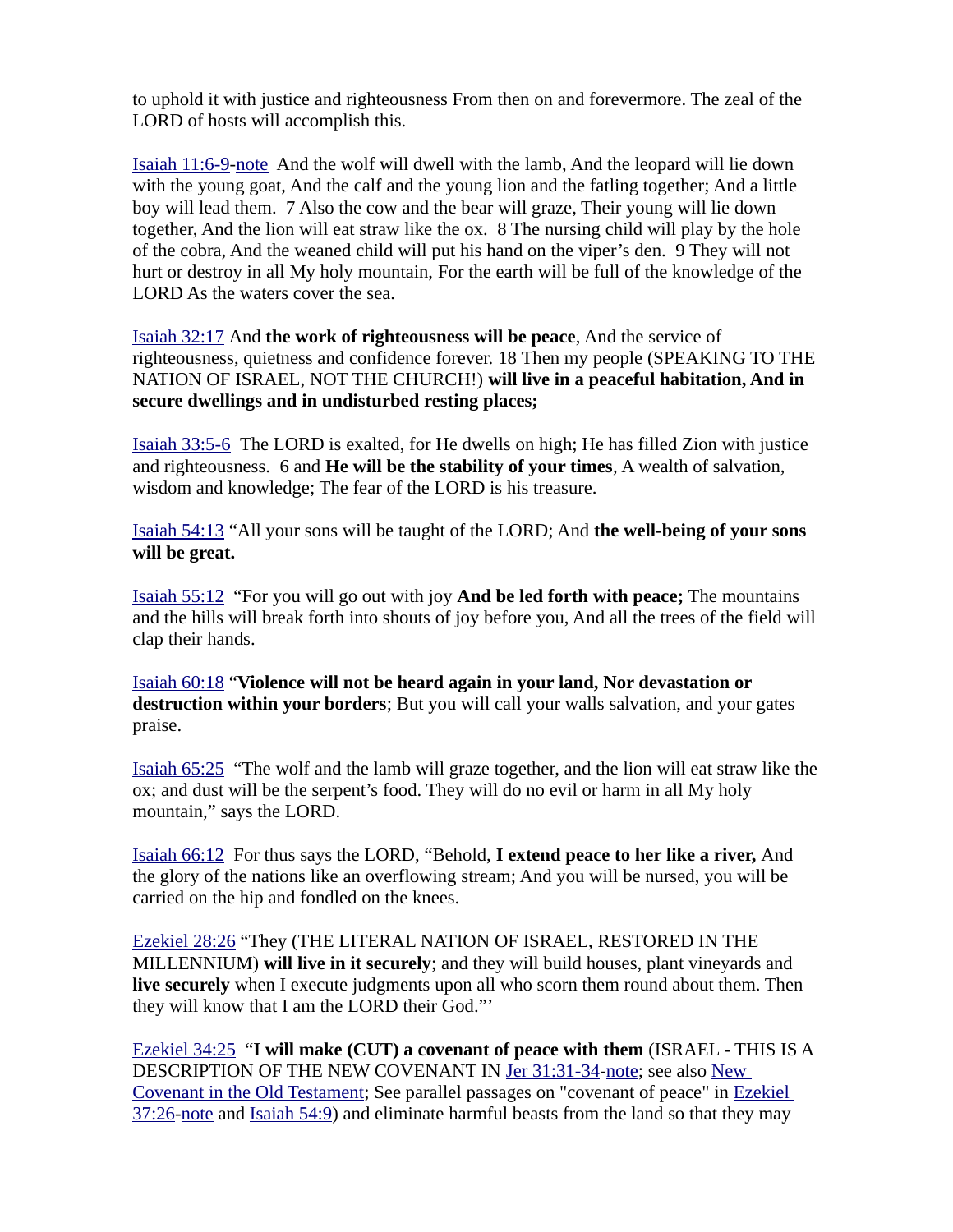live securely in the wilderness and sleep in the woods.

(34:28) "They will no longer be a prey to the nations, and the beasts of the earth will not devour them; but they will live securely, and no one will make them afraid.

[Hosea 2:18](https://biblia.com/bible/niv/Hos%202.18) "In that day I will also make (CUT) a covenant for them ([New Covenant in the](https://www.preceptaustin.org/covenant_new_covenant_in_the_OT#nciot) [Old Testament](https://www.preceptaustin.org/covenant_new_covenant_in_the_OT#nciot)) with the beasts of the field, The birds of the sky And the creeping things of the ground. **And I will abolish the bow, the sword and war from the land, And will make them lie down in safety.**

[Micah 4:2](https://biblia.com/bible/niv/Micah%204.2)[-note](https://www.preceptaustin.org/micah_4_commentary#4:2) Many nations will come and say, "Come and let us go up to the mountain of the LORD And to the house of the God of Jacob, That He may teach us about His ways And that we may walk in His paths." For from Zion will go forth the law, Even the word of the LORD from Jerusalem. 3 And He will judge between many peoples And render decisions for mighty, distant nations. Then they will hammer their swords into plowshares And their spears into pruning hooks; Nation will not lift up sword against nation, And never again will they train for war. 4 Each of them will sit under his vine And under his fig tree, **With no one to make them afraid**, For the mouth of the LORD of hosts has spoken.

[Micah 5:4](https://biblia.com/bible/niv/Micah%205.4)[-note](https://www.preceptaustin.org/micah_5_commentary#5:4) And He will arise and shepherd His flock In the strength of the LORD, In the majesty of the name of the LORD His God. And they will remain, Because at that time He will be great To the ends of the earth.

[Zechariah 9:10](https://biblia.com/bible/niv/Zech%209.10) I will cut off the chariot from Ephraim And the horse from Jerusalem; And the bow of war will be cut off. And He will speak peace to the nations; And His dominion will be from sea to sea, And from the River to the ends of the earth.

God instructs Israel to

"Look upon **[Zion](https://www.preceptaustin.org/joel-2-commentary#zion)** (here it refers to the city of Jerusalem, in other contexts it refers to the [Temple Mount](https://www.preceptaustin.org/zechariah-12-commentary#templemount)), the city of our appointed feasts. Your eyes shall see Jerusalem an **undisturbed habitation**, a tent which shall not be folded. Its stakes shall never be pulled up nor any of its cords be torn apart."  $(I<sub>Sa</sub> 33:20)$ 

**Jehovah Sabaoth** (see Jehovah Sabaoth, LORD of hosts or of armies) also promised Israel that during the Millennium each of her citizens "will sit under his vine and under his fig tree, with no one to make them afraid" ([Micah 4:4-](https://biblia.com/bible/niv/Micah%204.4)[note](https://www.preceptaustin.org/micah_4_commentary#4:4)), clear evidence of peace and security in the kingdom age. Jehovah Sabaoth repeated a similar promise in Zechariah declaring that "**In that day** (the Millennium) ... every one of you will invite his neighbor to sit under his vine and under his fig tree." [\(Zec 3:10\)](https://biblia.com/bible/niv/Zech%203.10) and adds that the "people will live in it (Jerusalem), and there will be no more curse, for Jerusalem will dwell in security" ([Zech 14:11](https://biblia.com/bible/niv/Zech%2014.11)[-commentary\)](https://www.preceptaustin.org/zechariah-14-commentary#14:11) fulfilling the psalmist's call for saints of every generation to "Pray for the peace of Jerusalem" ([Ps 122:6](https://biblia.com/bible/niv/Ps%20122.6))

For the first time in the history of the nation of Israel, the boundaries promised in the **Abrahamic Covenant** (see **Covenant: Abrahamic versus Mosaic** ) are fulfilled ([Ge 15:18](https://biblia.com/bible/niv/Gen%2015.18), [19](https://biblia.com/bible/niv/Ge%2015.19), [20](https://biblia.com/bible/niv/Ge%2015.20), [21](https://biblia.com/bible/niv/Ge%2015.21)[-note;](https://www.preceptaustin.org/genesis-15-commentary#15:18) [Ezek.](https://biblia.com/bible/niv/Ezek.%2047.13-48.8)  [47:13-48:8](https://biblia.com/bible/niv/Ezek.%2047.13-48.8), [23](https://biblia.com/bible/niv/Ezek%2047.23), [24](https://biblia.com/bible/niv/Ezek%2047.24), [25](https://biblia.com/bible/niv/Ezek%2047.25), [26](https://biblia.com/bible/niv/Ezek%2047.26), [27](https://biblia.com/bible/niv/Ezek%2047.27)).

JERUSALEM BECOMES THE MOST IMPORTANT CITY IN THE WORLD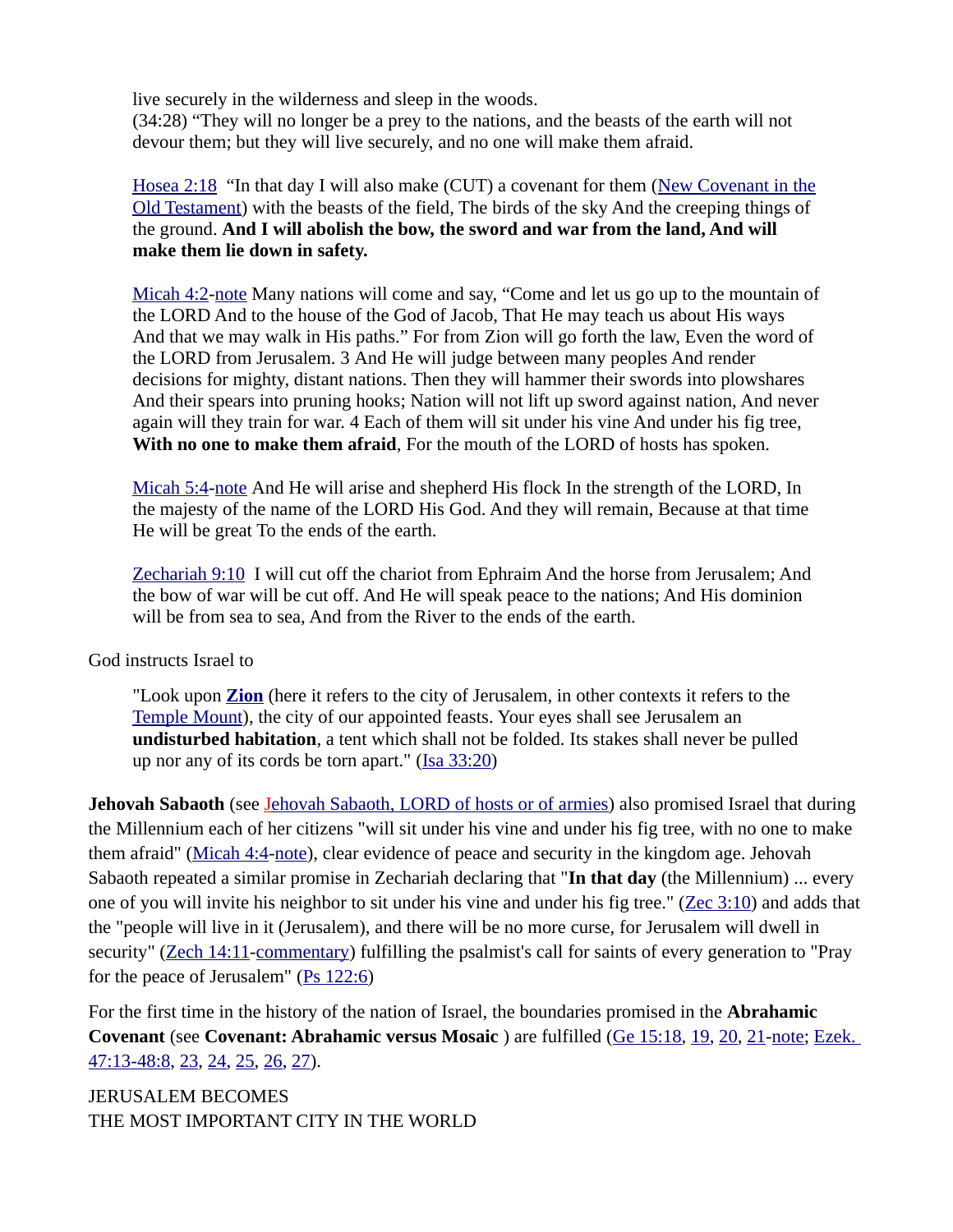**Ezekiel** ends his great book with the wonderful promise for the city of Jerusalem that...

"The city shall be 18,000 cubits round about; and the name of the city from that day shall be, '**The LORD is there**.'" (See study [Jehovah Shammah - The LORD is There](https://www.preceptaustin.org/jehovah_shammah-the_lord_is_there) - signifying Messiah's presence in the midst of His people on earth during the Millennium) ([Ezekiel](https://biblia.com/bible/niv/Ezek%2048.35)  [48:35](https://biblia.com/bible/niv/Ezek%2048.35))

The **Lord of hosts** says of Jerusalem...

'I am exceedingly jealous for [Zion](http://studylight.org/enc/isb/view.cgi?number=T9408) (another name for Jerusalem), yes, with great wrath I am jealous for her.' Thus says the LORD, 'I will return to [Zion](http://studylight.org/enc/isb/view.cgi?number=T9408) (Messiah's Second Coming) and will dwell in the midst of Jerusalem (during the Millennium). Then Jerusalem will be called the **City of Truth**, and the mountain of the LORD of hosts will be called the Holy Mountain.' ([Zechariah 8:2](https://biblia.com/bible/niv/Zech%208.2), [3](https://biblia.com/bible/niv/Zechariah%208.3))

In **Micah** the LORD promises...

"**In that day** (at the beginning of the the Millennium)," declares the LORD, "I will assemble the lame, and gather the outcasts, even those whom I have afflicted. I will make the lame a **[remnant](https://www.preceptaustin.org/remnant-of-israel)**, and the outcasts a strong nation, and the LORD will reign over them in Mount Zion (on [Temple Mount](https://www.preceptaustin.org/zechariah-12-commentary#templemount) in Jerusalem) from now on and forever:"

**John MacArthur** explains "forever" writing that "The Hebrew term does not always mean "without end," but signifies a long, indefinite period of time, the length of which is always determined by the context. Here it refers to the 1,000 year reign of Messiah on earth [\(MacArthur, J.: The MacArthur Study Bible Nashville: Word](https://www.amazon.com/exec/obidos/tg/detail/-/0849912229?v=glance))

And as for you, **tower of the flock** (Jerusalem, which, in the figure, watches over Israel as a shepherd watches his sheep from a tower. The Millennial kingdom will be greater in extent than David's or Solomon's, the former dominion), hill of the daughter of Zion, to you it will come-- Even the former dominion will come, the kingdom of the daughter of Jerusalem." [\(Mic 4:7-](https://biblia.com/bible/niv/Micah%204.7)[note](https://www.preceptaustin.org/micah_4_commentary#4:7))

#### MESSIAH REIGNS AS KING OVER ISRAEL AND THE GENTILE NATIONS

The **psalmist's** prayer will be one day soon be answered...

**In His days** (ultimately fulfilled in the reign of the Messiah during the Millennium) may the righteous flourish, and abundance of peace till the moon is no more (which will happen at the end of the 1000 year reign when heaven and earth fled away and no place was found for them) May He also rule from sea to sea, and from the River to the ends of the earth... And let all kings bow down before Him, all nations serve Him. [\(Ps 7:8](https://biblia.com/bible/niv/Ps%207.8)[,11\)](https://biblia.com/bible/niv/Ps%207.11)

#### **Zechariah** prophesies that...

the LORD will be **King over all the earth**. In that day (the Millennium) the LORD will be the only One, and His name the only One. (No more will men worship the creation rather than the Creator. All will know and obey the one God, our Creator-Savior, Jesus Christ) [\(Zech 14:9](https://biblia.com/bible/niv/Zech%2014.9)[-commentary](https://www.preceptaustin.org/zechariah-14-commentary#14:9))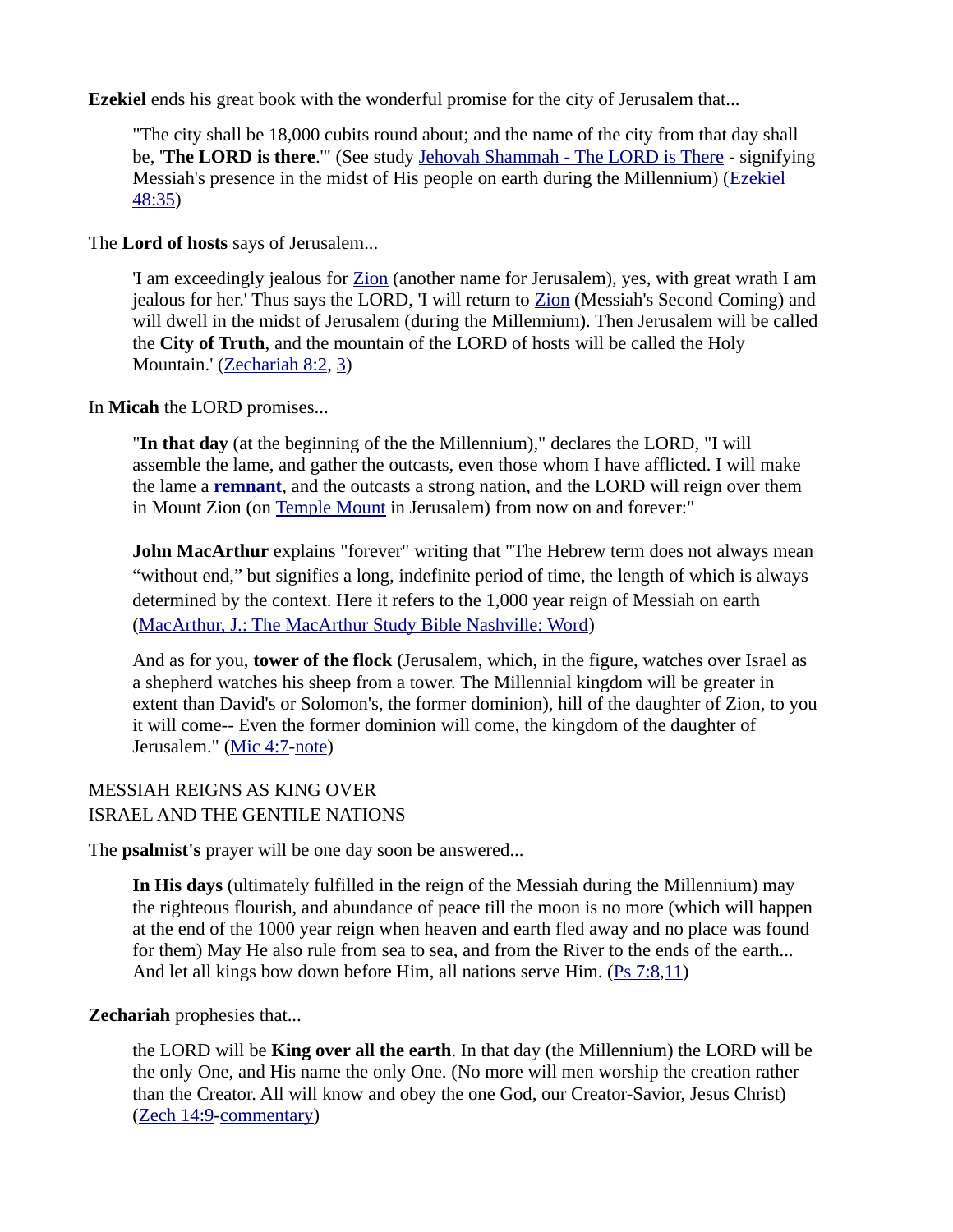Messiah will rule from the holy city of Jerusalem, **Joel** prophesying that

"the LORD roars from [Zion](http://studylight.org/enc/isb/view.cgi?number=T9408) and utters His voice from Jerusalem, and the heavens and the earth tremble (speaking of His triumphant return to defeat the forces of evil and judge the world in righteousness). But the LORD is a refuge for His people and a stronghold to the sons of Israel. **Then** (at the Second Coming) you (Jews) will know that I am the LORD your God (specifically referring to the 1/3 of Jews who come through the refining fire of the Great Tribulation and recognize Jesus as their long awaited Messiah), dwelling in [Zion](http://studylight.org/enc/isb/view.cgi?number=T9408) My holy mountain (the earthly location of God's presence in the millennial temple - [See](https://www.esv.org/resources/esv-global-study-bible/chart-26-temple-plan/)  [Schematic](https://www.esv.org/resources/esv-global-study-bible/chart-26-temple-plan/)). So Jerusalem will be holy, and strangers will pass through it no more." ([Joel](https://biblia.com/bible/niv/Joel%203.16)  [3:16](https://biblia.com/bible/niv/Joel%203.16), [17](https://biblia.com/bible/niv/Joel%203.17)[-commentary](https://www.preceptaustin.org/joel-3-commentary#3:16))

**Micah** describing the glories of the Messianic Kingdom during the Millennium promises that God...

"will arise and shepherd His flock In the strength of the LORD, in the majesty of the name of the LORD His God. And they will remain, because at that time He (the Messiah) will be great To the ends of the earth. And this One (Messiah, the Prince of peace) will be our peace. [\(Mic 5:4](https://biblia.com/bible/niv/Micah%205.4), [5](https://biblia.com/bible/niv/Mic%205.5)[-note\)](https://www.preceptaustin.org/micah_5_commentary#5:4)

Jehovah speaking prophetically of the extent of Messiah's rule adds that...

from the rising of the sun, even to its setting, My name will be great among the (Gentile) nations, and in every place incense is going to be offered to My name, and a grain offering that is pure; for My name will be great among the (Gentile) nations," says the LORD of hosts." ([Malachi 1:11-](https://biblia.com/bible/niv/Mal%201.11)[note\)](https://www.preceptaustin.org/malachi_1_commentary#1:11)

**John MacArthur** comments on "rising of the sun...setting" explaining that this "phrase is a way of referring to **the whole earth** (cf. [Ps 50:1;](https://biblia.com/bible/niv/Ps%2050.1) [103:12;](https://biblia.com/bible/niv/Ps%20103.12) [Is 45:6;](https://biblia.com/bible/niv/Isa%2045.6) [59:19;](https://biblia.com/bible/niv/Is%2059.19) [Zec 8:7](https://biblia.com/bible/niv/Zech%208.7)), as the subsequent phrase, "**In every place**," indicates. Although no indication is given as to the time when such worship of God will fill the earth, this cannot be a reference to any historic Jewish worship outside the borders of Israel. Malachi's zeal for Israel's sacrifices, coupled with his negative attitude toward foreigners and their gods ( $Mic 1:2, 2, 3, 4, 5$  $Mic 1:2, 2, 3, 4, 5$  $Mic 1:2, 2, 3, 4, 5$  $Mic 1:2, 2, 3, 4, 5$  $Mic 1:2, 2, 3, 4, 5$  $Mic 1:2, 2, 3, 4, 5$  $Mic 1:2, 2, 3, 4, 5$  $Mic 1:2, 2, 3, 4, 5$ ; [2:11](https://biblia.com/bible/niv/Mic%202.11)), points to the **millennial era**, when they will worship in the rebuilt temple and incense plus offerings will be present. At that time, and not until that time, the Lord will receive pure worship throughout the world and His name will be honored everywhere. [\(MacArthur](https://www.amazon.com/exec/obidos/tg/detail/-/0849912229?v=glance)  [Study Bible](https://www.amazon.com/exec/obidos/tg/detail/-/0849912229?v=glance)) (Bolding added)

Gentile nations will acknowledge the reign of the Messiah, **Isaiah** recording that...

**In that day** there will be an altar to the LORD in the midst of the land of Egypt, and a pillar to the LORD near its border. And it will become a sign and a witness to the LORD of hosts in the land of Egypt; for they will cry to the LORD because of oppressors, and He will send them a Savior and a Champion, and He will deliver them. Thus the LORD will make Himself known to Egypt, and the Egyptians will know the LORD **in that day**. They will even worship with sacrifice and offering, and will make a vow to the LORD and perform it." [\(Isaiah 19:19-21](https://biblia.com/bible/niv/Isa%2019.19-21))

**Zechariah** describes this future time recording...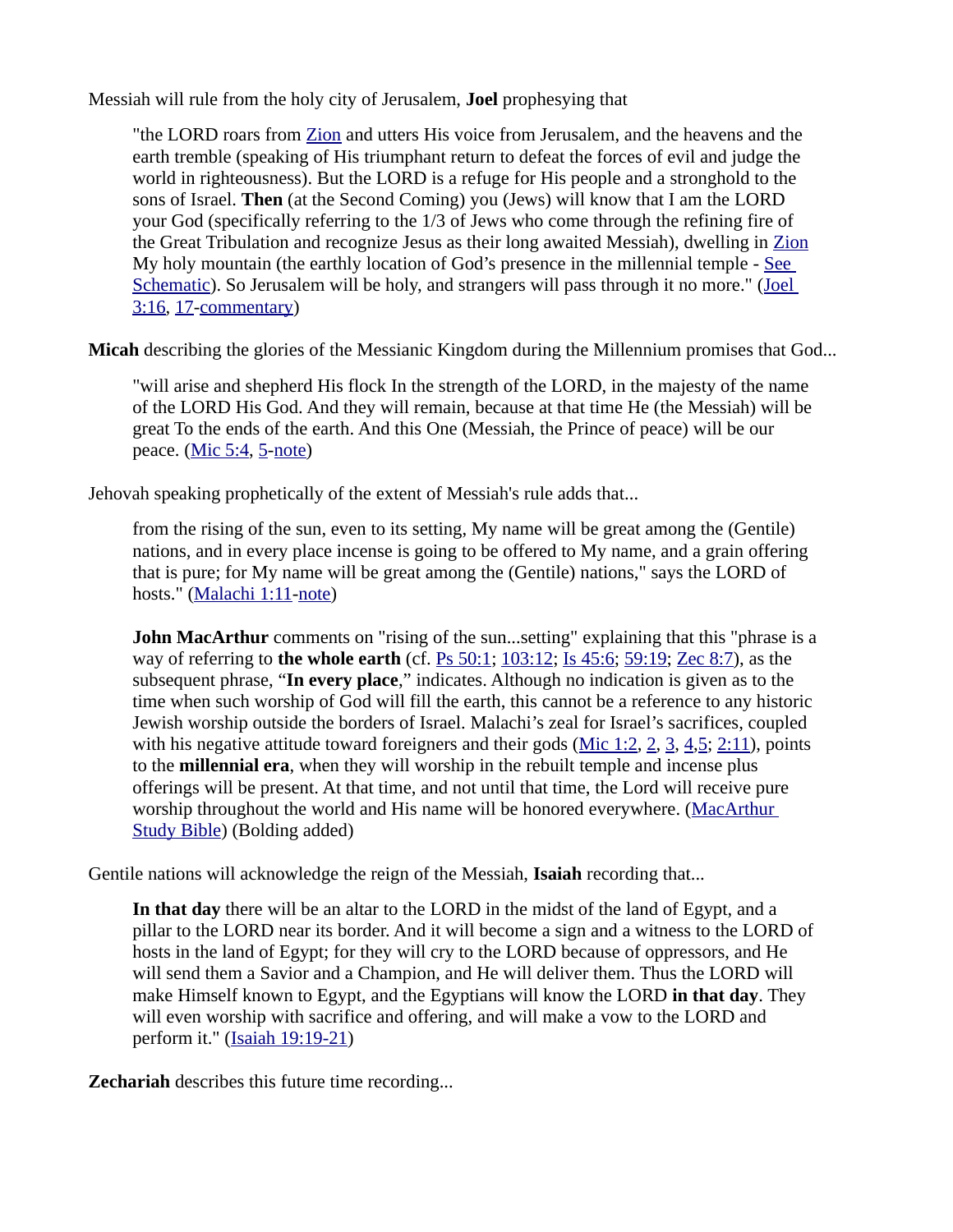"Thus says the LORD of hosts, 'It will yet be that peoples will come, even the inhabitants of many cities. 'And the inhabitants of one will go to another saying, "Let us go at once to entreat the favor of the LORD, and to seek the LORD of hosts; I will also go." 'So many peoples and mighty nations will come to seek the LORD of hosts in Jerusalem and to entreat the favor of the LORD.' "Thus says the LORD of hosts, 'In those days ten men from all the nations will grasp the garment of a Jew saying, "Let us go with you, for we have heard that God is with you.'" ([Zechariah 8:20-23](https://biblia.com/bible/niv/Zech%208.20-23))

#### **Zechariah** later adds that during the Messianic Age...

Then it will come about that any who are left (after the Great Tribulation, those Gentiles who are judged righteous by faith at the Judgment of the Sheep and Goats in [Mt 25:31ff](https://biblia.com/bible/niv/Matt%2025.31ff)) of all the nations that went against Jerusalem will go up from year to year to worship the King, the LORD of hosts, and to celebrate the Feast of Booths. And it will be that whichever of the families of the earth does not go up to Jerusalem to worship the King, the LORD of hosts, there will be no rain on them. And if the family of Egypt does not go up or enter, then no rain will fall on them; it will be the plague with which the LORD smites the nations who do not go up to celebrate the Feast of Booths. This will be the punishment of Egypt, and the punishment of all the nations who do not go up to celebrate the Feast of Booths. (Zech [14:16-19](https://biblia.com/bible/niv/Zech%2014.16-19)[-commentary](https://www.preceptaustin.org/zechariah-14-commentary#14:16))

# DAVID WILL BE RESURRECTED AND REIGN AS KING OVER ISRAEL

**Messiah** as **King of kings** [\(Re 17:14](https://biblia.com/bible/niv/Rev%2017.14)[-note,](http://www.spiritandtruth.org/id/revc.htm?17:14) [Re 19:16](https://biblia.com/bible/niv/Rev%2019.16)[-note](http://www.spiritandtruth.org/id/revc.htm?19:16)) will rule over **all earthly kings**, one of the kings being the resurrected King David.

#### In **Ezekiel** God promises that when

"I...deliver My flock (when "all Israel will be saved" when "the Deliverer [Messiah] will come from [Zion](http://studylight.org/enc/isb/view.cgi?number=T9408)", [Ro 11:26-](https://biblia.com/bible/niv/Rom%2011.26)[note\)](https://www.preceptaustin.org/romans_1117-33#11:26), and they (are) no longer be a prey (Israel's enemies are finally and vanquished)... **Then** (see [expressions of time\)](https://www.preceptaustin.org/observation#expressions%20of%20time) I will set over them one shepherd (many have been taught this is Messiah who descended from the lineage of David but read on), **My servant David**, and he will feed them; he will feed them himself and be their shepherd. And I, the LORD ([Jehovah](https://www.preceptaustin.org/jehovah_-_i_am) and [Jehovah = Jesus\)](https://www.preceptaustin.org/jehovah_-_i_am#w), will be their God (speaking of the Messiah), and **My servant David** will be prince among them; I, the LORD, have spoken." [\(Ezekiel 34:22-24](https://biblia.com/bible/niv/Ezek%2034.22-24))

**Comment**: Twice God predicts that David will be over redeemed Israel, the re-united 12 tribes, all of whom are saved at this time. Even many conservative, otherwise literal commentators (See [Literal Interpretation\)](https://www.preceptaustin.org/the_key_inductive_study_pt2#literal) interpret **David** figuratively or as a symbol which is fulfilled in the Messiah. However applying the rule of [literal interpretation,](https://www.preceptaustin.org/the_key_inductive_study_pt2#literal) there is absolutely no reason this cannot be the resurrected David who reigns, even as resurrected saints will reign with Christ.

#### **Henry Morris** comments on **David**:

In the coming eternal age of Christ's kingdom on the renewed Earth, the Lord Jesus will occupy "the throne of his father David" [\(Lk 1:32](https://biblia.com/bible/niv/Luke%201.32)), which will continue "for ever" ( $Lk$  1:33). In the millennial kingdom preceding this, it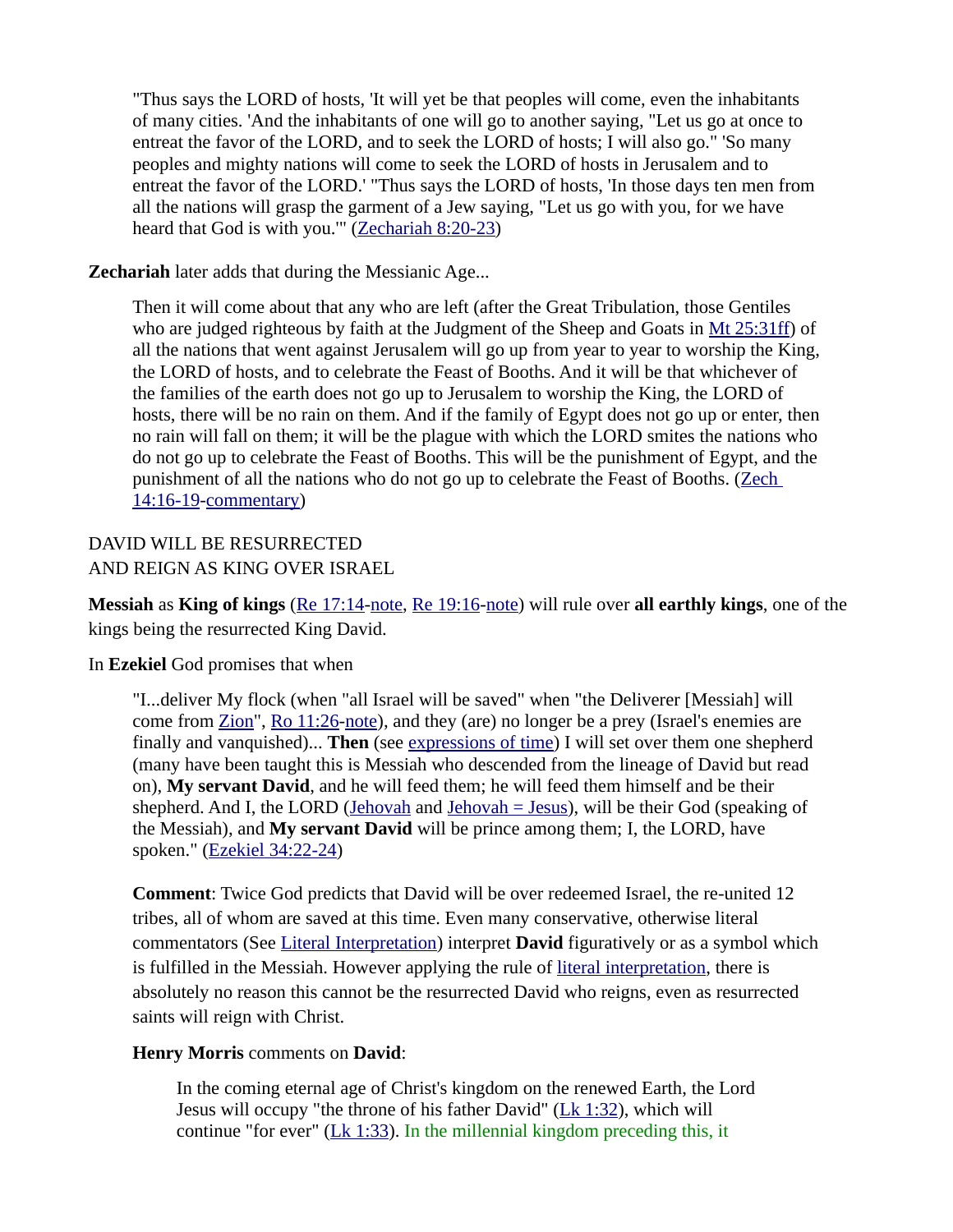seems that David himself, resurrected from the dead with the other Old Testament saints when Christ was resurrected [\(Mt 27:52](https://biblia.com/bible/niv/Matt%2027.52)[,53\)](https://biblia.com/bible/niv/Mt%2027.53), will sit upon the physical throne in Jerusalem [\(Jer 30:9-](https://biblia.com/bible/niv/Jer%2030.9)[note](https://www.preceptaustin.org/jeremiah_30_commentary#30:9); [Ezek 37:24](https://biblia.com/bible/niv/Ezek%2037.24)[,25](https://biblia.com/bible/niv/Ezek%2037.25)[-note\)](https://www.preceptaustin.org/ezekiel_37_commentary#37:24) ([Morris,](https://www.amazon.com/exec/obidos/tg/detail/-/0529121638?v=glance)  [Henry: Defenders Study Bible. World Publishing](https://www.amazon.com/exec/obidos/tg/detail/-/0529121638?v=glance)) (**Ed note**: It is interesting that even though Morris makes this interpretation on this verse, his interpretation of [Hosea 3:5](https://biblia.com/bible/niv/Hos%203.5) below is **not** that Hosea is referring to a literal David but to the Messiah. Interesting! For reasons which are not clear to me, there seems to be some "resistance" by otherwise literal interpreters to accept that a literal David will reign over redeemed Israel in the Millennium!) (Green added for emphasis)

#### **Keil has this note**:

Compare [Ezek. 37:24](https://biblia.com/bible/niv/Ezek.%2037.24) with [Jer. 30:9,](https://biblia.com/bible/niv/Jer.%2030.9) where it is expressly said that the **David to be raised up** is to feed Israel and Judah, the two peoples that had been divided before. "**My servant David**:" Jehovah calls him עבדי, not merely with reference to the obedience rendered (Hävernick), but also with regard to his election [\(Is 42:1](https://biblia.com/bible/niv/Isa%2042.1); Hengstenberg). There is no necessity to refute the assertion of Hitzig, David Strauss, and others, that **Ezekiel expected the former King David to be raised from the dead**. (Keil, C. F., & Delitzsch, F. Commentary on the Old Testament. 9:293. Peabody, MA: Hendrickson)

**Dr Charles Dyer** in his note in **The Bible Knowledge Commentary** entry on [Ezekiel](https://biblia.com/bible/niv/Ezek%2034.23)  [34:23](https://biblia.com/bible/niv/Ezek%2034.23)[,24](https://biblia.com/bible/niv/Ezekiel%2034.24) makes an interesting statement:

This shepherd, God stated, will be His **servant David**. Many see this as an allusion to Christ, the Good Shepherd (cf. [Jn 10:11-18\)](https://biblia.com/bible/niv/John%2010.11-18), who descended from the line of David to be the King of Israel (cf. [Mt. 1:1](https://biblia.com/bible/niv/Matt.%201.1)). However, nothing in [Ezekiel 34:23](https://biblia.com/bible/niv/Ezek%2034.23) demands that Ezekiel was not referring to the literal King David who will be resurrected to serve as Israel's righteous prince. David is referred to by name elsewhere in passages that look to the future restoration of Israel (cf. [Jer 30:9-](https://biblia.com/bible/niv/Jer%2030.9)[note](https://www.preceptaustin.org/jeremiah_30_commentary#30:9); [Ezek. 37:24](https://biblia.com/bible/niv/Ezek.%2037.24), [25](https://biblia.com/bible/niv/Ezek%2037.25)[-note;](https://www.preceptaustin.org/ezekiel_37_commentary#37:24) [Hos 3:5\)](https://biblia.com/bible/niv/Hos%203.5). Also Ezekiel indicated that **David will be** the **prince** (nāśî') of the restored people ([Ezek 34:24](https://biblia.com/bible/niv/Ezek%2034.24); [37:25\)](https://biblia.com/bible/niv/Ezek%2037.25). This same "prince" will then offer sin offerings for himself during the millennial period ([Ezek 45:22](https://biblia.com/bible/niv/Ezek%2045.22); [46:4\)](https://biblia.com/bible/niv/Ezek%2046.4). Such actions would hardly be appropriate for the sinless Son of God, but they would be for David. So it seems this is a literal reference to a resurrected David. In place of the false shepherds God will resurrect a true **shepherd** to **tend** his **sheep**. [\(Bible Knowledge Commentary](https://www.amazon.com/exec/obidos/tg/detail/-/089693800X?v=glance)) (Green added for emphasis)

God repeats this promise in **Ezekiel 37** declaring...

My servant David will be king over them (regathered, reunited Israel), and they will all have one shepherd and they will walk in My ordinances, and keep My statutes, and observe them (Because as a result of the New Covenant, their hearts are spiritually circumcised and they have God's Spirit Who enables their obedience). And they shall live on the land that I gave to Jacob My servant, in which your fathers lived; and they will live on it, they, and their sons, and their sons' sons, forever; and **David My servant** shall be their prince forever." [\(Ezekiel 37:24](https://biblia.com/bible/niv/Ezek%2037.24), [25](https://biblia.com/bible/niv/Ezekiel%2037.25)[-note](https://www.preceptaustin.org/ezekiel_37_commentary#37:24))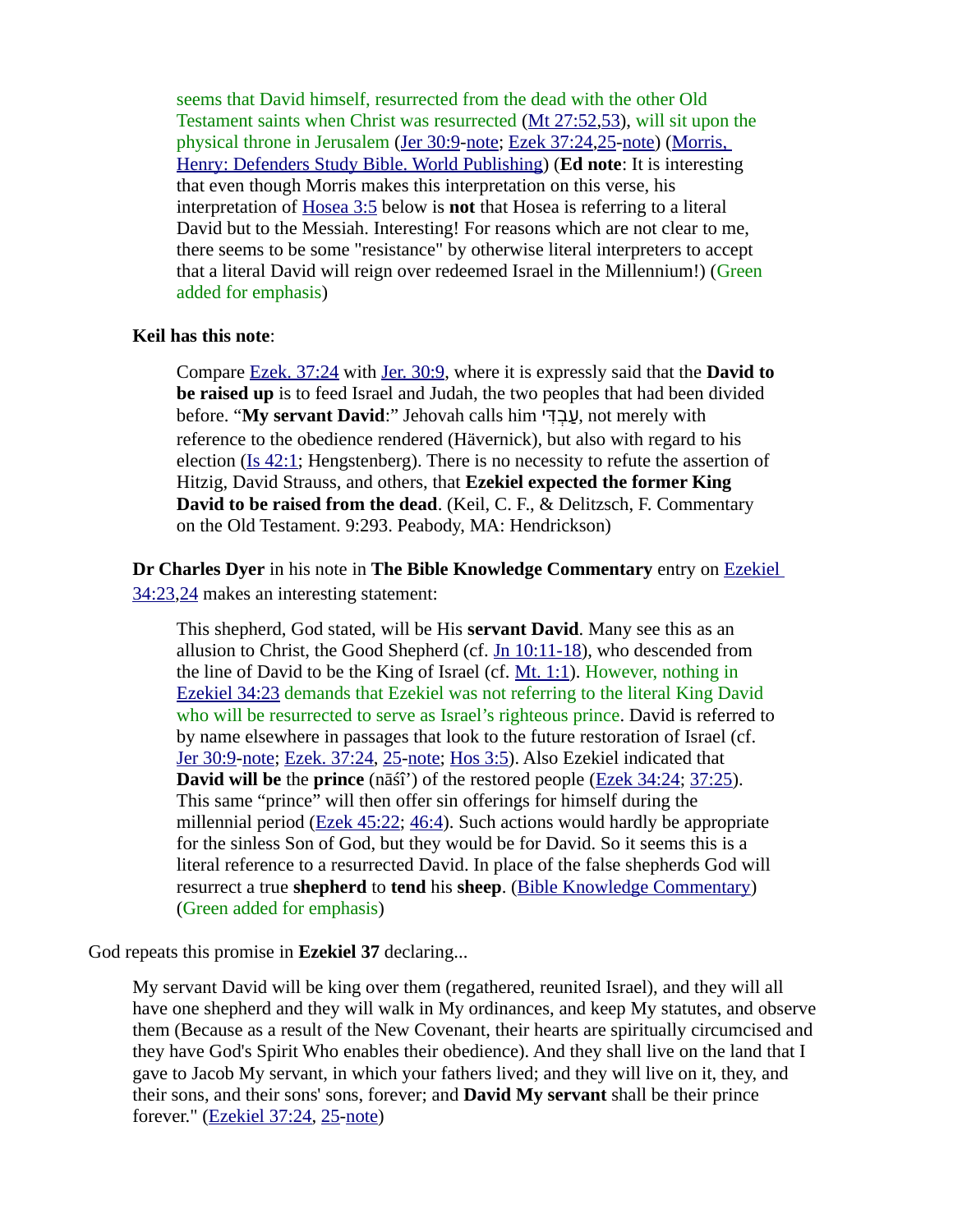**Comment**: Again literal interpreters like Ryrie interpret David not as David but as Messiah. Thus Ryrie comments on this verse "the messianic kingdom is presented with the Messiah, the Son of David and heir to the throne of David, as the one King" ([The Ryrie Study Bible](https://www.amazon.com/exec/obidos/tg/detail/-/0802438660?v=glance))

The prophet **Hosea** alludes to David's rule declaring that...

Afterward (the Great Tribulation, after the "times of the Gentiles" are fulfilled, when Messiah returns to defeat the Antichrist) the sons of Israel will return and seek the **LORD their God** (this refers to their Messiah) and **David their king** (who will be resurrected); and they will come trembling to the LORD and to His goodness in the last days (in context referring to Christ's Second Coming)." [\(Hosea 3:5\)](https://biblia.com/bible/niv/Hos%203.5)

**Comment**: As stated above many if not most literalist interpreters for some reason feel that **King David** in this verse refers to "the Second David" [Dr Charles Ryrie - Ryrie Study Bible note], the Messiah, and yet the plain sense seems to make good sense, for we know that David will be resurrected at the beginning of the millennium as will all OT saints, cp [Da 12:13](https://biblia.com/bible/niv/Dan%2012.13). The new NLT Study Bible has this note on Hosea "*David's descendant, their king: Literally to David their king*."

The declaration in **Jeremiah 30** also supports the interpretation that David will literally reign, Jehovah plainly stating that Israel

shall serve the LORD their God (this could certainly describe Messiah, the King of kings) and David their king, whom **I will raise up** (the [LXX](https://www.preceptaustin.org/greek_to_me#sept) uses the NT verb used to describe bodily resurrection) for them. [\(Jeremiah 30:9\)](https://biblia.com/bible/niv/Jer%2030.9)

#### **John Walvoord** comments:

As in other passages, the fulfillment of the Davidic covenant is linked with the return of Israel to the land following their time of Jacob's trouble, as indicated in the preceding context. Here it is stated that they will serve Jehovah and David their king. There is no good reason for not taking this exactly as it is written, namely, that David will be raised from the dead and will with Christ reign over the people of Israel in the millennium.

**John Walvoord's** related series on **Israel in Prophecy** is highly recommended...

- • [Chapter I The New State Of Israel](http://bible.org/seriespage/chapter-i-new-state-israel)
- [Chapter II The Promise To Abraham](http://bible.org/seriespage/chapter-ii-promise-abraham)
- [Chapter III Israel's Future As A Nation](http://bible.org/seriespage/chapter-iii-israel%E2%80%99s-future-nation)
- [Chapter IV The Promise Of The Land To Israel](http://bible.org/seriespage/chapter-iv-promise-land-israel)
- [Chapter V The Kingdom Promised To David](http://bible.org/seriespage/chapter-v-kingdom-promised-david)
- [Chapter VI The Suffering Of Israel](http://bible.org/seriespage/chapter-vi-suffering-israel)
- [Chapter VII The Glorious Restoration Of Israel](http://bible.org/seriespage/chapter-vii-glorious-restoration-israel)
- • [Selected Bibliography](http://bible.org/seriespage/selected-bibliography)

**Morris** in the Defender's Study Bible has this note on **[Jeremiah 30:9](https://biblia.com/bible/niv/Jer%2030.9)** (see [commentary](https://www.preceptaustin.org/jeremiah_30_commentary#30:9)) writing that

After the great day of trouble (the Great Tribulation, "the time of Jacob's distress" [Jer 30:7](https://biblia.com/bible/niv/Jer%2030.7)[note\)](https://www.preceptaustin.org/jeremiah_30_commentary#30:7), when Israel is finally saved and restored, the whole nation will have recognized and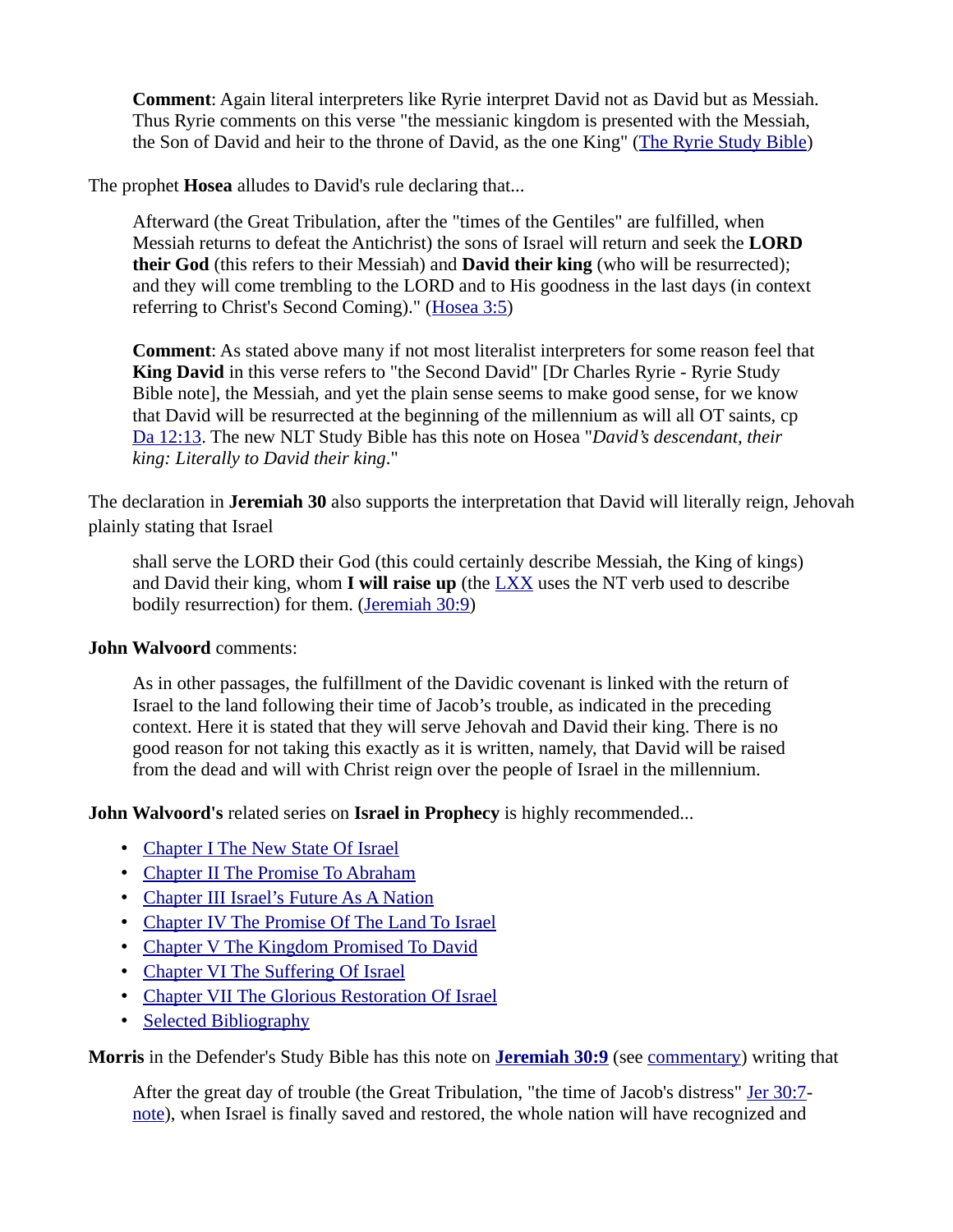accepted Jesus as their Messiah, the son of David ( $\Delta$ cts 15:16; [Ro 1:3](https://biblia.com/bible/niv/Rom%201.3)). But this Scripture, among others including [Ezekiel 37:24-](https://biblia.com/bible/niv/Ezek%2037.24)[note](https://www.preceptaustin.org/ezekiel_37_commentary#37:24), indicates that **David in his resurrected body will actually reign over the earthly people of Israel during the millennial age**. ([Matthew](https://biblia.com/bible/niv/Matt%2027.52) [27:52](https://biblia.com/bible/niv/Matt%2027.52)[,53](https://biblia.com/bible/niv/Matthew%2027.53) indicates that the believers of the Old Testament days were raised following Christ's resurrection.) [\(Defenders Study Bible\)](https://www.amazon.com/exec/obidos/tg/detail/-/0529121638?v=glance)

**John Walvoord** agrees with a literal interpretation of **David**, writing that...

by David is meant the resurrected David who shares with Christ as prince some of the governmental duties of the millennial kingdom. It should be clear from many Scriptures that the reign of Christ is shared with others. As Newell has written: "David is not the son of David. Christ, as Son of David, will be King; and David, His father after the flesh, will be prince, during the Millennium." In the light of many prophecies which promise saints the privilege of reigning with Christ, it would seem most logical that David the king raised from the dead should be given a place of prominence in the Davidic kingdom of the millennial reign of Christ. (**See complete online article** - [Walvoord, John: The Doctrine of](http://walvoord.com/article/73)  [the Millennium—Part I: The Righteous Government of the Millennium\)](http://walvoord.com/article/73).

# THE RESURRECTED SAINTS RULE WITH THE MESSIAH

All the resurrected saints will reign with Christ [\(Mt. 19:28](https://biblia.com/bible/niv/Matt.%2019.28) ; [Rev 5:10](https://biblia.com/bible/niv/Rev%205.10) ; [Rev 20:6\)](https://biblia.com/bible/niv/Rev%2020.6).

ISRAEL WILL BE EXALTED OVER ALL THE NATIONS

The nation of Israel will be exalted above the Gentiles (*[Is 14:1](https://biblia.com/bible/niv/Isa%2014.1), [2](https://biblia.com/bible/niv/Is%2014.2); [49:22,](https://biblia.com/bible/niv/Is%2049.22) [23;](https://biblia.com/bible/niv/Is%2049.23) [60:14](https://biblia.com/bible/niv/Is%2060.14), [15](https://biblia.com/bible/niv/Is%2060.15), [16](https://biblia.com/bible/niv/Is%2060.16), [17](https://biblia.com/bible/niv/Is%2060.17); [61:5](https://biblia.com/bible/niv/Is%2061.5), [6](https://biblia.com/bible/niv/Is%2061.6),* [7,](https://biblia.com/bible/niv/Is%2061.7) [8,](https://biblia.com/bible/niv/Is%2061.8) [9\)](https://biblia.com/bible/niv/Is%2061.9)

ISRAEL WILL BE EXTRAORDINARILY PROSPEROUS

The last words of the prophecy of Amos are full of future hope for Israel, for as he writes...

"In that day (What day? When Israel has been regathered and restored to her land during the Millennium) I will raise up the fallen booth of David, and wall up its breaches; I will also raise up its ruins, And rebuild it as in the days of old; that they may possess the remnant of Edom and all the nations who are called by My name," Declares the LORD who does this. "Behold, days are coming (The Millennial Reign of Messiah will be bring the realization of conditions that are ideal and idyllic...the utopia that men have been hoping for and trying to create in their strength for millennia!)," declares the LORD, "When the plowman will overtake the reaper and the treader of grapes him who sows seed (The millennial kingdom will be characterized by remarkable fertility); when the mountains will drip sweet wine, and all the hills will be dissolved. "Also I will restore the captivity of My people Israel, and they will rebuild the ruined cities and live in them. They will also plant vineyards and drink their wine, and make gardens and eat their fruit. (Speaks of the prosperity of the Millennium) "I will also plant them on their land, And they will not again be rooted out from their land Which I have given them," Says the LORD your God. ([Amos](https://biblia.com/bible/niv/Amos%209.11-15)  [9:11-15](https://biblia.com/bible/niv/Amos%209.11-15))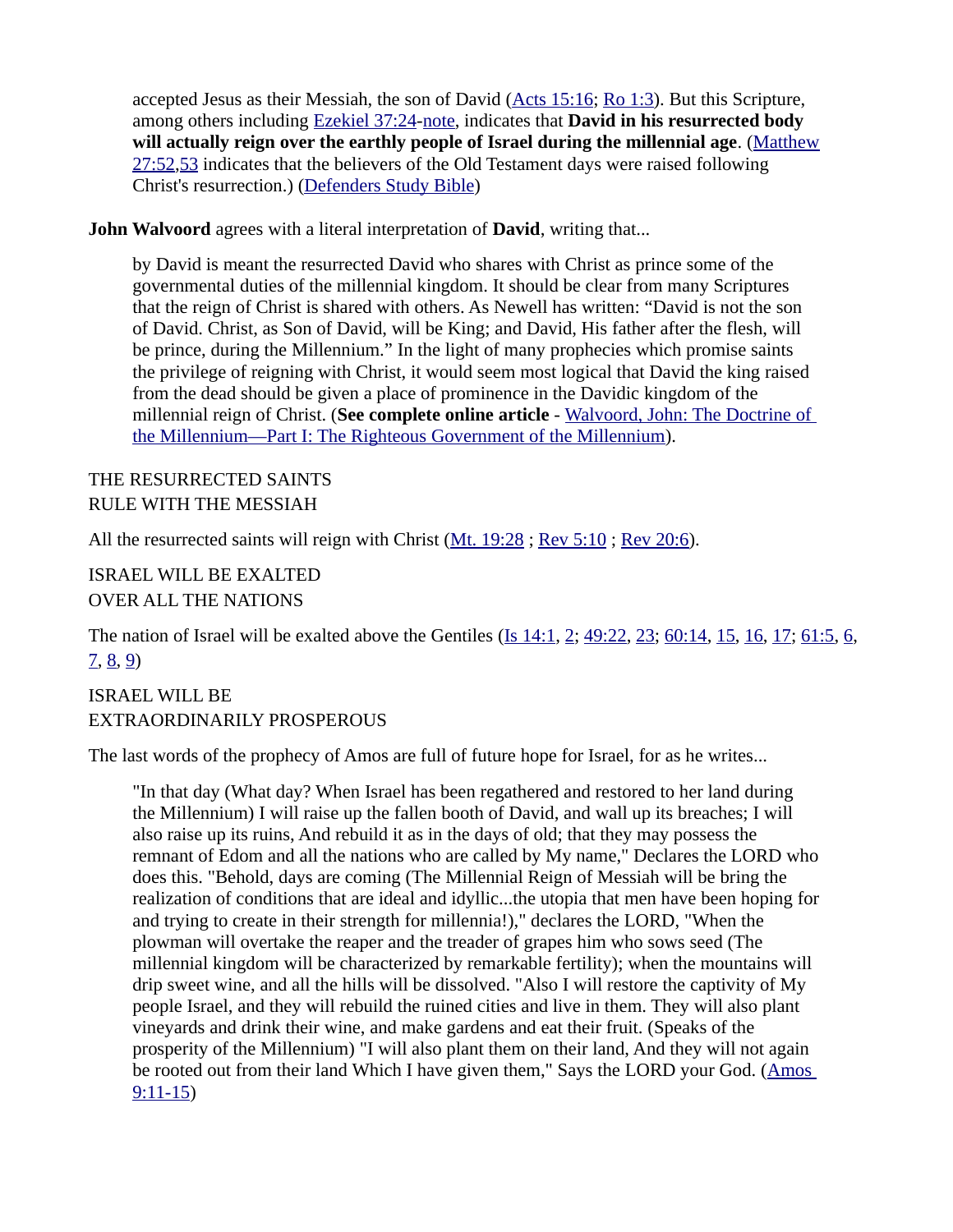# CHANGES IN TOPOGRAPHY

During the Millennium there will be significant changes in the geography of the earth

[Isaiah 2:2](https://biblia.com/bible/niv/Isa%202.2); [Ezek 47:1](https://biblia.com/bible/niv/Ezek%2047.1), [2](https://biblia.com/bible/niv/Ezek%2047.2), [3](https://biblia.com/bible/niv/Ezek%2047.3), [4](https://biblia.com/bible/niv/Ezek%2047.4), [5](https://biblia.com/bible/niv/Ezek%2047.5), [6](https://biblia.com/bible/niv/Ezek%2047.6), [7](https://biblia.com/bible/niv/Ezek%2047.7), [8](https://biblia.com/bible/niv/Ezek%2047.8), [9](https://biblia.com/bible/niv/Ezek%2047.9), [10](https://biblia.com/bible/niv/Ezek%2047.10), [11](https://biblia.com/bible/niv/Ezek%2047.11), [12](https://biblia.com/bible/niv/Ezek%2047.12)

[Ezek 48:8](https://biblia.com/bible/niv/Ezek%2048.8), [9](https://biblia.com/bible/niv/Ezek%2048.9), [10](https://biblia.com/bible/niv/Ezek%2048.10), [11](https://biblia.com/bible/niv/Ezek%2048.11), [12](https://biblia.com/bible/niv/Ezek%2048.12), [13](https://biblia.com/bible/niv/Ezek%2048.13), [14](https://biblia.com/bible/niv/Ezek%2048.14), [15](https://biblia.com/bible/niv/Ezek%2048.15), [16](https://biblia.com/bible/niv/Ezek%2048.16), [17](https://biblia.com/bible/niv/Ezek%2048.17), [18](https://biblia.com/bible/niv/Ezek%2048.18), [19](https://biblia.com/bible/niv/Ezek%2048.19), [20](https://biblia.com/bible/niv/Ezek%2048.20)

#### **Zechariah 14 [-commentary](https://www.preceptaustin.org/zechariah-14-commentary#14:4) prophesies that...**

**4** And in that day (at His Second Coming of the Messiah) His feet will stand on the Mount of Olives, which is in front of Jerusalem on the east (just to the east of [Temple Mount](https://www.preceptaustin.org/zechariah-12-commentary#templemount) separated in our time by the Kidron Valley); and the Mount of Olives will be split in its middle from east to west by a very large valley, so that half of the mountain will move toward the north and the other half toward the south....

**8** And it will come about in that day (Second Coming of the Messiah) that living waters will flow out of Jerusalem, half of them toward the eastern sea (Dead Sea) and the other half toward the western sea (Mediterranean Sea); it will be in summer as well as in winter...

**10** All the land will be changed into a plain from Geba to Rimmon south of Jerusalem; but Jerusalem will rise and remain on its site from Benjamin's Gate as far as the place of the First Gate to the Corner Gate, and from the Tower of Hananel to the king's wine presses. [\(Zech 14:4](https://biblia.com/bible/niv/Zech%2014.4), [8](https://biblia.com/bible/niv/Zech%2014.8), [10](https://biblia.com/bible/niv/Zech%2014.10))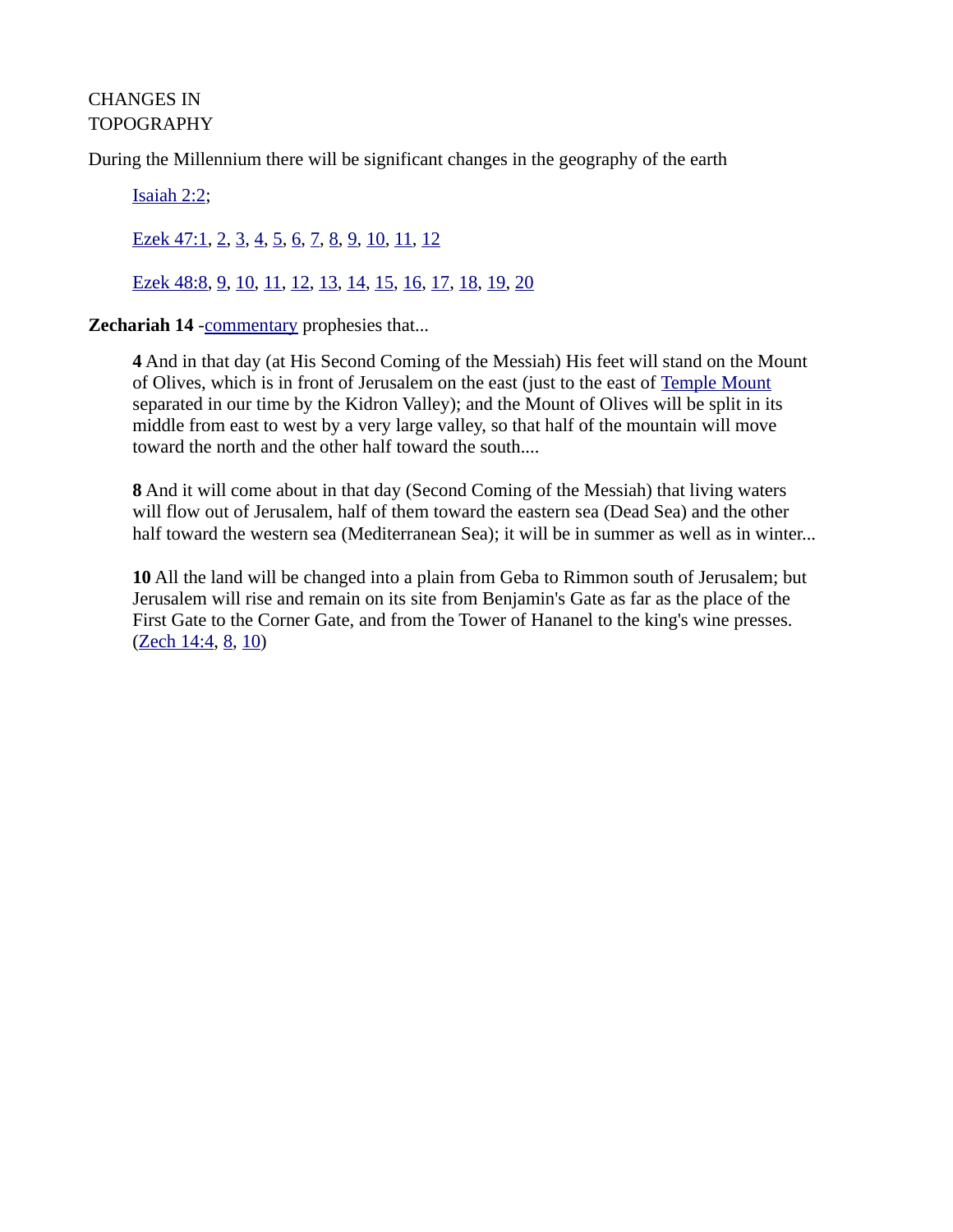

**Used by permission [Middletown Bible Church](http://www.middletownbiblechurch.org/proph/river.htm)**

**Isaiah** records that in the Millennium **wild animals will be tamed**

And the wolf will dwell with the lamb, And the leopard will lie down with the kid, And the calf and the young lion and the fatling together; And a little boy will lead them. Also the cow and the bear will graze. Their young will lie down together; and the lion will eat straw like the ox. And the nursing child will play by the hole of the cobra, and the weaned child will put his hand on the viper's den. They will not hurt or destroy in all My holy mountain, for the earth will be full of the knowledge of the LORD as the waters cover the sea. ([Isa](https://biblia.com/bible/niv/Isa%2011.6-9)  [11:6-9](https://biblia.com/bible/niv/Isa%2011.6-9)[-commentary](https://www.preceptaustin.org/isaiah_11_commentary#11:6))

# **ISAIAH 35**

**Isaiah 35** (see [commentary](https://www.preceptaustin.org/isaiah-35-commentary)) is one of the great descriptions of the **millennial kingdom** that follows the judgments prophesied in Isaiah 34. Isaiah records that (notice a key word in this chapter - joy/gladness of both the creation v1-2 and the saints v10.

1 The wilderness and the desert will be glad, and the Arabah (desert areas) will rejoice and blossom; like the crocus 2 It will blossom profusely and rejoice with rejoicing and shout of joy. The glory of Lebanon will be given to it, the majesty of Carmel and Sharon. They will see the glory of the LORD, the majesty of our God (Israel is to recognize the earth's newfound fruitfulness as coming from the Lord and attribute to Him the appropriate credit). 3 Encourage the exhausted, and strengthen the feeble.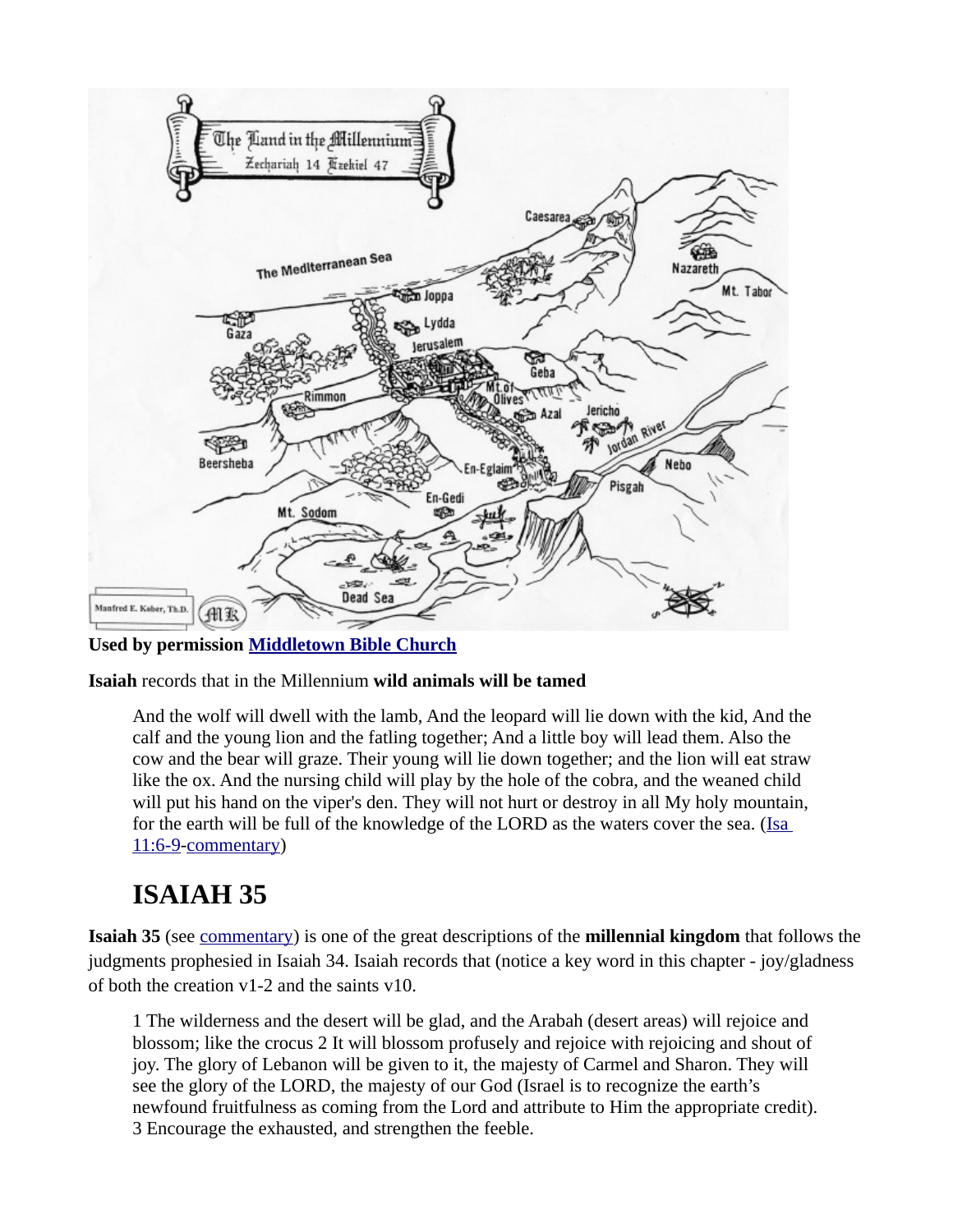4 Say to those with anxious heart, "Take courage, fear not. Behold, your God will come with vengeance; The recompense of God will come, But He will save you." 5 Then the eyes of the blind will be opened, And the ears of the deaf will be unstopped. 6 Then the lame will leap like a deer, and the tongue of the dumb will shout for joy. (God's restoration in the millennial age is to include physical restoration to the afflicted. Jesus' first coming gave a foretaste of that future day) For waters will break forth in the wilderness and streams in the Arabah. 7 And the scorched land will become a pool, and the thirsty ground springs of water. In the haunt of jackals, its resting place, grass becomes reeds and rushes. (Water is a precious commodity in Israel but in the Millennium, there will be no lack) 8 And a highway will be there, a roadway, And it will be called the Highway of Holiness. The unclean will not travel on it, But it will be for him who walks that way, And fools will not wander on it. 9 No lion will be there, Nor will any vicious beast go up on it; These will not be found there. But the redeemed will walk there, 10 And the ransomed of the LORD will return, and come with joyful shouting to Zion, with everlasting joy upon their heads. They will find gladness and joy, and sorrow and sighing will flee away. ([Isaiah 35:1-10-](https://biblia.com/bible/niv/Isa%2035.1-10)[commentary\)](https://www.preceptaustin.org/isaiah-35-commentary)

In addition, crops will be abundant ( $Is$   $27:6$ ; Am  $9:13$ ; Zech 14 8[-note\)](https://www.preceptaustin.org/zechariah-14-commentary#14:8) and human lifespan will be greatly increased [\(Is 65:20](https://biblia.com/bible/niv/Isa%2065.20), [21](https://biblia.com/bible/niv/Is%2065.21), [22](https://biblia.com/bible/niv/Is%2065.22), [23](https://biblia.com/bible/niv/Is%2065.23))

Joel records that when Messiah returns...

Egypt will become a waste, and Edom will become a desolate wilderness, because of the violence done to the sons of Judah, in whose land they have shed innocent blood. But Judah will be inhabited forever, and Jerusalem for all generations." [\(Joel 3:19](https://biblia.com/bible/niv/Joel%203.19), [20](https://biblia.com/bible/niv/Joel%203.20)[-commentary](https://www.preceptaustin.org/joel-3-commentary#3:19))

# RIGHTEOUSNESS PREVAILS SATAN BOUND

Satan will be bound for 1000 years in the abyss [\(Rev 20:1](https://biblia.com/bible/niv/Rev%2020.1), [2](https://biblia.com/bible/niv/Rev%2020.2), [3](https://biblia.com/bible/niv/Rev%2020.3)[-notes](http://www.spiritandtruth.org/id/revc.htm?20:1)) while righteousness and justice prevail [\(Isa. 9:7](https://biblia.com/bible/niv/Isa.%209.7); Isa 11:4; 42:1, 2, 3, 4; [Jer. 23:5](https://biblia.com/bible/niv/Jer.%2023.5)) and the knowledge of God spreads over all the world ([Is 11:9](https://biblia.com/bible/niv/Isa%2011.9); [Je 31:34](https://biblia.com/bible/niv/Jer%2031.34)[-note;](https://www.preceptaustin.org/jeremiah_31_commentary#31:34) [Mic 4:5-](https://biblia.com/bible/niv/Micah%204.5)[note](https://www.preceptaustin.org/micah_4_commentary#4:5); [Hab 2:14](https://biblia.com/bible/niv/Hab%202.14)[-note\)](https://www.preceptaustin.org/habakkuk_2_commentary#2:14).

JEWISH TEMPLE REBUILT, SACRIFICES AND FEASTS RE-INSTITUTED

The **feast of Booths (Tabernacles)** is re-instituted (See [Tabernacles, Feast of](http://classic.net.bible.org/dictionary.php?word=Tabernacles,%20Feast%20of)) [\(Tabernacles, The Feast](http://classic.net.bible.org/dictionary.php?word=Tabernacles,%20The%20Feast%20Of)  [Of](http://classic.net.bible.org/dictionary.php?word=Tabernacles,%20The%20Feast%20Of)) - See [Zechariah 14:1ff](https://biblia.com/bible/niv/Zech%2014.1ff) (esp [Zech 14:16](https://biblia.com/bible/niv/Zech%2014.16), [17](https://biblia.com/bible/niv/Zech%2014.17), [18](https://biblia.com/bible/niv/Zech%2014.18), [19](https://biblia.com/bible/niv/Zech%2014.19)[-commentary](https://www.preceptaustin.org/zechariah-14-commentary#14:16))

#### [See Schematic](https://www.esv.org/resources/esv-global-study-bible/chart-26-temple-plan/) of Temple

In **Haggai** the LORD of hosts predicted that...

"The latter glory of this house (referring to the Millennial Temple) will be greater than the former,' says the LORD of hosts, 'and in this place I shall give peace (true peace was not associated with the rebuilt Temple under Zerubbabel or Herod, or the false peace associated with the Jewish Temple rebuilt during **[Daniel's Seventieth Week](https://www.preceptaustin.org/the_millennium_2#70)** so it has to refer to a future temple during the Millennium, one described in great detail in Ezekiel 40-48),' declares the LORD of hosts."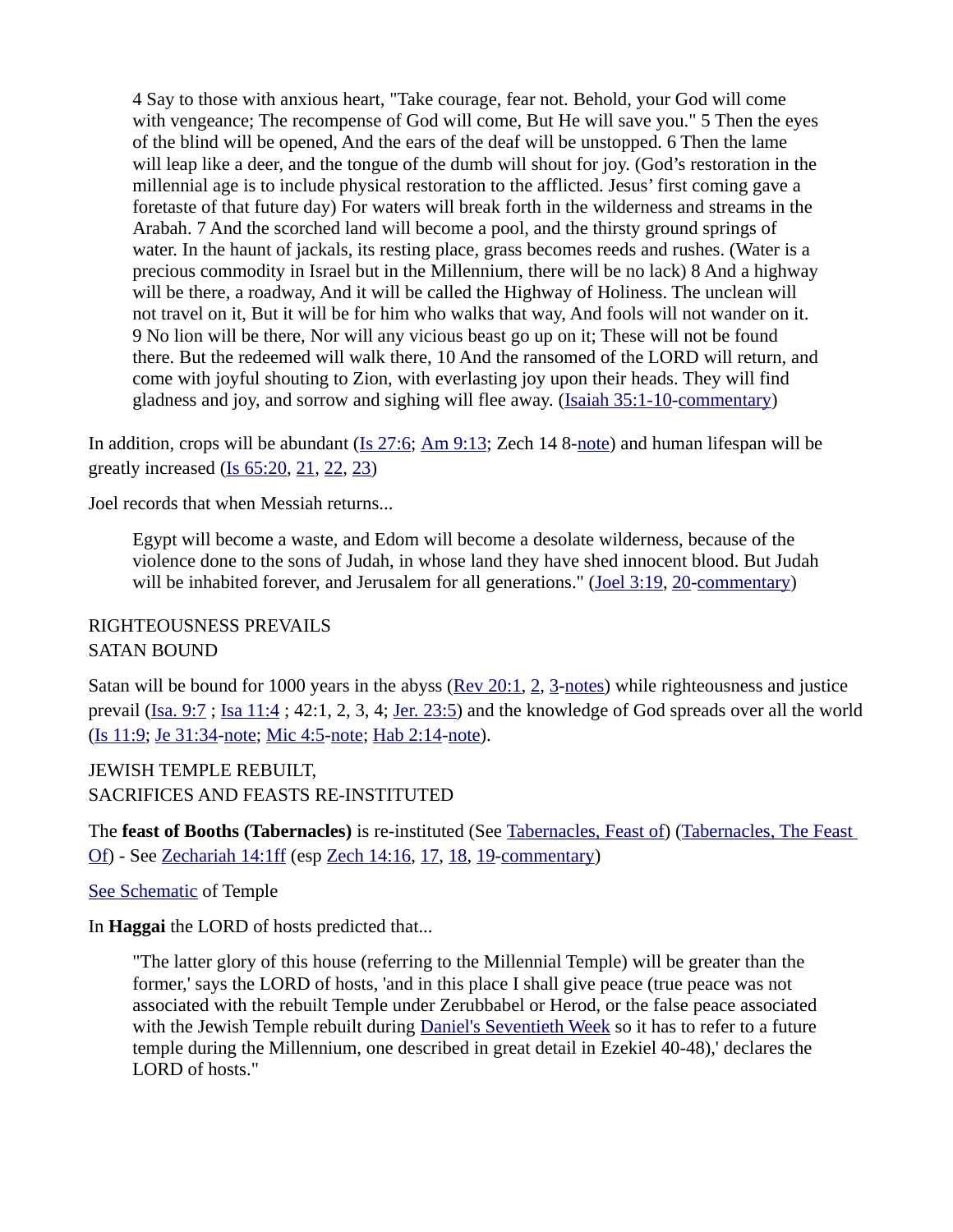**Henry Morris** comments that "This can only be a reference to the future millennial temple, for it was never accomplished in the restoration temple or in any other since. Furthermore, in this future temple--and not before-Christ will finally "give peace" to the world. [\(Defenders Study Bible](https://www.amazon.com/exec/obidos/tg/detail/-/0529121638?v=glance))

**Ezekiel** records God's promise of the [Millennial temple \(see depiction\).](https://www.esv.org/resources/esv-global-study-bible/chart-26-temple-plan/)..

"Son of man, see with your eyes, hear with your ears, and give attention to all that I am going to show you; for you have been brought here in order to show it to you. Declare to the house of Israel all that you see." 5 And behold, there was a wall on the outside of the **temple** all around, and in the man's hand was a measuring rod of six cubits, each of which was a cubit and a handbreadth. So he measured the thickness of the wall, one rod; and the height, one rod." [\(Ezekiel 41:4,](https://biblia.com/bible/niv/Ezek%2041.4) [5,](https://biblia.com/bible/niv/Ezekiel%2041.5) see [Ezekiel 41:1-42:20](https://biblia.com/bible/niv/Ezek%2041.1-42.20) for the specific measurements)

Then **Ezekiel** records a description underscores the timing of this [temple](https://www.esv.org/resources/esv-global-study-bible/chart-26-temple-plan/), writing that...

Then he led me to the gate, the gate facing toward the east and behold, the glory of the God of Israel was coming from the way of the east (Messiah at His Second Coming, inaugurating the 1000 year reign, the Millennium). And His voice was like the sound of many waters; and the earth shone with His glory. And it was like the appearance of the vision which I saw, like the vision which I saw when He came to destroy the city. And the visions were like the vision which I saw by the river Chebar; and I fell on my face. And **the glory of the LORD** (The Shekinah glory had departed from the temple of Solomon, and Ezekiel had seen it, [Ezek 10:18](https://biblia.com/bible/niv/Ezek%2010.18) [\[see note\]](https://www.preceptaustin.org/ezekiel_1015-22#10:18); [Ezek 11:23](https://biblia.com/bible/niv/Ezek%2011.23) [\[see note\].](https://www.preceptaustin.org/ezekiel_1113-25#11:23) Now, in a similar vision, he was permitted to observe its return to the future temple. See study on [Overview: The](https://www.preceptaustin.org/overview_glory_of_the_lord)  [Glory of the LORD](https://www.preceptaustin.org/overview_glory_of_the_lord)) came into the house by the way of the gate facing toward the east. And the Spirit lifted me up and brought me into the inner court; and behold, the **glory of the LORD filled the house**. Then I heard one speaking to me from the house, while a man was standing beside me. And He said to me, "Son of man, this is the place of My throne and the place of the soles of My feet, where **I will dwell among the sons of Israel forever**. And the house of Israel will not again defile My holy name (because all Israel who enter the Millennium will have experienced the circumcision of their hearts and possess the indwelling Holy Spirit Who will enable them to fulfill this prophecy), neither they nor their kings, by their harlotry and by the corpses of their kings when they die, by setting their threshold by My threshold, and their door post beside My door post, with only the wall between Me and them. And they have defiled My holy name by their abominations (especially gross idolatry and lascivious idol worship) which they have committed. So I have consumed them in My anger (the fulfillment being the Great Tribulation, "the time of Jacob's distress.") Now let them put away their harlotry and the corpses of their kings far from Me; and I will dwell among them forever. [\(Ezekiel 43:1-9](https://biblia.com/bible/niv/Ezek%2043.1-9))

Several passages in Ezekiel refer to sin offering and sacrifices for atonement in the Millennium including Ezekiel 43...

[Ezekiel 43:18](https://biblia.com/bible/niv/Ezek%2043.18) And He said to me, "Son of man, thus says the Lord GOD, 'These are the statutes for the altar on the day it is built, to offer burnt offerings on it and to sprinkle blood on it. 19 'And you shall give to the Levitical priests who are from the offspring of Zadok, who draw near to Me to minister to Me,' declares the Lord GOD, '**a young bull for a sin offering**. 20 'And you shall take some of its blood, and put it on its four horns, and on the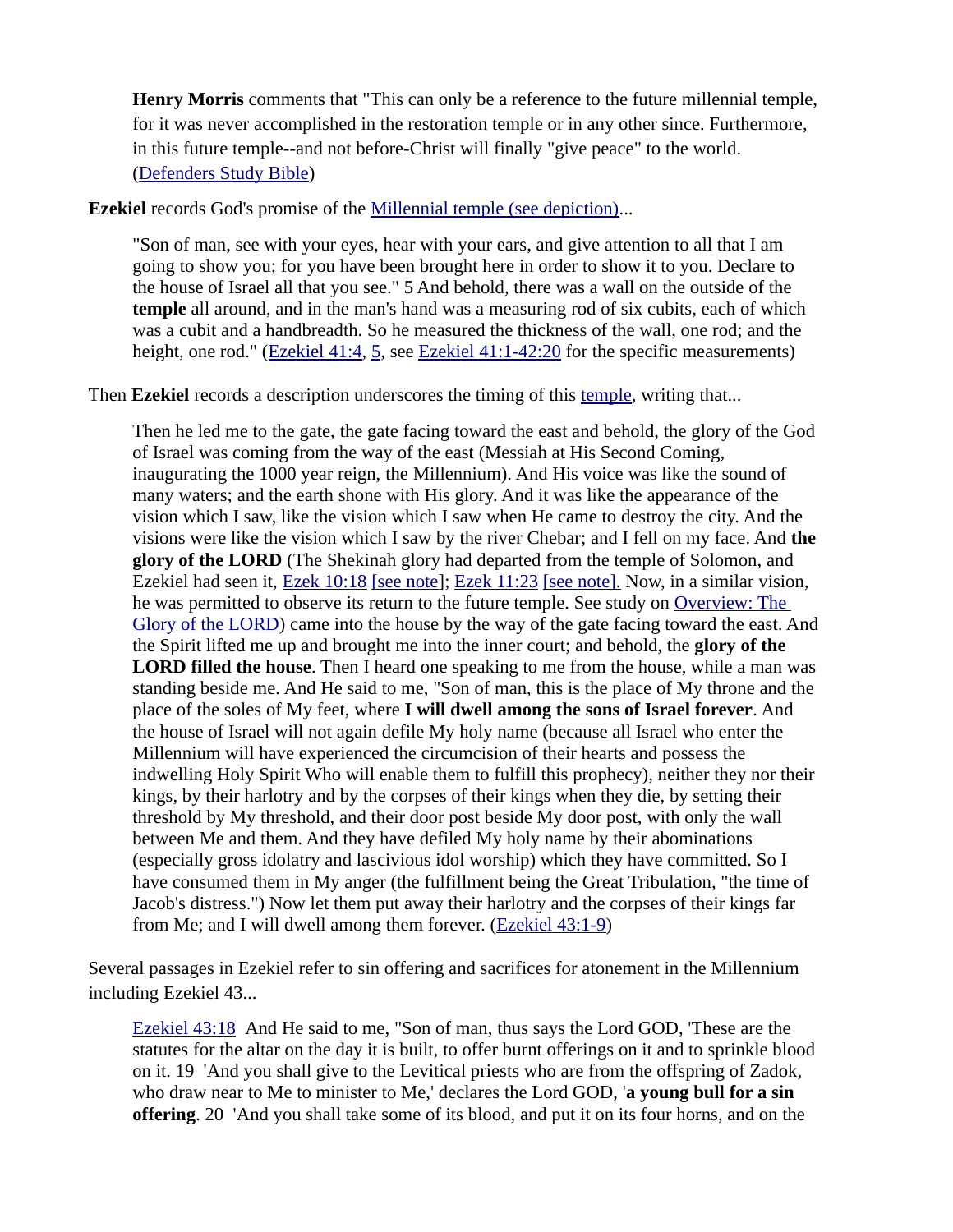four corners of the ledge, and on the border round about; thus you shall cleanse it and **make atonement for it.** 21 'You shall also take the bull for the sin offering; and it shall be burned in the appointed place of the house, outside the sanctuary. 22 'And on the second day you shall offer a male goat without blemish for a sin offering; and they shall cleanse the altar, as they cleansed it with the bull. 23 'When you have finished cleansing it, you shall present a young bull without blemish and a ram without blemish from the flock. 24 'And you shall present them before the LORD, and the priests shall throw salt on them, and they shall offer them up as a burnt offering to the LORD. 25 'For seven days you shall prepare daily a goat for a sin offering; also a young bull and a ram from the flock, without blemish, shall be prepared. 26 'For seven days **they shall make atonement** for the altar and purify it; so shall they consecrate it. 27 'And when they have completed the days, it shall be that on the eighth day and onward, the priests shall offer your burnt offerings on the altar, and your peace offerings; and I will accept you,' declares the Lord GOD."

**MacArthur** explains the significance of the re-instituted sacrifices - (Ezekiel describes) Exact (literal) offerings, in language just as definitive as the literal descriptions in Moses' day, are also just as literal here. **They are of a memorial nature (**NOTE THAT NOT EVERYONE AGREES WITH THIS INTERPRETATION ALTHOUGH IT IS PROBABLY THE MOST COMMON EVANGELICAL INTERPRETATION - SEE ARTICLES BELOW)**; they are not efficacious any more than OT sacrifices were. As OT sacrifices pointed forward to Christ's death, so these are tangible expressions, not competing with, but pointing back to the value of Christ's completely effective sacrifice, once for all** (**Ed**: Note time phrase "once...once for all" in following passages - [Heb 9:28](https://biblia.com/bible/niv/Heb%209.28)[-note](https://www.preceptaustin.org/hebrews_927-28#9:28); [Heb 10:10-](https://biblia.com/bible/niv/Heb%2010.10)[note](https://www.preceptaustin.org/hebrews_108-10#10:10)). God at that time endorsed OT offerings as tokens of forgiving and cleansing worshipers on the basis and credit of the great Lamb they pointed to, Who alone could take away sins  $(Jn 1:29)$  $(Jn 1:29)$ . The tangible expressions of worship, which the Israelites for so long failed to offer validly (cf. [Isa 1:11–15](https://biblia.com/bible/niv/Isa%201.11%E2%80%9315)[-note](https://www.preceptaustin.org/isaiah_110-15_commentary#1:11)), will at last be offered acceptably, then with full understanding about the Lamb of God to Whom they point. The bread and the cup (**Ed**: In other words, compare communion which is a memorial Jesus Himself commanded "**Do** [present imperative = continually practice] this in remembrance of Me." Lk  $22:19$ , cp  $1$  Cor  $11:23$ ,  $24$ ,  $25$ ,  $26$ ), which believers today find meaningful, do not compete with Christ's cross but are tangible memorials of its glory. So will these sacrifices be.

#### **Animal sacrifices** will be re-instituted, Malachi recording that Messiah

"will sit as a smelter and purifier of silver, and He will purify the sons of Levi and refine them like gold and silver (referring to the purging of Israel in the fires of the [Great](https://www.preceptaustin.org/the_great_tribulation)  [Tribulation,](https://www.preceptaustin.org/the_great_tribulation) during which 2/3's of Israel will be lost and only a remnant of 1/3 will be brought through the fire as genuine believers, some of whom presumably include priests from the tribe of Levi), so that they may present to the LORD offerings in righteousness. **Then** (in the Millennium) **the offering of Judah and Jerusalem** will be pleasing to the LORD, as in the days of old and as in former years. ([Malachi 3:3](https://biblia.com/bible/niv/Mal%203.3), [4](https://biblia.com/bible/niv/Malachi%203.4)[-note](https://www.preceptaustin.org/malachi_3_commentary#3:3))

**Thomas Constable** writes that "After this cleansing of the priests, Judah and Jerusalem (i.e., all Israel) would be able to offer sacrifices that would please the Lord, in contrast to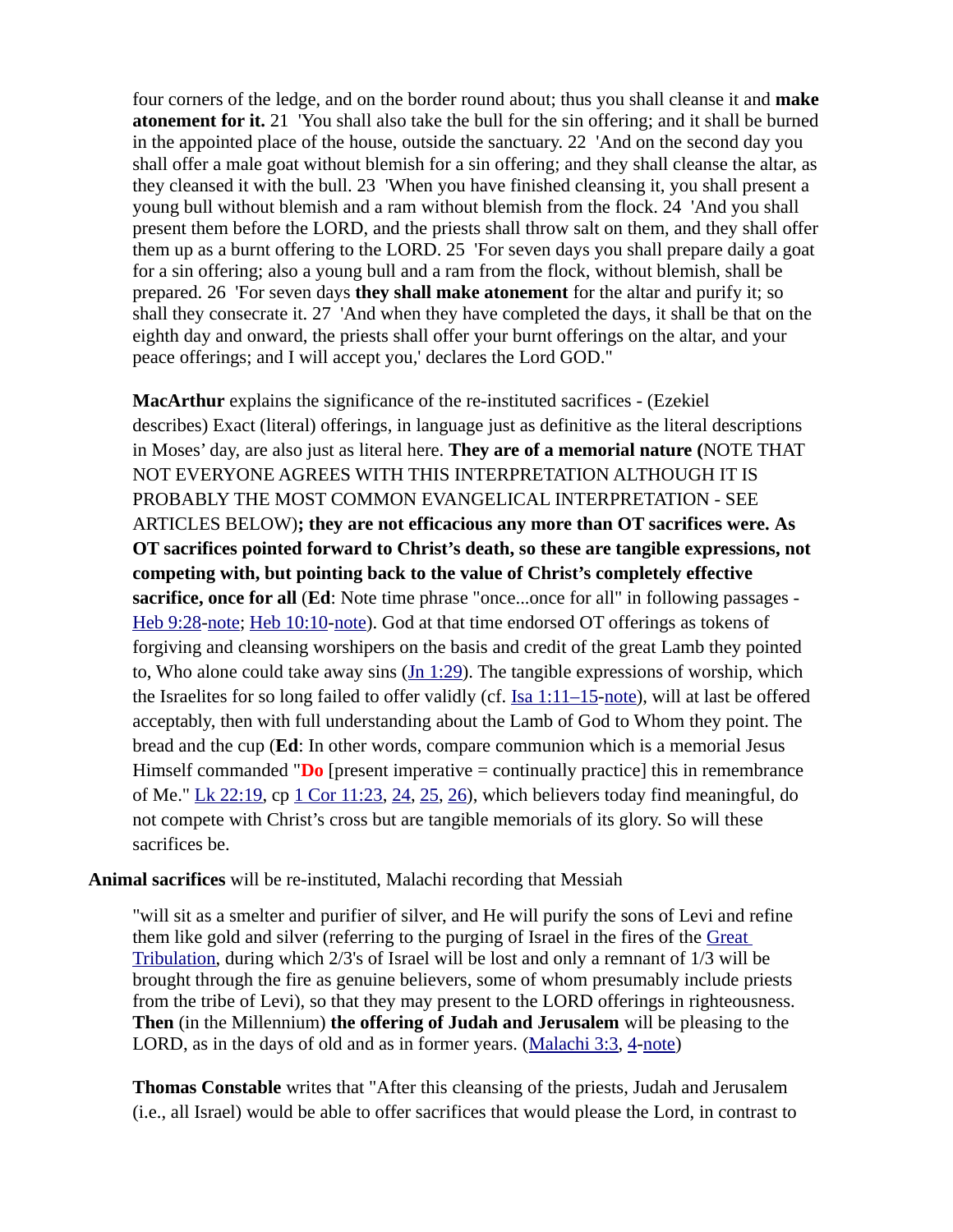the present ones that did not (cf.  $Mal 1:13–14$ ). They would be acceptable like the offerings</u> the priests offered earlier in Israel's history, before the priesthood had become corrupt."

#### **Gotquestions** has this comment

The sacrificial system described in Ezekiel cannot be for the forgiveness of sins, for Christ has accomplished that once and for all (See below [Hebrews 10:1-4,](https://biblia.com/bible/niv/Heb%2010.1-4) [11-14](https://biblia.com/bible/niv/Hebrews%2010.11-14)). In this interpretive approach, the sacrifices are seen as memorials of Christ's death or as rites for the ceremonial cleansing of the temple, but not as a means to forgive sins. ([Ezekiel's](https://www.gotquestions.org/Ezekiel-temple.html)  [Temple](https://www.gotquestions.org/Ezekiel-temple.html))

[Hebrews 10:1-4](https://biblia.com/bible/niv/Heb%2010.1-4) For the Law, since it has only a shadow of the good things to come and not the very form of things, can never, by the same sacrifices which they offer continually year by year, make perfect those who draw near. 2 Otherwise, would they not have ceased to be offered, because the worshipers, having once been cleansed, would no longer have had consciousness of sins? 3 But in those sacrifices there is a reminder of sins year by year. 4 For **it is impossible for the blood of bulls and goats to take away sins**. (**Ed**: It was impossible before the Millennium and it is impossible after the Millennium is instituted.)

[Hebrews 10:11-14](https://biblia.com/bible/niv/Heb%2010.11-14) Every priest stands daily ministering and offering time after time the same sacrifices, **which can never take away sins**; (**Ed**: It is clear that ONLY the shed blood of the Lamb of God can take away sins and that sacrifice has been completed once and for all at Calvary.) 12 but He, having offered one sacrifice for sins for all time (THE CROSS), SAT DOWN AT THE RIGHT HAND OF GOD, 13 waiting from that time onward UNTIL HIS ENEMIES BE MADE A FOOTSTOOL FOR HIS FEET (THIS WILL NOT BE PERFECTLY FULFILLED UNTIL THE END OF THE MILLENNIUM - See [Revelation 20:7-10](https://biblia.com/bible/niv/Rev%2020.7-10)[-note](http://www.spiritandtruth.org/teaching/Book_of_Revelation/commentary/htm/chapters/20.html#Revelation%2020%3A7)). 14 For by one offering He has perfected for all time those who are sanctified.

# **[The Millennial Temple: Literal or Figurative? \(Scroll down\)](https://www.ariel.org/pdfs/magazine/spring-2016.pdf) Arnold Fruchtenbaum - Excerpt from article -**

#### **THE ARGUMENTS IN FAVOR OF A LITERAL INTERPRETATION**

**FIRST**: This is the normal hermeneutic used elsewhere in Scripture and all theologies use the literal approach in at least parts of the Bible. Only the Dispensationalist uses the literal approach consistently. Such a consistent usage leads to the conclusion that there will be a Millennial Temple and sacrifice.

**SECOND**: Ezekiel is not the only one to speak of the Millennial Temple and sacrifices. Other prophets spoke of these things in a non-apocalyptic context. The Millennial Temple is spoken of in [Isaiah 2:3](https://biblia.com/bible/niv/Isa%202.3); [60:13](https://biblia.com/bible/niv/Isaiah%2060.13); [Daniel 9:24;](https://biblia.com/bible/niv/Dan%209.24) [Joel 3:18;](https://biblia.com/bible/niv/Joel%203.18) and [Haggai 2:7](https://biblia.com/bible/niv/Haggai%202.7), [9](https://biblia.com/bible/niv/Haggai%202.9). The Millennial sacrifices are mentioned in *Isaiah 56:6-7; [60:7;](https://biblia.com/bible/niv/Isaiah%2060.7) [66:18-23](https://biblia.com/bible/niv/Isaiah%2066.18-23); [Jeremiah 33:18](https://biblia.com/bible/niv/Jer%2033.18); [Malachi 3:3-4](https://biblia.com/bible/niv/Mal%203.3-4);* and [Zechariah 14:16-21-](https://biblia.com/bible/niv/Zech%2014.16-21)[commentary](https://www.preceptaustin.org/zechariah-14-commentary#14:16) (this last passage speaks of the observance of the Feast of Tabernacles in the Messianic Kingdom but it required special sacrifices as part of its observance). Therefore, more than one passage and more than one prophet would have to be allegorized away if there is no Millennial Temple or Millennial sacrifice.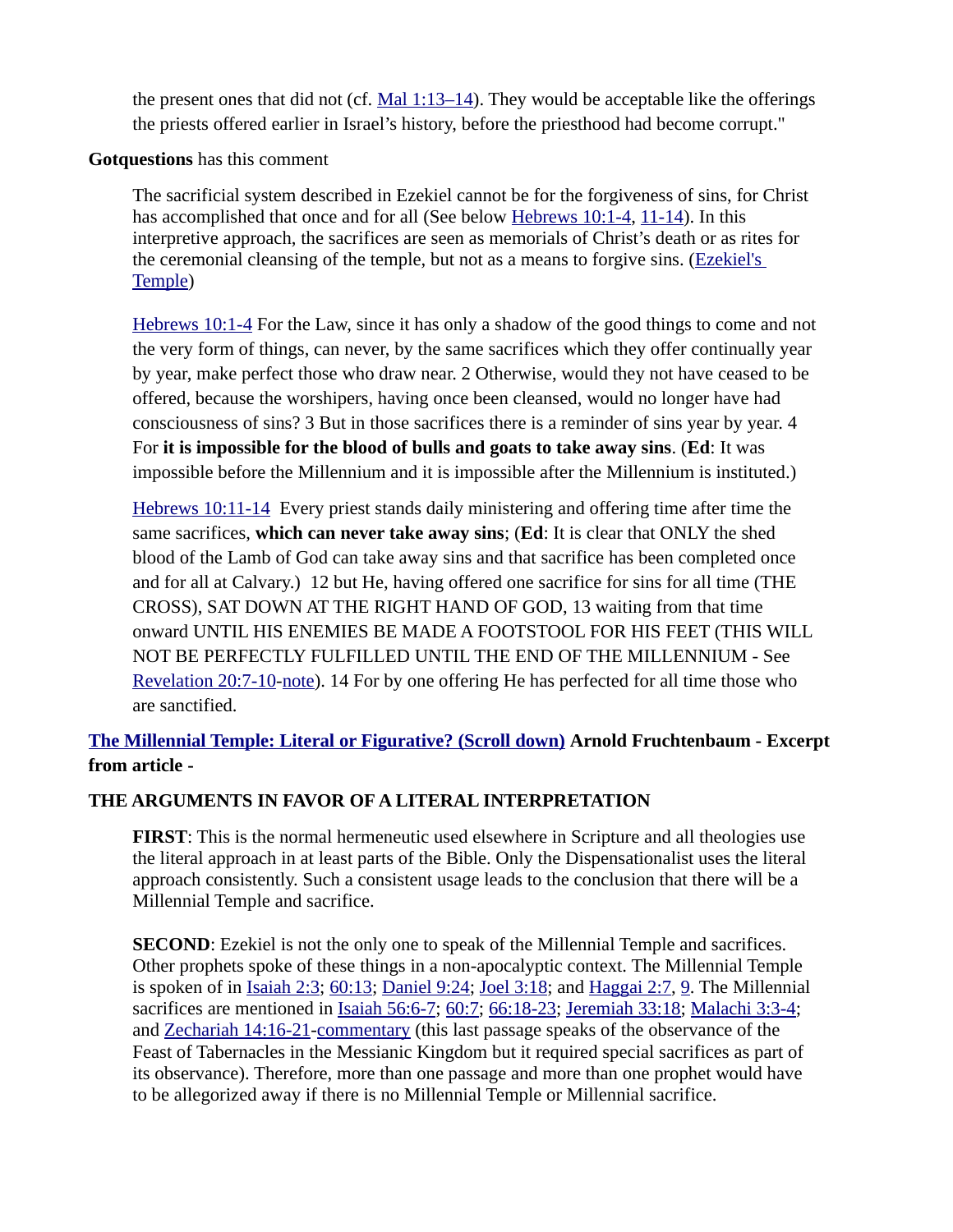**THIRD**: The Millennial Temple is not the only temple that Ezekiel describes. In chapters 8-11, he describes the departure of the Shechinah Glory from Israel from the First Temple. All agree that his description of the Temple and the events that happen there are very literal. In chapters 40-48, Ezekiel describes the future return of the Shechinah Glory into the Fourth Temple. If what he said about the First Temple was literal, then what he says about the Fourth Temple should also be taken literally.

**FOURTH**: Ezekiel provides a tremendous amount of detail, which includes specific measurements and types of sacrifices. All accept the details of the sacrifices of the Law of Moses to be very literal. All accept the detailed measurements of the Tabernacle and the First Temple to be very literal. There is no good reason not to accept the details of the Fourth Temple to be equally literal. If they are not, and if they are all symbolic, then why does Ezekiel not explain the meanings of these symbols? Why have those who take these passages as allegorical and symbolic not been able to give explanations for what the symbols mean? This is not to deny that the Millennial Temple and sacrifices are not symbolic of spiritual truths. Just as the Tabernacle and the Mosaic sacrifices were symbolic and typological of spiritual truths while very literal themselves, by the same token, the Millennial Temple and sacrifices can be literal while also being symbolic of spiritual truths. The very fact that Ezekiel was ordered to write down all the details and declare all the details to the House of Israel would be meaningless if such details did not mean what they said. As Thomas Ice has observed: The literal interpretation of the Bible and Bible prophecy stands, especially when one considers the fact that the critics cannot tell us, based upon a textual interpretation, what Ezekiel does mean if not taken literally (["Literal](https://www.pre-trib.org/other-articles-by-dr-thomas-ice/message/literal-sacrifices-in-the-millennium/read)  [Sacrifices in the Millennium](https://www.pre-trib.org/other-articles-by-dr-thomas-ice/message/literal-sacrifices-in-the-millennium/read)," Pre-Trib Perspectives, June 2000).

#### **OBJECTIONS AND ANSWERS TO A LITERAL MESSIANIC TEMPLE AND SACRIFICE**

#### **FIRST OBJECTION:**

This would mean a return to the sacrificial system of the Mosaic Law, which ended when Messiah died and therefore violates all that the New Testament teaches about the termination of the Law as a rule of life.

#### **ANSWER:**

While there are many similarities with the sacrifices of the Mosaic Law, as there are between the sacrifices of Noah and Moses, the differences show they are not the same. It was these very differences that kept the rabbis from accepting Ezekiel into the Hebrew Canon for some time. These differences include the following. In the consecration of the altar (Mosaic: [Exodus 29:1-37](https://biblia.com/bible/niv/Exod%2029.1-37); Millennial: [Ezekiel 43:18-27](https://biblia.com/bible/niv/Ezek%2043.18-27)) there are the following differences: the Mosaic anointed the altar while the Ezekiel had no anointing; the Mosaic offered a bullock for a sin offering for all seven days while the Ezekiel offered a bullock on the first day only; the Mosaic offered no goat while the Ezekiel offers goats for the last six days; the Mosaic applied blood on the horns of the altar only while the Ezekiel applies blood on the horns, the corners, and upon the lower molding round about; for the burnt offering, the Mosaic offered a ram every day while the Ezekiel offers both a bullock and a ram every day; the Mosaic offered a ram for the consecration of the priesthood but Ezekiel has no ram for the consecration of the priesthood, only for the altar; the Mosaic had the Ark of the Covenant but the Millennial Temple will not have the Ark of the Covenant [\(Jeremiah](https://biblia.com/bible/niv/Jer%203.16)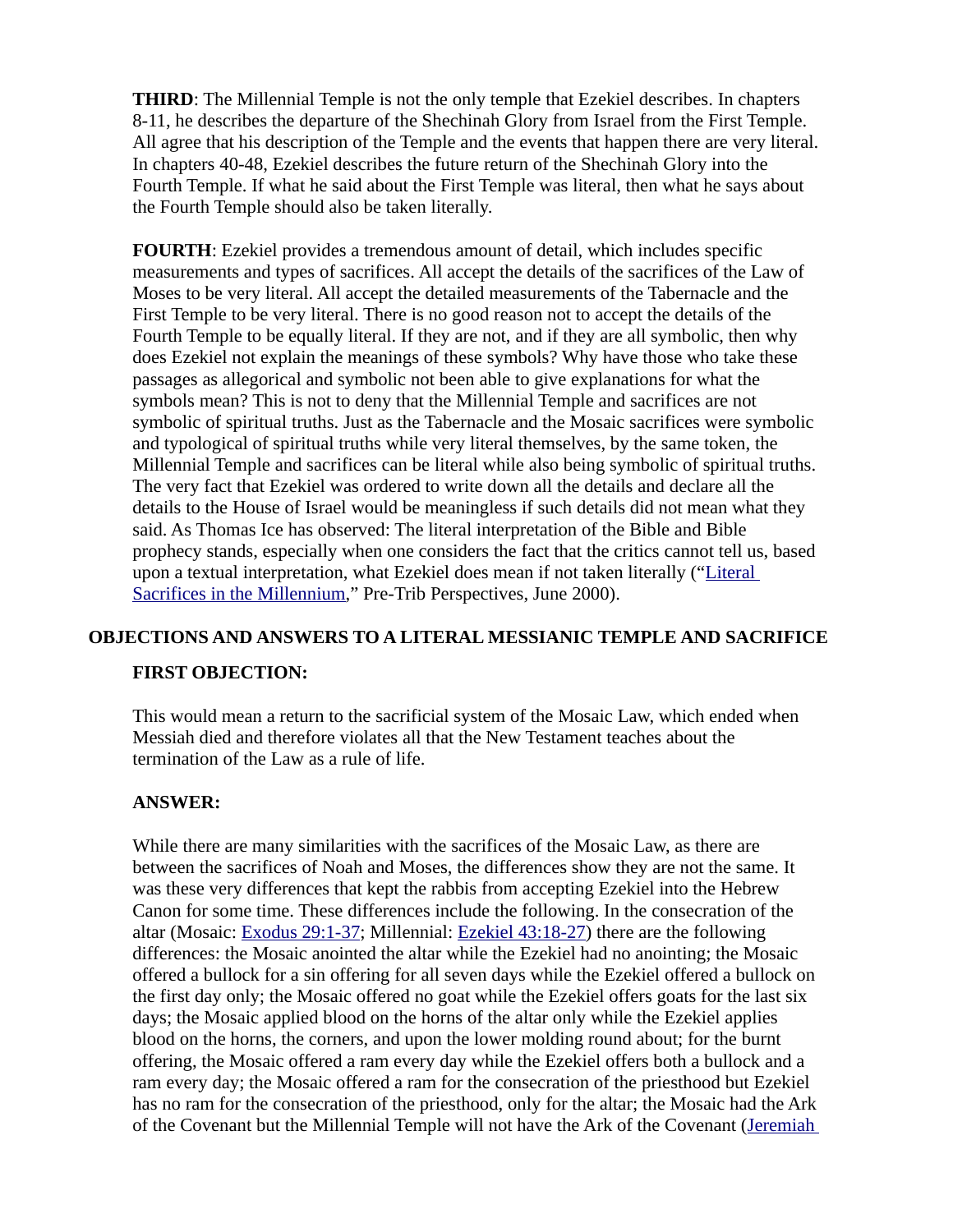[3:16](https://biblia.com/bible/niv/Jer%203.16)); under the Mosaic Law, only the High Priest could enter the Holy of Holies but in [Ezekiel 44:15-16](https://biblia.com/bible/niv/Ezek%2044.15-16), all priests will be able to enter; the rules of marriage found in 44:22 were applicable to only the High Priest under the Mosaic Law but in Ezekiel, they will be applicable to all priests; under the Mosaic Law, the first of Nisan was not a special holy day but will be under the Ezekiel system ([Ezek 45:18](https://biblia.com/bible/niv/Ezek%2045.18)); the procedure described in 45:19 differs from the Mosaic in two ways: in the animal chosen, the Mosaic had a male goat while the Ezekiel has a bullock, and in the way the animal was disposed of, the Mosaic disposed of the animal outside the camp, while the Ezekiel is inside the camp; concerning the Passover [\(Ezek 45:21-24](https://biblia.com/bible/niv/Ezek%2045.21-24)), in the Mosaic, the Passover was a family affair with the head of the household performing the ritual while in the Ezekiel the Prince will perform the ritual on behalf of the nation; in the Mosaic, the Passover was a one day festival while in the Ezekiel it will last for seven days; the Mosaic offered an unblemished lamb while the Ezekiel offers a bullock; there is also a difference in the number of sacrifices offered between the Mosaic [\(Numbers 28:16-24](https://biblia.com/bible/niv/Num%2028.16-24)) and the Ezekiel; there is also a difference in the measures of the meal offering between the Mosaic and the Ezekiel; concerning the Feast of Tabernacles (Ezek [45:25](https://biblia.com/bible/niv/Ezek%2045.25)) there is a difference in the quantity of the offerings [\(Numbers 29:12-34\)](https://biblia.com/bible/niv/Num%2029.12-34) and the Ezekiel does not have the added eighth day that the Mosaic had ([Numbers 29:35-38](https://biblia.com/bible/niv/Num%2029.35-38)); as for the Sabbath offerings [\(Ezek 46:4-5\)](https://biblia.com/bible/niv/Ezek%2046.4-5), the Ezekiel requires six lambs and a ram which is more than the Mosaic [\(Numbers 28:9\)](https://biblia.com/bible/niv/Num%2028.9) which required only two lambs and a ram and the same will be true with the meal offering; concerning the New Moon offerings ([Ezek 46:6-](https://biblia.com/bible/niv/Ezek%2046.6-7) [7](https://biblia.com/bible/niv/Ezek%2046.6-7)), the Mosaic required two bulls, one ram, and seven lambs while the Ezekiel will require one bullock, six lambs, and one ram; there is also a difference in the daily offering (46:13- 15) since the Mosaic ([Exodus 29:38-42](https://biblia.com/bible/niv/Exod%2029.38-42); [Numbers 28:3-4\)](https://biblia.com/bible/niv/Num%2028.3-4) required two lambs each day both morning and evening while the Ezekiel will require one lamb each morning and none in the evening; there is also a difference in the daily meal offering [\(Exodus 29:40;](https://biblia.com/bible/niv/Exod%2029.40) [Numbers](https://biblia.com/bible/niv/Num%2028.5) [28:5](https://biblia.com/bible/niv/Num%2028.5)); in the Mosaic Law, the observance of the Feast of Tabernacles was mandatory for Jews only while under Kingdom Law it will be mandatory for both Jews and Gentiles [\(Zechariah 14:16-21](https://biblia.com/bible/niv/Zech%2014.16-21)[-commentary](https://www.preceptaustin.org/zechariah-14-commentary#14:16)); under the Law of Moses, only Jews could be priests but under Kingdom Law, Gentiles will also serve as priests ([Isaiah 66:18-21](https://biblia.com/bible/niv/Isa%2066.18-21)). All these differences show that this is not a return to the Law of Moses but it is a new system under Kingdom Law and so it does not violate what the New Testament teaches concerning the termination of the Law with Messiah's death.

#### **SECOND OBJECTION:**

The measurements given by Ezekiel will not fit the [Temple Mount](https://www.preceptaustin.org/zechariah-12-commentary#templemount) and therefore cannot be literal.

#### **ANSWER:**

It is true that the size of the Ezekiel Temple will not fit the [Temple Mount](https://www.preceptaustin.org/zechariah-12-commentary#templemount) but it is a misconception that the Ezekiel Temple was intended to be built on that mount. The details Ezekiel gives shows that there will be some major geographical changes resulting from the Second Coming. Some of these changes will create a new temple mount all together

#### **THIRD OBJECTION:**

To believe in the re-institution of the blood sacrifices is heresy.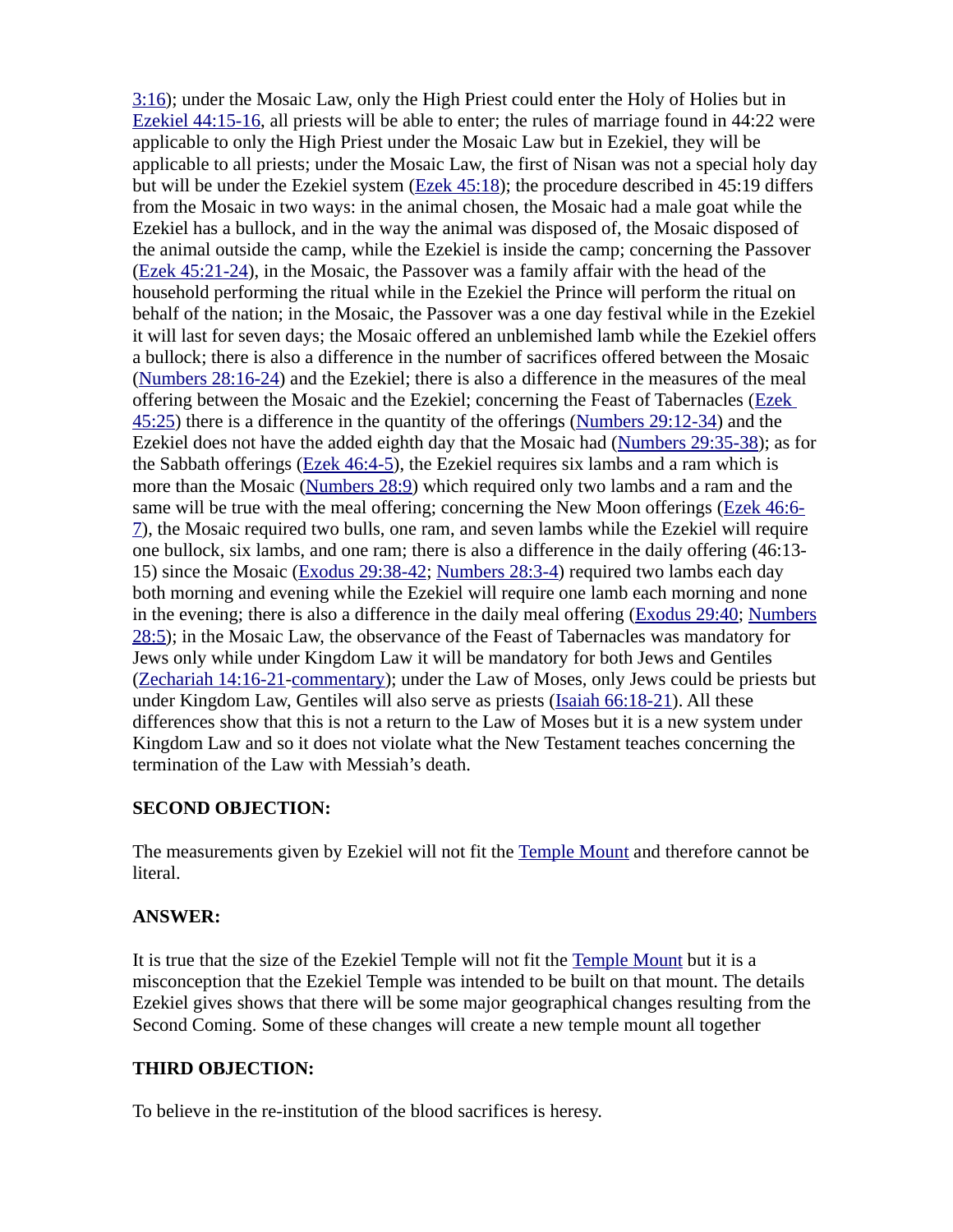#### **ANSWER:**

The burden of proof is always on the one who claims that a certain part of the Bible does not mean what it says. Whitcomb adds:

Just because animal sacrifices and priests have no place in Christianity does not mean that they will have no place in Israel after the rapture of the Church; for there is a clear distinction made throughout the Scriptures between Israel and the Church. And just because God will have finished His work of sanctification in the Church by the time of the Rapture, is no warrant for assuming that He will have finished His work of instruction, testing, and sanctification of Israel…It is obvious that the Book of Hebrews was written to Christians, and we have no right to insist that Israelites during the Millennium will also be Christians, without priests, without sacrifices, and without a Temple (ibid., pg. 22).

To avoid confusion, it would be better to replace the term Christian in the quote with Church. Since the Jews in the Kingdom will certainly be believers in Christ, they will certainly be Christians since the term refers to any believer in Jesus, but they will not be part of the Church. The point is that just because there is no physical temple, priesthood, and sacrifice for the Church does not mean the same will be true for Israel.

#### **V. THE PURPOSES OF THE MILLENNIAL SACRIFICES**

This is the question that Dispensationalists have felt compelled to answer, and the various options will be summarized here. But to repeat what was said earlier, just because we may not know the reason for something in the Scriptures is not a good reason not to take the passage literally. The following have been the options that Dispensationalists have offered and they may all play a role in the purposes of the sacrifices in the Messianic Kingdom in addition to what God will reveal to us when that time comes.

#### **A. MEMORIAL OF THE DEATH OF THE MESSIAH**

This view teaches that the sacrifices will play for Israel a similar role that communion plays for the Church. Since the Mosaic sacrifices looked forward to the sacrifice of the Messiah, why could not the Kingdom sacrifices look back and commemorate the sacrifices on the cross? The Church has been asked to do something very physical, to partake of the bread and the cup, to remember the Body and the Blood of the Messiah. This ceremony is to be terminated with the Second Coming  $(1$  Corinthians 11:26). What will be used to remember the Lord's death by Israel in the Messianic Kingdom? The blood sacrifices of the Kingdom will also be a physical ceremony to serve for Israel what communion serves for the Church: to remember the Body and Blood of the Messiah.

#### **B. THE MEANS OF RESTORING FELLOWSHIP FOR THE MILLENNIAL SAINT**

It should be kept in mind that the Mosaic sacrifices never took away sin and were not the means of salvation for the Old Testament saint [\(Hebrews 10:1-4](https://biblia.com/bible/niv/Heb%2010.1-4)). The Old Testament saint was saved by grace through faith. The blood sacrifices were the means of restoring fellowship of the Mosaic saint that sinned. In this age, fellowship for the believer is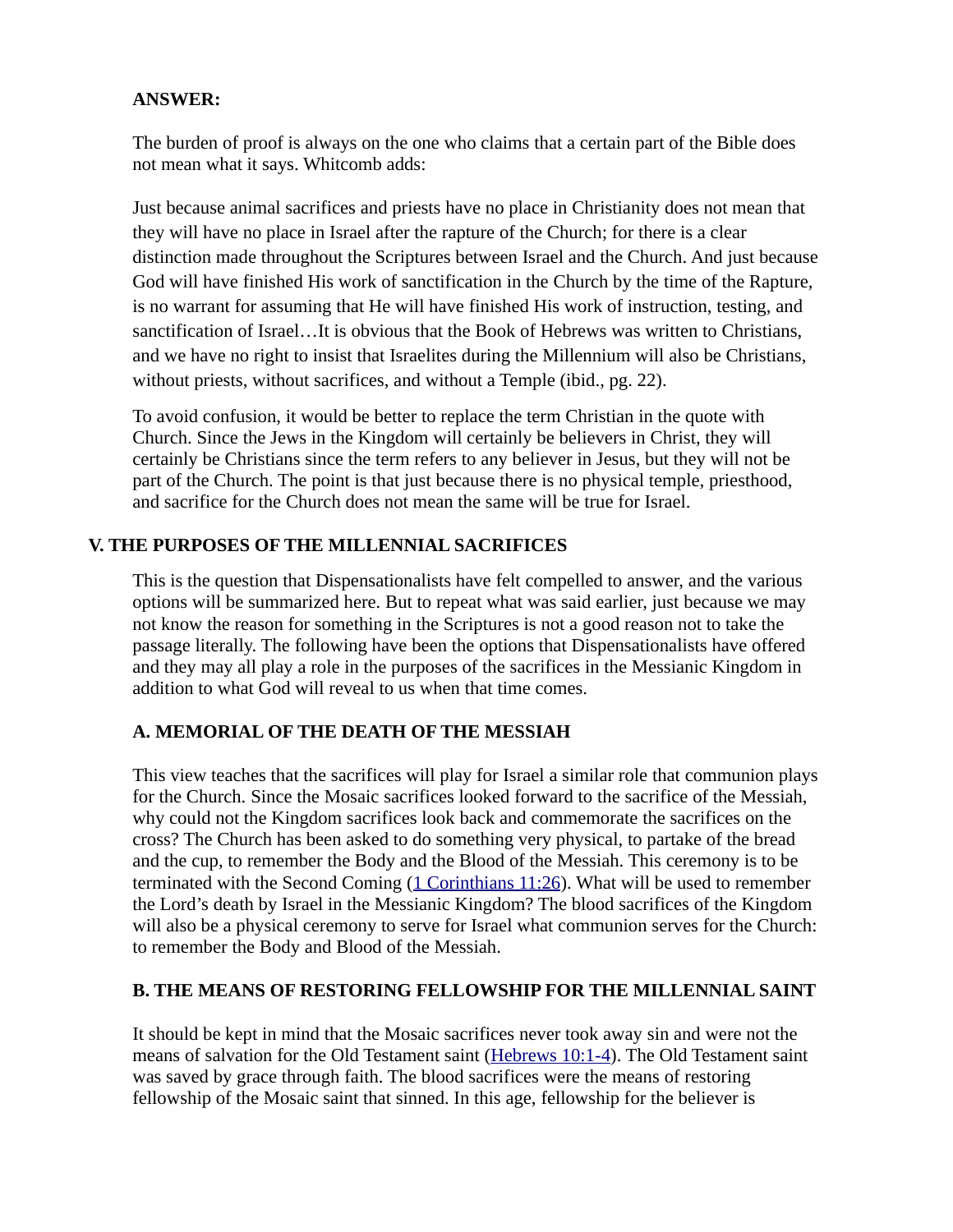restored by confession  $(I_1I_2I_3I_1)$ . The Millennial sacrifices will not take away sin either, but they will be the means of restoring fellowship for the Millennial saint that sins.

# **C. RITUAL CLEANSING FOR RITUAL UNCLEANNESS**

Since the Shechinah Glory will be within the Holy of Holies of the Millennial Temple, it would be impossible to approach the Temple compound in a state of ritual impurity and therefore the sacrifices will be for the cleansing of ceremonial uncleanness. **Ice** expresses it this way:

Critics of future millennial sacrifices seem to assume that all sacrifices, past and future, always depict Christ's final sacrifice for sin. They do not! There were various purposes for sacrifices in the Bible. An overwhelming majority of sacrifices under the Mosaic system were for purification of the priests and objects used in various rites. This is why atonement can be said in the past to be effective, yet still need Christ's future sacrifice, because many of the sacrifices did atone ceremonially, cleansing participants and objects in Temple ritual. Just as we never finish the task of washing clothes, ceremonial cleansing was an ongoing need. The same is clearly the case in Ezekiel. In [Ezekiel 43:20](https://biblia.com/bible/niv/Ezek%2043.20) and [26,](https://biblia.com/bible/niv/Ezekiel%2043.26) the atonement is specifically directed at cleansing the altar in order to make it ritually fit for sacrifice. The only other uses of atonement also refer to cleansing objects so that ritual purity may be maintained for proper function of further worship [\(Ezekiel 45:15](https://biblia.com/bible/niv/Ezek%2045.15), [17](https://biblia.com/bible/niv/Ezekiel%2045.17), [20](https://biblia.com/bible/niv/Ezekiel%2045.20))...Since all the sacrifices of Ezekiel relate to purification of the priests for Temple service, they do not specifically depict or represent Christ's atoning sacrifice. The presence and purpose of sacrifices neither diminishes the finished work of Christ nor violates the normal and "literal" interpretation of the prophetic passages. Nothing in Ezekiel 40-48 conflicts with the death of Christ or New Testament teaching at any point. The supposed contradictions between a literal understanding of Ezekiel and New Testament doctrine evaporate when examined specifically (ibid., pgs. 4-5). (See also Thomas Ice's article Why Sacrifices in the [Millennium?](https://digitalcommons.liberty.edu/cgi/viewcontent.cgi?article=1059&context=pretrib_arch) or [Pdf\)](http://www.pre-trib.org/data/pdf/Ice-WhySacrificesinTheMi.pdf)

Jerry Hullinger also reaches the same conclusion:

…a solution that maintains dispensational distinctives, deals honestly with the text of Ezekiel, and in no way demeans the work Christ did on the cross. This study suggests that animal sacrifices during the Millennium will serve primarily to remove ceremonial uncleanness and prevent defilement from polluting the temple envisioned by Ezekiel. This will be necessary because the glorious presence of Yahweh will once again be dwelling on earth in the midst of a sinful and unclean people…Because of God's promise to dwell on earth during the Millennium (as stated in the New Covenant), it is necessary that He protect His presence through sacrifice… It should further be added that this sacrificial system will be a temporary one in that the Millennium (with its partial population of unglorified humanity) will last only one thousand years. During the eternal state all inhabitants of the New Jerusalem will be glorified and will therefore not be a source of contagious impurities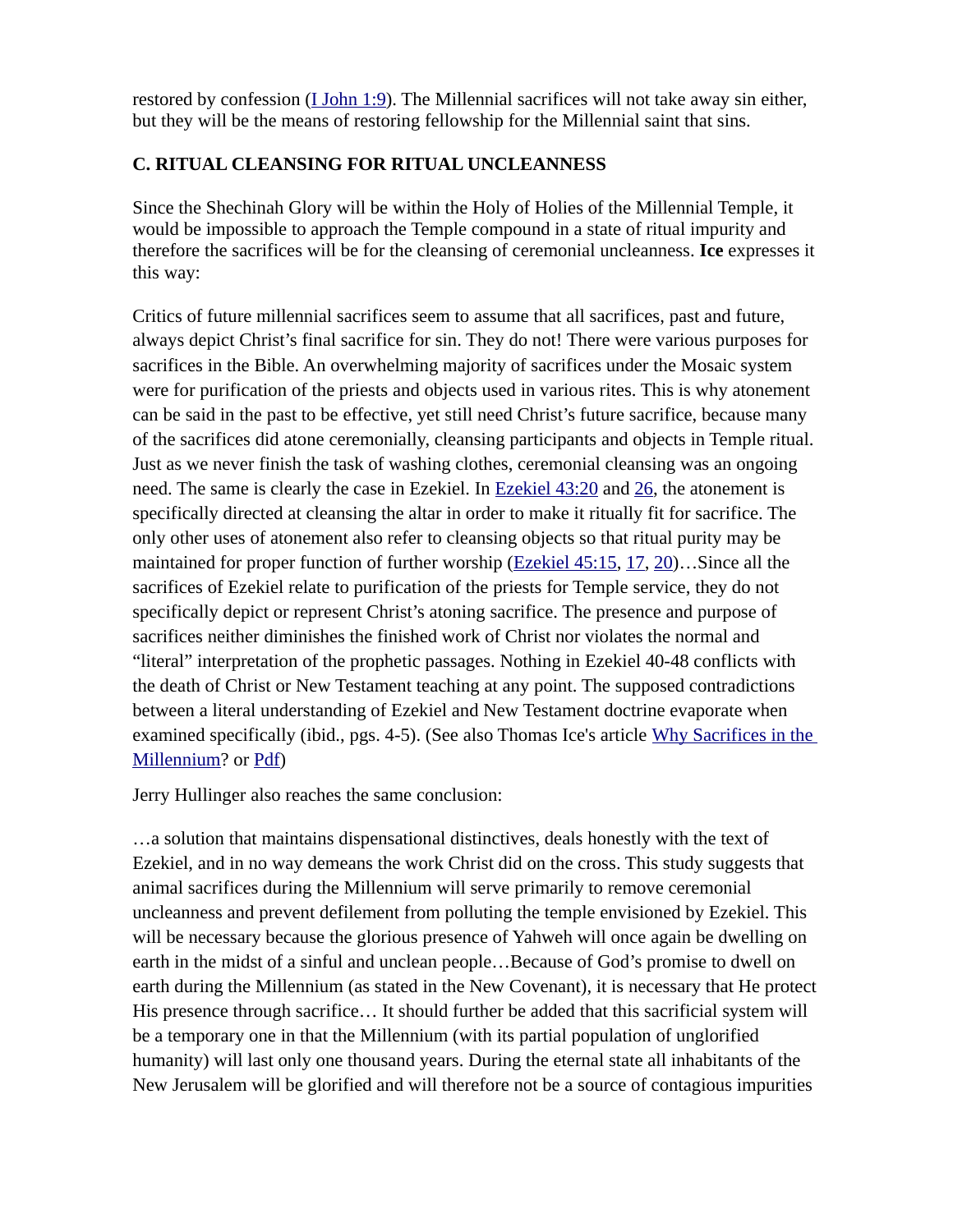to defile the holiness of Yahweh. (See entire article - "The Problem of Animal Sacrifices in [Ezekiel 40-48,"](https://www.joelstrumpet.com/wp-content/uploads/2013/01/Problem-of-Sacrifices-PDF.pdf) Bibliotheca Sacra, July-September 1995, pgs. 281, 289).

# **D. THE PRIVILEGE OF LIFE AND PHYSICAL BLESSING IN A THEOCRATIC KINGDOM**

This is a view innovated by Whitcomb: However, such sacrifices will not be totally voluntary and purely memorial as is true of the Christian eucharist. Ezekiel says that God will "accept" people on the basis of animal sacrifices ( $Ezek$   $43:27$ ), and they are "to make atonement for the house of Israel" ([Ezek 45:17](https://biblia.com/bible/niv/Ezek%2045.17); cf. [Ezek 45:15](https://biblia.com/bible/niv/Ezek%2045.15)). In other words, just as in Old Testament times, the privilege of life and physical blessing in the theocratic kingdom will be contingent upon outward conformity to the ceremonial law. Such conformity did not bring salvation in Old Testament times, but saved Israelites willingly conformed. Only faith in God could bring salvation, and this has been God's plan in every dispensation. It is a serious mistake, therefore, to insist that these sacrifices will be expiatory. They were certainly not expiatory in the Mosaic economy…and they will not be so in the Millennium. But their symbolic and pedagogic value, unlike the communion service, will be upheld by a legalistic system of enforced participation. For example, those who decide to neglect the annual Feast of Tabernacles will be punished by a drought or a plague…If the true significance of the five offerings be understood, it is not difficult to see how they could serve as effective vehicles of divine instruction and discipline for Israel and the nations during the Kingdom age. (pg. 22 - For a detailed defense of this position see "Christ's [Atonement and Animal Sacrifices in Israel,"](https://biblicalstudies.org.uk/pdf/gtj/06-2_201.pdf) Grace Theological Journal 6:2, Fall 1985, pgs. 201-217).

# **Here is an excerpt from John Whitcomb's paper** ["Christ's Atonement and Animal Sacrifices in](https://biblicalstudies.org.uk/pdf/gtj/06-2_201.pdf)  [Israel](https://biblicalstudies.org.uk/pdf/gtj/06-2_201.pdf)

HOW does the atoning work of the Lord Jesus Christ relate to the animal sacrifices which God gave to Israel through Moses? What did the blood of these animals accomplish for believing and I or unbelieving Israelites during the days of the Old Covenant theocracy? How does that Old Covenant sacrificial system compare with the New Covenant system envisioned in Ezekiel 40-48 and other OT prophets, especially in the light of the NT book of Hebrews? A wide difference of opinion still exists in this important aspect of biblical theology. It is the thesis of this study that the answers to these questions lie in the recognition that there are distinct functions in the plan of God for the blood of sacrificial animals and for the precious blood of Jesus Christ. This distinction is especially significant for understanding the reinstatement of animal sacrifices in the future millennial kingdom of Christ.

#### **THE CHURCH AND THE MOSAIC COVENANT**

**The atoning work of Jesus Christ is infinite in value, and is therefore eternally sufficient and efficacious for those who put their trust in him.** This truth is clearly and repeatedly taught in the NT and is therefore fundamental to the Christian faith. The book of Hebrews especially emphasizes the contrast between the substitutionary work of Christ and the blood of bulls and goats in the Mosaic/ Levitical/ Aaronic system of the Old Covenant. The following statements make this clear: "the Law made nothing perfect" ([Heb 7:19](https://biblia.com/bible/niv/Heb%207.19)); "both gifts and sacrifices are offered which cannot make the worshipper perfect in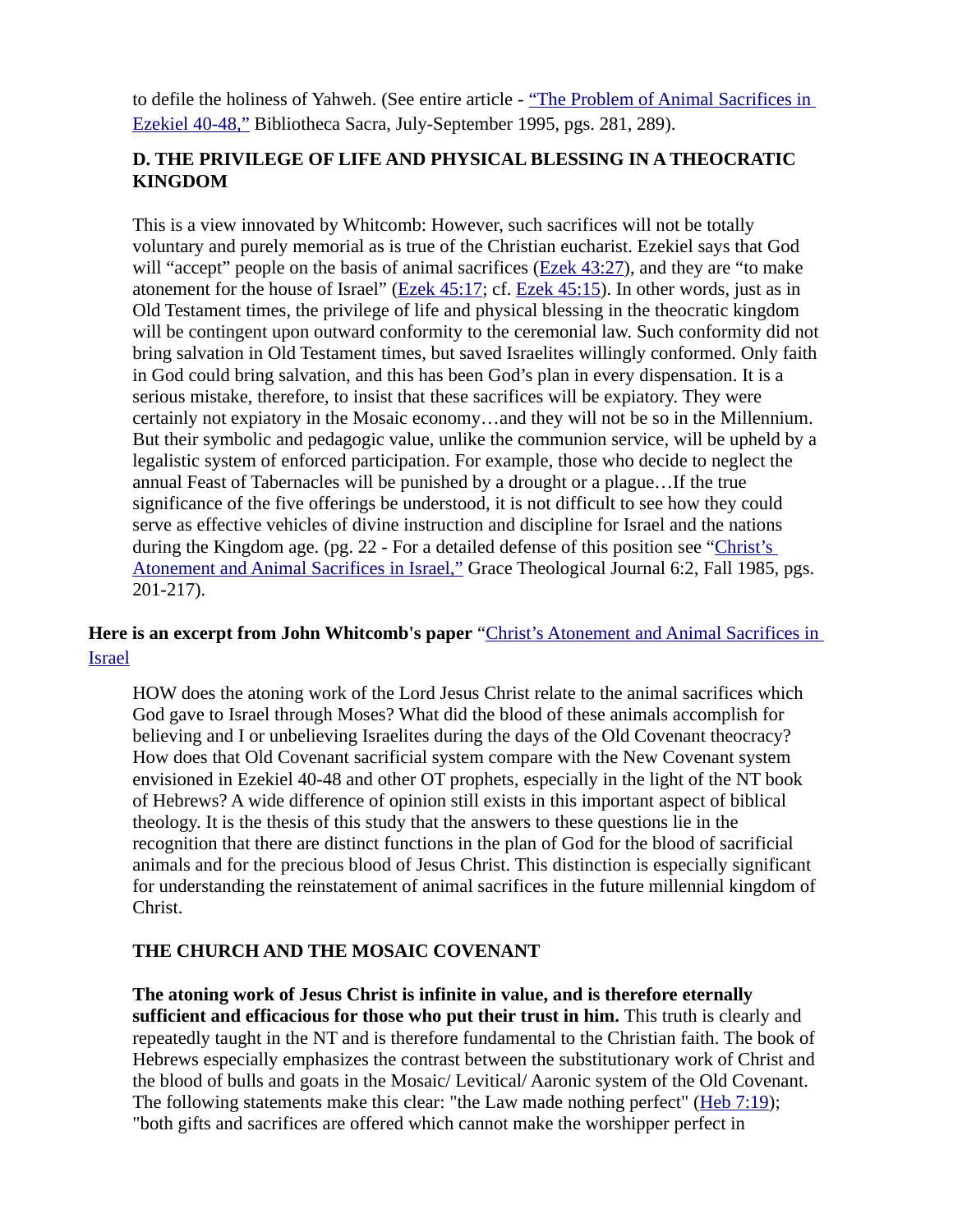conscience" (Heb  $9:9$ ); "the Law ... can never by the same sacrifices year by year ... make perfect those who draw near" ( $Heb 10:1$ ); "it is impossible for the blood of bulls and goats to take away sins" (Heb  $10:4$ ); "[animal] sacrifices ... can never take away sin" (Heb  $10:11$ ); "where there is forgiveness of these things, there is no longer any offering for sin" (10:18). Thus, the New Covenant, in which the NT Church has its soteriological foundations (Heb [8:6-13](https://biblia.com/bible/niv/Heb%208.6-13); cf. [Luke 22:20](https://biblia.com/bible/niv/Luke%2022.20); [1 Cor 11:25](https://biblia.com/bible/niv/1%20Cor%2011.25); [2 Cor 3:6](https://biblia.com/bible/niv/2%20Cor%203.6); [Heb 12:24\)](https://biblia.com/bible/niv/Heb%2012.24), is infinitely superior to the Old Covenant of Moses, which was indeed "only a shadow of the good things to come" ([Heb](https://biblia.com/bible/niv/Heb%2010.1)  [10:1](https://biblia.com/bible/niv/Heb%2010.1)).'.**....**

**.....**Ezekiel was the third major prophet who spoke of Israel's everlasting covenant of peace, designated in [Ezekiel 16:60-63](https://biblia.com/bible/niv/Ezek%2016.60-63); [20:37;](https://biblia.com/bible/niv/Ezekiel%2020.37) [34:25](https://biblia.com/bible/niv/Ezekiel%2034.25); [37:21- 28](https://biblia.com/bible/niv/Ezekiel%2037.21-%2028); and described soteriologically in [Ezek 11:19-20](https://biblia.com/bible/niv/Ezek%2011.19-20) and [Ezek 36:25-28.](https://biblia.com/bible/niv/Ezek%2036.25-28) Included in this covenant was provision for "My sanctuary in their midst forever" ( $Ezek$   $37:26$ ,  $28$ ). In amazing detail, this sanctuary or temple is described in chapters 40-48 with regard to

(1) the precise dimensions and arrangements of its courts, gates, chambers and furnishings [\(Ezek 40:5-43:27\)](https://biblia.com/bible/niv/Ezek%2040.5-43.27);

(2) its officials, including the mortal prince  $(Ezek 44:3; 45:7, 16,22; 46:2-18)$  $(Ezek 44:3; 45:7, 16,22; 46:2-18)$  $(Ezek 44:3; 45:7, 16,22; 46:2-18)$  $(Ezek 44:3; 45:7, 16,22; 46:2-18)$  $(Ezek 44:3; 45:7, 16,22; 46:2-18)$  $(Ezek 44:3; 45:7, 16,22; 46:2-18)$  $(Ezek 44:3; 45:7, 16,22; 46:2-18)$  $(Ezek 44:3; 45:7, 16,22; 46:2-18)$  and the Levitical descendants of Zadok (who replaced Abiathar as David's faithful high priest) who would serve as priests (40:46; 43:19; 44:10-31; 46:20-24; 48:1 I);

(3) the different types and characteristics and purposes of its animal sacrifices (40:38-43; 42:13; 43:18-27; 45:15-25; 46:2-15; 46:20-24; cf. 20:40); and

(4) the boundaries and dimensions of the tribal territories surrounding the city and the temple with its life-giving river ([Ezek 47:1-48:35](https://biblia.com/bible/niv/Ezek%2047.1-48.35)). Other prophets who spoke of the future temple were [Joel 3:18,](https://biblia.com/bible/niv/Joel%203.18) [Micah 4:1-5-](https://biblia.com/bible/niv/Micah%204.1-5)[note](https://www.preceptaustin.org/micah_4_commentary#4:1), [Daniel 9:24,](https://biblia.com/bible/niv/Dan%209.24) and [Haggai 2:7](https://biblia.com/bible/niv/Haggai%202.7), [9](https://biblia.com/bible/niv/Haggai%202.9). Zechariah foresaw the strict enforcement of the Feast of Tabernacles among all Gentile nations [\(Zech](https://biblia.com/bible/niv/Zech%2014.16-19)  [14:16-19](https://biblia.com/bible/niv/Zech%2014.16-19)[-commentary](https://www.preceptaustin.org/zechariah-14-commentary#14:16); cf. [Ezek 45:25](https://biblia.com/bible/niv/Ezek%2045.25)). Zechariah also anticipated, in connection with the fulfillment of the New Covenant ( $\overline{Zech 9:11, 13:1}$  $\overline{Zech 9:11, 13:1}$  $\overline{Zech 9:11, 13:1}$  $\overline{Zech 9:11, 13:1}$  $\overline{Zech 9:11, 13:1}$ ), that "all who sacrifice will come and take [every cooking pot in Jerusalem] and boil in them" [\(Zech 14:21](https://biblia.com/bible/niv/Zech%2014.21)[-commentary\)](https://www.preceptaustin.org/zechariah-14-commentary#14:21).....

#### .....**THE TRUE FUNCTION OF ANIMAL SACRIFICES**

In answer to the first question, animal sacrifices could never remove spiritual guilt from the offerer. The book of Hebrews is very clear about that  $(Heb 10:4,11)$  $(Heb 10:4,11)$  $(Heb 10:4,11)$ . But it is equally erroneous to say that the sacrifices were mere teaching symbols given by God to Israel to prepare them for Messiah and his infinite atonement. Such a view is contradicted by precise statements in Exodus and Leviticus. I ' From God's perspective, this was surely a major purpose of animal sacrifices; but it could not have been their exclusive purpose from the perspective of Old Covenant Israelites. The Scriptures tell us that something really did happen to the Israelite offerer when he came to the right altar with the appropriate sacrifice; and he was expected to know what would happen to him. What happened was temporal, finite, external, and legal-not eternal, infinite, internal, and soteriological. Nevertheless, what happened was personally and immediately significant, not simply symbolic and/or prophetic. When an Israelite "unwittingly failed" to observe a particular ordinance of the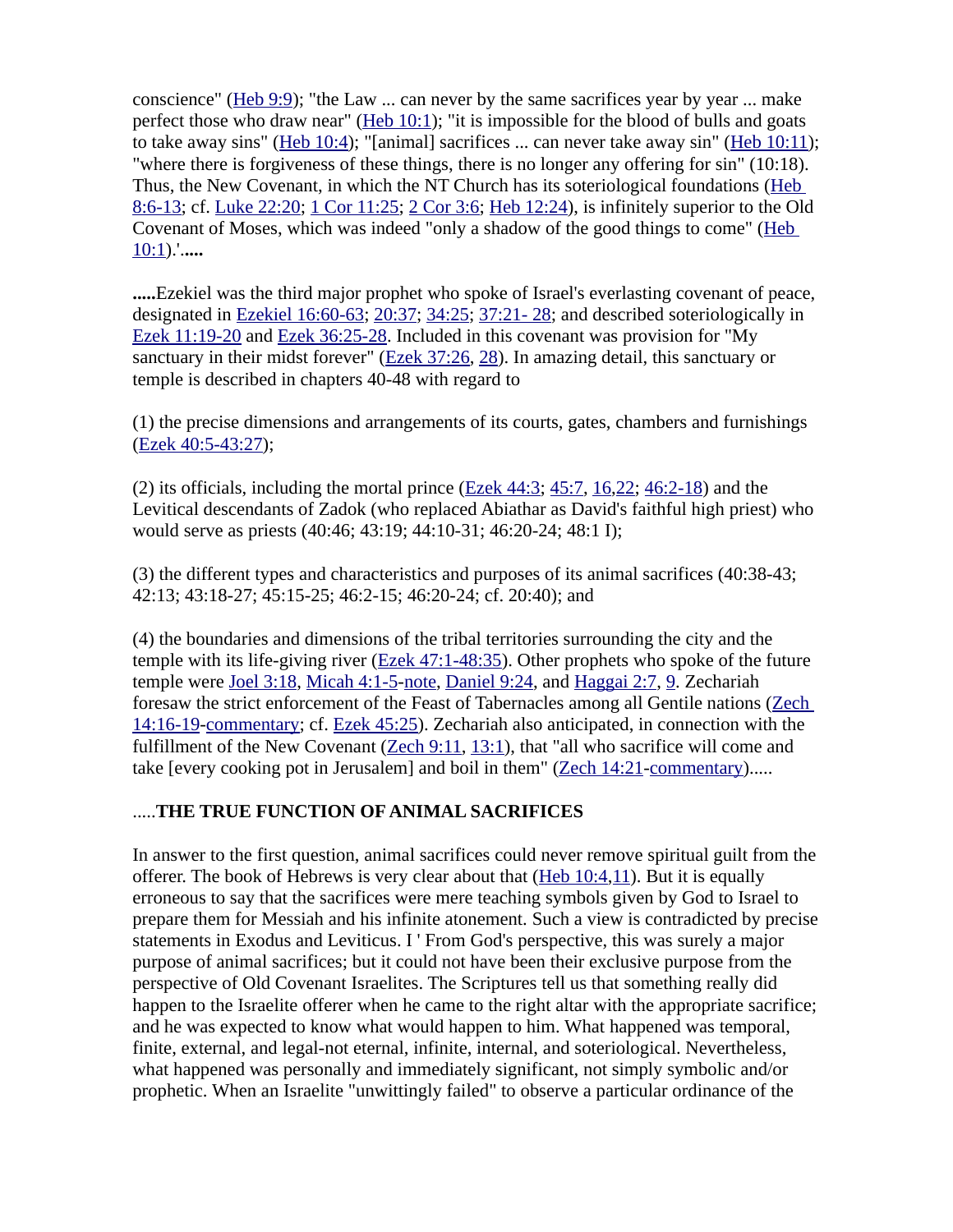Mosaic Law (in the weakness of his sin nature  $[Nu 15:22-29]$ , not "defiantly," in open rebellion against God himself [\[ Nu 15:30-36](https://biblia.com/bible/niv/Num%2015.30-36)]),

(**FOOTNOTE**: "Cr. Walter C. Kaiser, Jr., Toward An Old Testament Theology (Grand Rapids: Zondervan, 1978) 117-18.)

he was actually "forgiven" through an "atonement" (a ritual cleansing; cf. [Heb 9: 10,](https://biblia.com/bible/niv/Heb%209.%2010) [13\)](https://biblia.com/bible/niv/Heb%209.13) made by the priest (Nu 15:25-26). But what was the precise nature of this "forgiveness" and this "atonement"? To say that it was exclusively a prophetic anticipation of Christ's atoning work does not do justice to the progress of revelation.

(**FOOTNOTE**: [John S. Feinberg, "Salvation in the Old Testament](http://www.ntslibrary.com/Salvation%20in%20the%20Old%20Testament.pdf)," 50,51,53,55,68. See also Ryrie, Dispensationalism Today 127-28: "Unquestionably the Old Testament does ascribe efficacy to the sacrifices...The bringing of sacrifices restored the offender to his forfeited position as a Jewish worshipper and restored his theocratic relationship.")

There simply is no biblical evidence that the knowledge-content of OT saving faith always and necessarily included a crucified Messiah. However, in God's eternal purpose, the death of his son has always been and always will be the final basis of spiritual salvation (Rom [3:25- 26](https://biblia.com/bible/niv/Rom%203.25-%2026)). Saving faith before the Day of Pentecost (Acts 2) involved a heart response to whatever special revelation of God was available at that time in history (cf. Romans 4; Galatians 3; Hebrews 11). Such Spirit-initiated faith produced a "circumcised heart" ([Lev](https://biblia.com/bible/niv/Lev%2026.41)  [26:41](https://biblia.com/bible/niv/Lev%2026.41); [Deut 10:16](https://biblia.com/bible/niv/Deut%2010.16); [30:6](https://biblia.com/bible/niv/Deut%2030.6); [Jer 4:4;](https://biblia.com/bible/niv/Jer%204.4) [9:25;](https://biblia.com/bible/niv/Jer%209.25) [Ezek 44:7](https://biblia.com/bible/niv/Ezek%2044.7), [9](https://biblia.com/bible/niv/Ezek%2044.9)). No one was ever spiritually regenerated by works, not even by fulfilling legally prescribed sacrifices, offerings and other Mosaic requirements. I? In the covenant at Sinai, God provided a highly complex and rigid structure for his "kingdom of priests." Within that structure, national/ theocra tic transgressions would receive national/ theocratic forgiveness when appropriate sacrifices were offered to God through legitimate priests at the tabernacle/temple altar. This "forgiveness" was promised regardless of the spiritual state of either the offerer or the priest. However, such sacrificial blood could never cleanse the conscience or save the soul [\(Heb 10:1-2](https://biblia.com/bible/niv/Heb%2010.1-2)), so God repeatedly sent prophets to call his people to love and obey their God from the heart. Apart from such genuine faith, all the ceremonially "kosher" animals in the whole world would avail nothing in the spiritual realm ([Ps 50:7-15;](https://biblia.com/bible/niv/Ps%2050.7-15) [Isa 1:12-20](https://biblia.com/bible/niv/Isa%201.12-20); [Amos 4:4-](https://biblia.com/bible/niv/Amos%204.4-5) [5](https://biblia.com/bible/niv/Amos%204.4-5); [5:20-27;](https://biblia.com/bible/niv/Amos%205.20-27) [Hos 5:6;](https://biblia.com/bible/niv/Hos%205.6) [Mic 6:6-8;](https://biblia.com/bible/niv/Micah%206.6-8) [Jer 6:20;](https://biblia.com/bible/niv/Jer%206.20) [7:21-23](https://biblia.com/bible/niv/Jer%207.21-23)). It was not to be either faith or sacrifices; rather, it was to be both faith and sacrifices (cf. [Ps 51:19\)](https://biblia.com/bible/niv/Ps%2051.19). It was just as true then as it is today: "it is impossible for the blood of bulls and goats to take away sins" ([Heb 10:4](https://biblia.com/bible/niv/Heb%2010.4)). But it was also true then, under the Old Covenant, that "the blood of bulls and goats ... sanctify for the cleansing of the flesh" ([Heb 9: 13](https://biblia.com/bible/niv/Heb%209.%2013)). In the words of F. F. Bruce,

the blood of slaughtered animals under the old order **did possess a certain efficacy**, but it was an outward efficacy for the removal of ceremonial pollution...They could restore [the worshipper] to formal communion with God and with his fellow-worshipers...Just how the blood of sacrificed animals or the ashes of a red heifer effected a ceremonial cleansing our author does not explain; it was sufficient for him, and no doubt for his readers, that the Old Testament ascribed this efficacy to them.

(**FOOTNOTE**: F. F. Bruce, The Epistle to the Hebrews (NICNT; Grand Rapids: Eerdmans, 1964) 201, 204. Italics added. In a personal communication, Professor John A. Sproule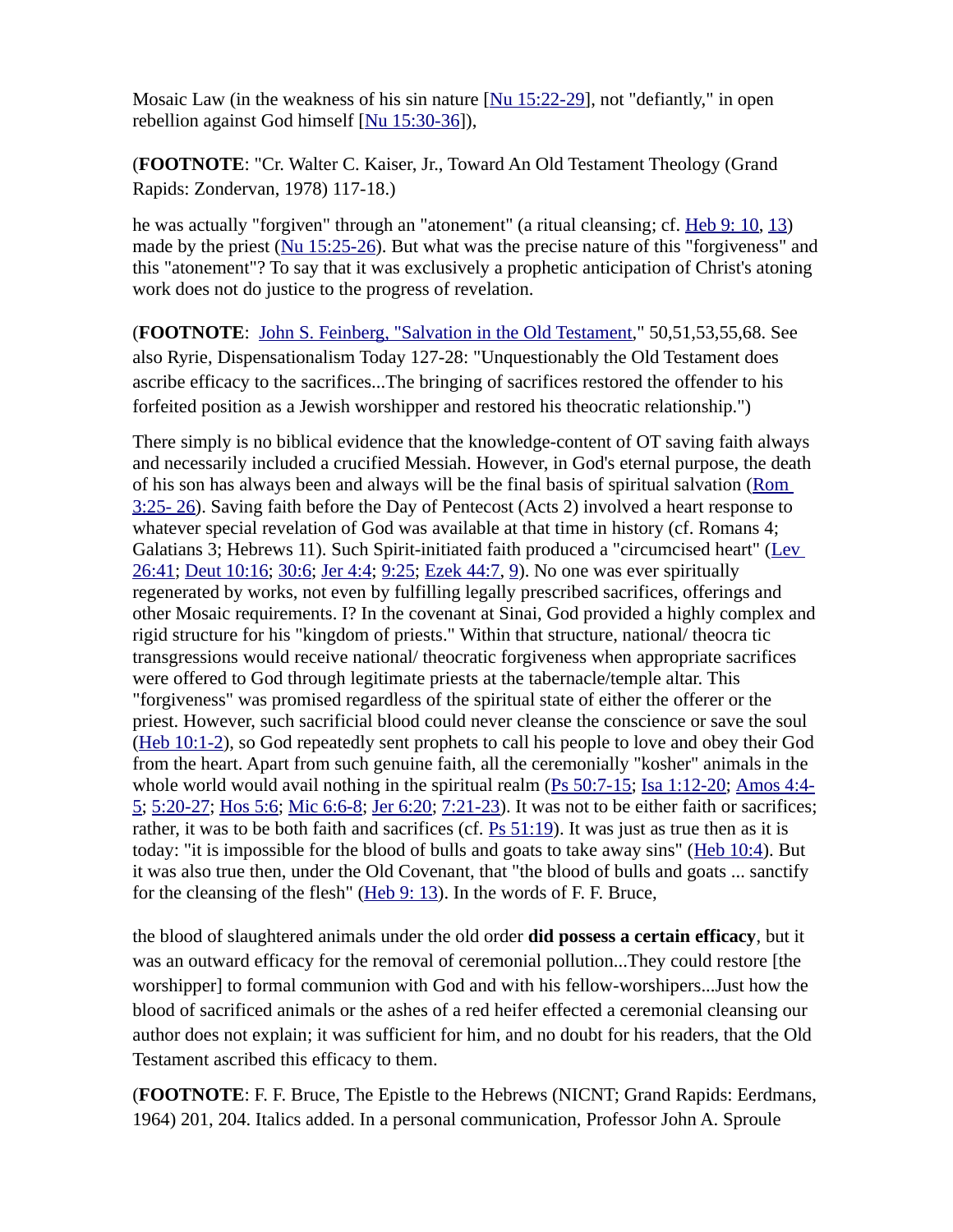noted that  $\cdot$ to argue from the [present tense](https://www.preceptaustin.org/greek_quick_reference_guide#present) of agiazei ([hagiazo](https://www.preceptaustin.org/1thessalonians_523-24#sanctify)) in [Hebrews 9:13](https://biblia.com/bible/niv/Heb%209.13) that such things (i.e., the blood of bulls and goats and the sprinkling of the ashes of a heifer) would still sanctify defiled persons, as such ceremonies might still be carried out in Jewish sects at the time during which the author of Hebrews was writing, is unnecessary. The [present tense](https://www.preceptaustin.org/greek_quick_reference_guide#present) (aspect) in New Testament Greek is much more flexible. The [present tense](https://www.preceptaustin.org/greek_quick_reference_guide#present) could be used here simply for dramatic effect or vividness."

This was the unique tension within the theocracy of Israel that many Christian theologians apparently do not comprehend. Now what does all of this indicate with regard to animal sacrifices in the millennia I Temple for Israel under the New Covenant? It indicates that future sacrifices will have nothing to do with eternal salvation which only comes through true faith in God. It also indicates that future animal sacrifices will be "efficacious" and "expiatory" only in terms of the strict provision for ceremonial (and thus temporal) forgiveness within the theocracy of Israel. Thus, animal sacrifices during the coming Kingdom age will not be primarily memorial (like the eucharist in church communion services), any more than sacrifices in the age of the Old Covenant were primarily prospective or prophetic in the understanding of the offerer.

It is at this point that premillennial theologians exhibit differences. A. C. Gaebelein expressed, perhaps, the majority opinion when he wrote: "**While the sacrifices Israel brought once had a prospective meaning, the sacrifices brought in the millennial Temple have a retrospective meaning.**" (**FOOTNOTE**: Read A C Gaebelein's explanation in [The Prophet Ezekiel, page 312](https://archive.org/stream/prophetezekielan00gaeb#page/312/mode/1up). For a listing and analysis of other 19th and early 20th century proponents of literal sacrifices in the Millennium (e.g., Adolph Saphir, William Kelly, Nathanael West, W. Haslam, Burlington B. Wade, John Fry, and H. Bonar), cf. John L. Mitchell, ["The Question of Millennial Sacrifices - Part 1.](https://www.galaxie.com/article/bsac110-439-07)" BSac 110:439 (1953) 248-67. See also [Part 2](https://www.galaxie.com/article/bsac110-440-07). George N. H. [Peters \(The Theocratic Kingdom](https://archive.org/details/TheTheocraticKingdomPetersVols1-3). 3. 83. 88) also mentions D. N. Lord, Tyso. Shimeall. Begg. Baumgarten (in Herzog's Encyclopedia, "Ezekiel"), Auberlen, Hofman, and Volch,)

Ezekiel, however, does not say that animals will be offered for a "**memorial**" of Messiah's death. Rather, they will be for "**atonement**" [\(Ezek 45:15](https://biblia.com/bible/niv/Ezek%2045.15), [17](https://biblia.com/bible/niv/Ezek%2045.17)[,20](https://biblia.com/bible/niv/Ezek%2045.20); cf. [43:20](https://biblia.com/bible/niv/Ezek%2043.20), [26](https://biblia.com/bible/niv/Ezek%2043.26)). The Hebrew word used to describe the purpose of these sacrifices in [Ezekiel 45:15](https://biblia.com/bible/niv/Ezek%2045.15), [17](https://biblia.com/bible/niv/Ezekiel%2045.17), and [20](https://biblia.com/bible/niv/Ezekiel%2045.20) is the piel form of **[kaphar](https://www.preceptaustin.org/leviticus_23_commentary#k)** ... . But this is precisely the word used in the Pentateuchal description of the aT sacrifices to indicate their ... expiatory purpose (cf. Lev  $6:30$ ;  $8:15$ ;  $16:6$ ,  $11$ ,  $24$ ,  $30$ , [32](https://biblia.com/bible/niv/Lev%2016.32), [33](https://biblia.com/bible/niv/Lev%2016.33), [34](https://biblia.com/bible/niv/Lev%2016.34); [Nu 5:8](https://biblia.com/bible/niv/Num%205.8); [15:28](https://biblia.com/bible/niv/Nu%2015.28); [29;](https://biblia.com/bible/niv/Nu%2015.29)[5\)](https://biblia.com/bible/niv/Nu%2015.5). **If the sacrifices mentioned in Ezekiel are to be understood literally, they must be expiatory, not memorial offerings**.'

(**FOOTNOTE**: Hoekema. The Bible and the Future, 204, n. 16.)

The distinction between ceremonial and spiritual atonement is by no means a minor one, for it is at the heart of the basic difference between the theocracy of Israel and the Church, the Body and Bride of Christ. It also provides a more consistent hermeneutical approach for dispensational premillennialism. In his analysis of atonement in the OT, Richard E. Averbeck has shown that the Hebrew term רַפָּכ) **[kaphar](https://www.preceptaustin.org/leviticus_23_commentary#k)**), used so frequently in Leviticus, does not mean "to cover," but rather "to appease, expiate, or cleanse." Only Christ's sacrifice was of the kind that could form the basis for eternal and spiritual salvation (Heb [9:15](https://biblia.com/bible/niv/Heb%209.15)). But this in no way refutes the ... efficacy in the Old Testament atonement sacrifices.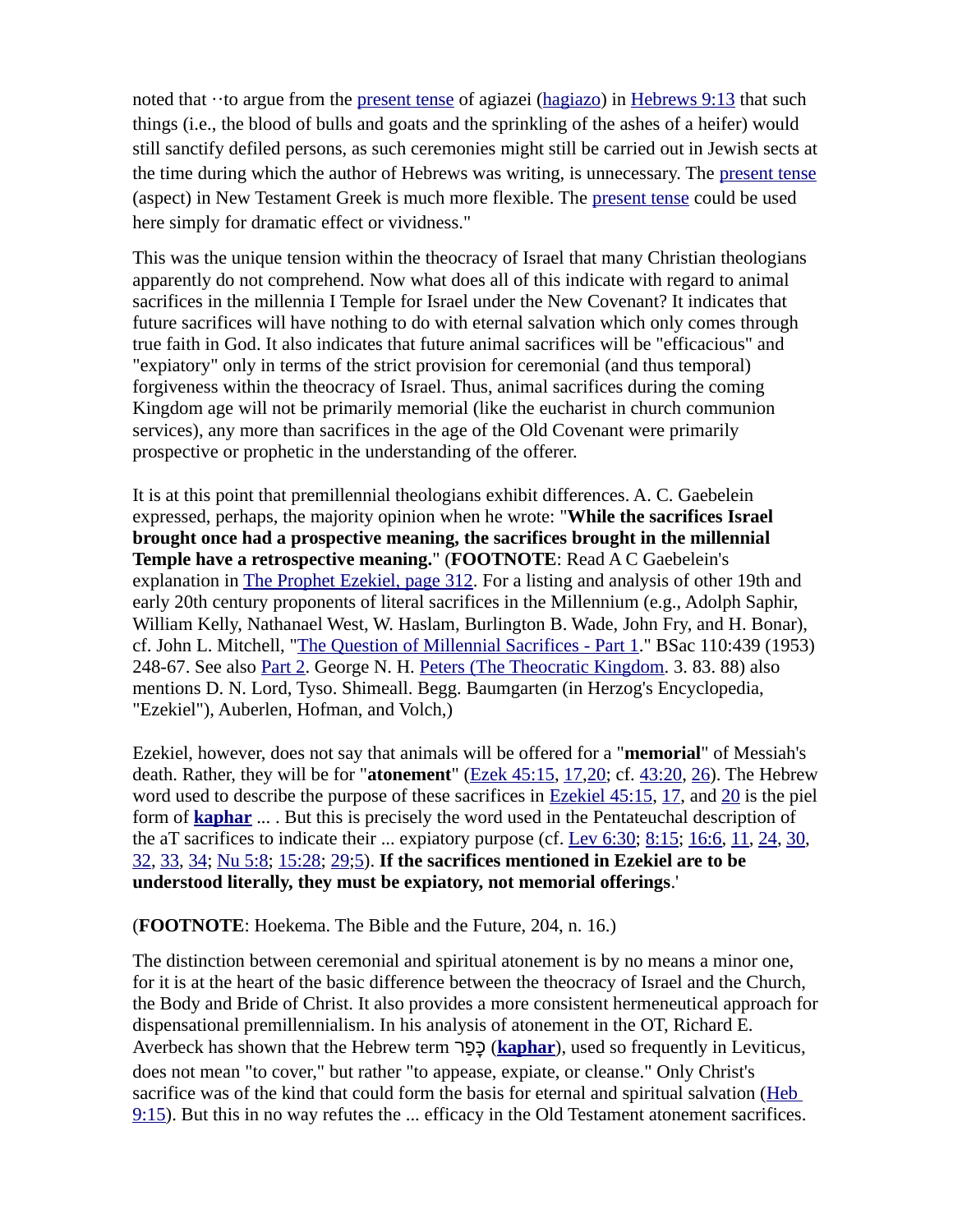Those sacrifices had to do with the covenant relationship between God and the nation of Israel. Eternal or spiritual salvation was not the issue. Therefore, the animal sacrifices of the Old Testament and the sacrifice of Christ in the New Testament were effective at their own respective [and totally different] levels.

**FOOTNOTE**: [Richard E. Averbeck, "An Exegetical Study of Leviticus 1:4](https://books.google.com/books/about/An_Exegetical_Study_of_Leviticus_1_4_wit.html?id=ZJ1NNwAACAAJ) With a Discussion of the Nature of Old Testament Atonement." (unpublished M.Div. thesis; Winona Lake, IN: Grace Theological Seminary. 1977) 68. Personal communication with Averbeck in February, 1985, indicated several modifications in his thesis which are reflected in the present study. He prefers the term "quasi-physical" to describe OT sacrifice and ritual, his understanding being bound up in a thorough rethinking of the Levitical system as to its perspectives, details, and theological implications.

With respect to the millennium, Averbeck concludes:

This accords well with the issue of the millennial sacrifices mentioned in Ezekiel. These rituals will not be memorials. They will atone ... in the same efficacious way as the ones in Aaronic times. Why will this be necessary? Because God will again be dwelling, in His glory, among [mortal] men....Christ did not shed His blood for the cleansing of any physical altar. Therefore, the special rite for the yearly cleansing of the millennial sanctuary will be required [\(Ezek 45:18-20](https://biblia.com/bible/niv/Ezek%2045.18-20)). Regular sacrifices will be reinstituted in the millennium."

**FOOTNOTE**: "Ibid., 68-69. In a personal communication, Averbeck suggested that the "cleansing of the sanctuary" (= "you shall make atonement for the house") during the first week of the first month constitutes the millennial form of the ancient Day of Atonement. Moshe Greenberg ("The Design and Themes of Ezekiel's Program of Restoration," 197, n. 34) notes that "Medieval Hebrew commentators (e.g., Kimchi) identify these purgations [\[Ezek 45:18-20](https://biblia.com/bible/niv/Ezek%2045.18-20)] with those of the altar consecration in 43:18- 26 and both with a supposed future parallel to the week-long ceremonies inaugurating the desert tabernacle (Ex 40; cf. 29:35f). By thus interpreting our passage as a one-time ceremony, they obviated the contradiction that would have otherwise arisen between Ezekiel's annual Temple purgation that occurs in the spring (first month) and that of Lev 16 (the day of atonement) that occurs in the fall."

[CLICK HERE](https://biblicalstudies.org.uk/pdf/gtj/06-2_201.pdf) TO READ THE ENTIRE 17 PAGE ARTICLE BY JOHN WHITCOMB.

**Summary** - The question of why there are animal/blood sacrifices in the future Millennial Temple is a question over which numerous scholars have struggled to answer. I believe there will be sacrifices, but must admit that I am not absolutely certain as to why they will be required. The previous discussion should give you food for thought if you too wrestle with this question. Below are a few resources from which I have quoted that might give some assistance as you study this fascinating topic.

• [Arnold Fruchtenbaum - The Millennial Temple: Literal or Figurative?](https://www.ariel.org/pdfs/magazine/spring-2016.pdf)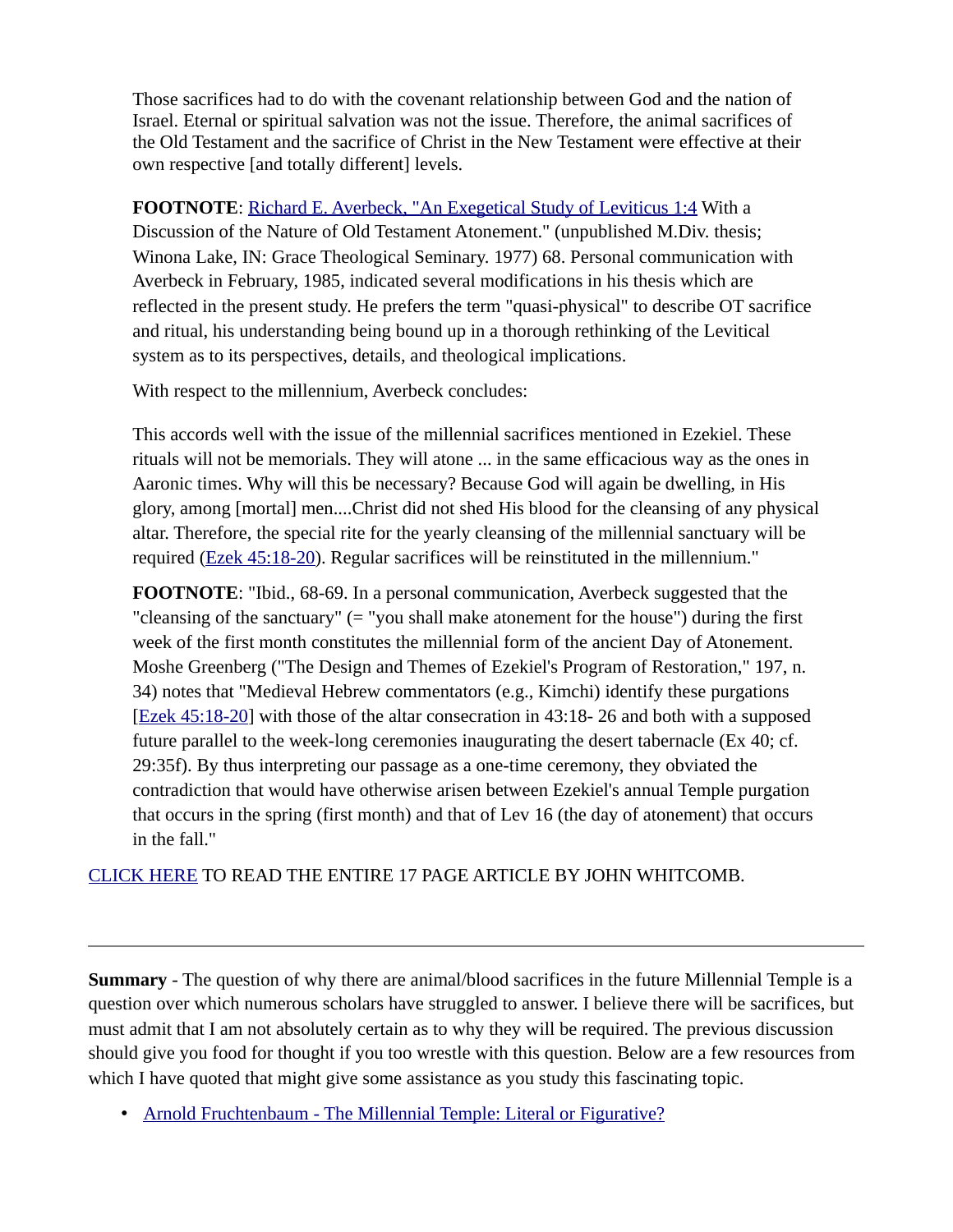- • [Jerry Hullinger The Problem of Animal Sacrifices in Ezekiel 40-48 Bibliotheca Sacra, July-](https://www.joelstrumpet.com/wp-content/uploads/2013/01/Problem-of-Sacrifices-PDF.pdf)[September 1995](https://www.joelstrumpet.com/wp-content/uploads/2013/01/Problem-of-Sacrifices-PDF.pdf)
- John Whitcomb Christ's Atonement and Animal Sacrifices in Israel Grace Theological Journal [6.2 - 1985](https://biblicalstudies.org.uk/pdf/gtj/06-2_201.pdf)
- [Anthony Garland Sacrifices in the Millennial Kingdom](http://www.spiritandtruth.org/questions/207.htm?x=x#below1) (or [here](https://www.biblestudytools.com/commentaries/revelation/related-topics/millennial-sacrifices.html)) [\(Millennial Temple\)](https://www.biblestudytools.com/commentaries/revelation/related-topics/millennial-temple.html)
- • [Thomas Ice Literal Sacrifices in the Millennium](https://www.pre-trib.org/other-articles-by-dr-thomas-ice/message/literal-sacrifices-in-the-millennium)
- [Thomas Ice Why Sacrifices in the Millennium?](https://www.pre-trib.org/articles/all-articles/message/why-literal-sacrifices-in-the-millennium)
- John L. Mitchell, The Question of Millennial Sacrifices Part 1 Bibliotheca Sacra 110:439 [1953](https://www.galaxie.com/article/bsac110-439-07) See also [Part 2](http://www.galaxie.com/article/bsac110-440-07). - charge to access entire article
- • [Gotquestions What is the significance of Ezekiel's temple?](https://www.gotquestions.org/Ezekiel-temple.html)
- [A C Gaebelein The Prophet Ezekiel \(explanation of why sacrifices?\)](https://archive.org/stream/prophetezekielan00gaeb#page/312/mode/1up)

•

**Daniel Woodhead** has an in depth series on the Millennial Temple from a literal perspective and you can also listen to the messages (117 total messages on Ezekiel) by clicking the [Sermonaudio link](https://www.sermonaudio.com/search.asp?speakerWithinSource=&subsetCat=&subsetItem=&mediatype=&includekeywords=&exactverse=&keyword=Daniel_E_Woodhead&keyworddesc=Daniel+E+Woodhead&currsection=&AudioOnly=false&SpeakerOnly=true&keywordwithin=ezekiel&x=0&y=0).

- • [Messianic Kingdom & Temple I](https://media-cloud.sermonaudio.com/text/618171316103.pdf)
- • [Ezekiel 40:1-4 Millennial Mountain & Angel of Lord](https://media-cloud.sermonaudio.com/text/625171420419.pdf)
- • [People Groups in the Messianic Kingdom](https://media-cloud.sermonaudio.com/text/72172016116.pdf)
- [Aspects of the Messianic Kingdom](https://media-cloud.sermonaudio.com/text/79171358446.pdf)
- [Ezekiel 40:5-27 Messianic Temple The Outer Court](https://media-cloud.sermonaudio.com/text/71617143982.pdf)
- • [Ezekiel 40:28-47 The Millennial Temple Inner Court](https://media-cloud.sermonaudio.com/text/72317133467.pdf)
- • [Ezekiel 41:1-26 The Holy Place and Holy of Holies](https://media-cloud.sermonaudio.com/text/7301714962.pdf)
- • [Ezekiel 42:1-20 Separating the Holy from The Common](https://media-cloud.sermonaudio.com/text/86171426536.pdf)
- • [Ezekiel 43:1-5, 44:1-2 The Shekinah Enters The Temple](https://media-cloud.sermonaudio.com/text/813171628293.pdf)
- • [Ezekiel 43:5-17 The Messiah Will Live With Us](https://media-cloud.sermonaudio.com/text/82017181344.pdf)
- [Ezekiel 43:18-27 God Inaugurates the Messianic Temple](https://media-cloud.sermonaudio.com/text/827171543347.pdf)
- • [Ezekiel 44:1-8 East Gate shuts & The Prince](https://media-cloud.sermonaudio.com/text/93171420246.pdf)
- • [Ezekiel 44:9-14 Sin Keeps One From The Kingdom](https://media-cloud.sermonaudio.com/text/910171421169.pdf)
- • [Ezekiel 44:15-31 Zadok in the Messianic Kingdom](https://media-cloud.sermonaudio.com/text/917171415492.pdf)
- • [Ezekiel 45:1-17 -1st Division of the Holy Mountain](https://media-cloud.sermonaudio.com/text/924171345435.pdf)
- • [Ezekiel 45:18-46:8 Messianic Kingdom Worship](https://media-cloud.sermonaudio.com/text/101171518121.pdf)
- • [Ezekiel 46:9-24 The Orderly Procession of Worship](https://media-cloud.sermonaudio.com/text/108171334214.pdf)
- • [Ezekiel 47:1-12 The Messianic Living River](https://media-cloud.sermonaudio.com/text/10151715323910.pdf)
- • [Ezekiel 47:13- 48:7 The Lord Divides the Land](https://media-cloud.sermonaudio.com/text/1022171613180.pdf)
- • [Ezekiel 48:8-35 -Holy Mountain Jerusalem's Gates](https://media-cloud.sermonaudio.com/text/102917148403.pdf)
- • [The Government in the Kingdom](https://media-cloud.sermonaudio.com/text/1151715465.pdf)

# THERE WILL BE PEACE FOR JERUSALEM

The following verses describe the Millennium as a time when Israel will experience peace and protection by the Lord.

ISAIAH 2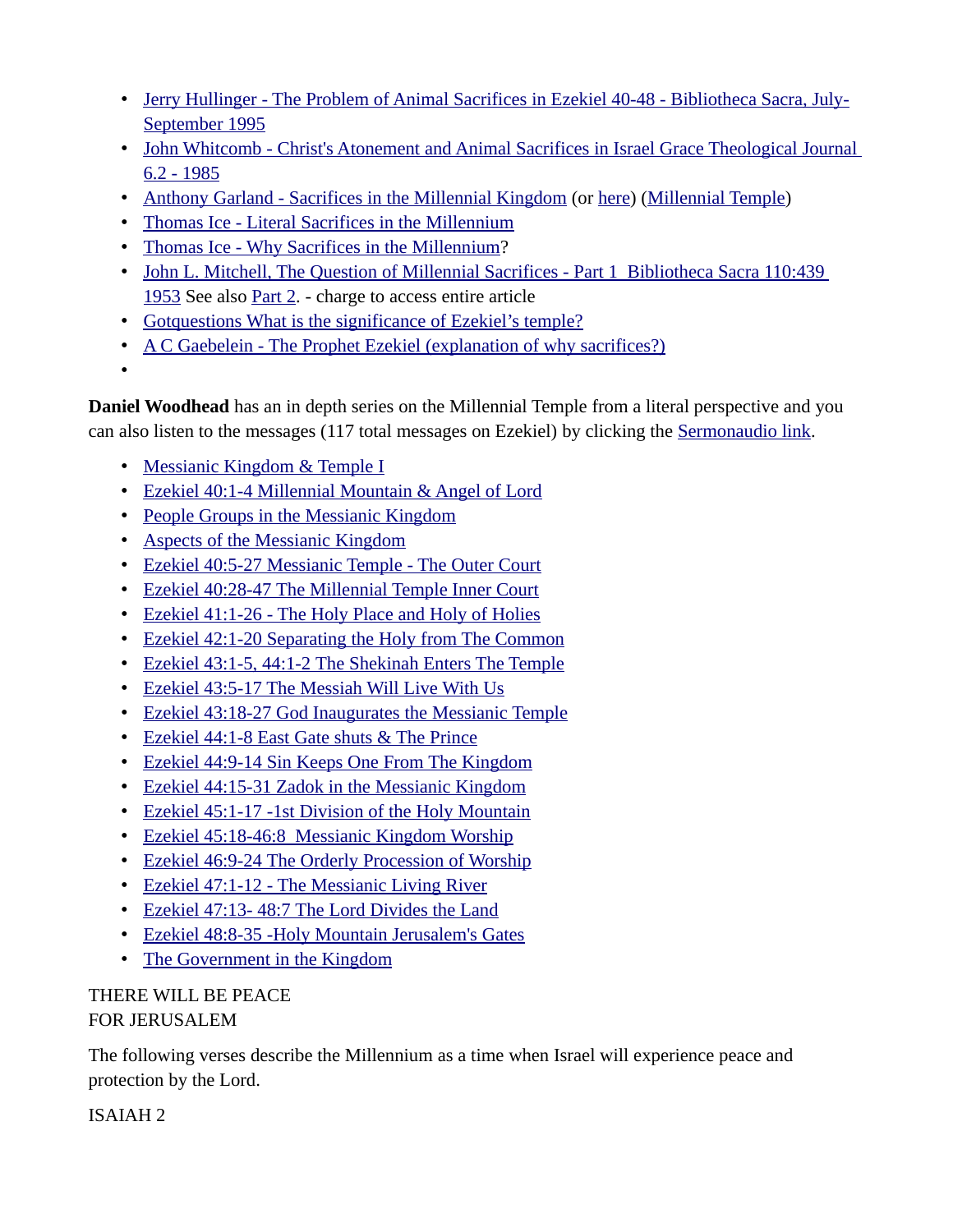Isaiah described the future 1000 year earthly kingdom of the Messiah, noting that Jerusalem would be the leading city of the world in a time of peace rather than war, a time when the Lord will teach His ways.

**[Isaiah 2:1](https://biblia.com/bible/niv/Isa%202.1)** The word which Isaiah the son of Amoz saw concerning Judah and Jerusalem.

**2** Now it will come about that **in the last days**, (we are in the "last days"

The mountain of the house of the Lord (the [Temple Mount](https://www.preceptaustin.org/zechariah-12-commentary#templemount) area)

Will be established as the chief of the mountains (here mountain  $\sim$  kingdom = over all kingdoms),

And will be raised above the hills;

And call the nations (Gentiles) will stream to it.

**3** And many peoples will come and say,

"Come, let us go up to the mountain of the Lord,

To the house of the God of Jacob;

That He may teach us concerning His ways,

And that we may walk in His paths."

For the law will go forth from [Zion,](http://studylight.org/enc/isb/view.cgi?number=T9408)

And the word of the Lord from Jerusalem. (Jesus reigns as King of kings from Jerusalem)

**4** And He will judge between the nations,

And will render decisions for many peoples (see some of those "decisions" below in [Zech](https://biblia.com/bible/niv/Zech%2014.17)  [14:17](https://biblia.com/bible/niv/Zech%2014.17));

And they will hammer their swords into plowshares, (a time of peace)

and their spears into pruning hooks.

Nation will not lift up sword against nation,

And never again will they learn war.

In [Isaiah 2:2](https://biblia.com/bible/niv/Isa%202.2) "**In the last (latter) days**" is a [time phrase](https://www.preceptaustin.org/observation#expressions%20of%20time) that looks forward to the Messianic age. In the NT this phrase begins with the first coming of Messiah as taught in (Acts 2:17+, [Heb 1:2-](https://biblia.com/bible/niv/Heb%201.2)[note](https://www.preceptaustin.org/hebrews_11-4)).. The Old Testament prophets, did not have a clear understanding regarding the time between the Messiah's two advents, and so they linked the expression "in the last days" to the Messiah's return to establish His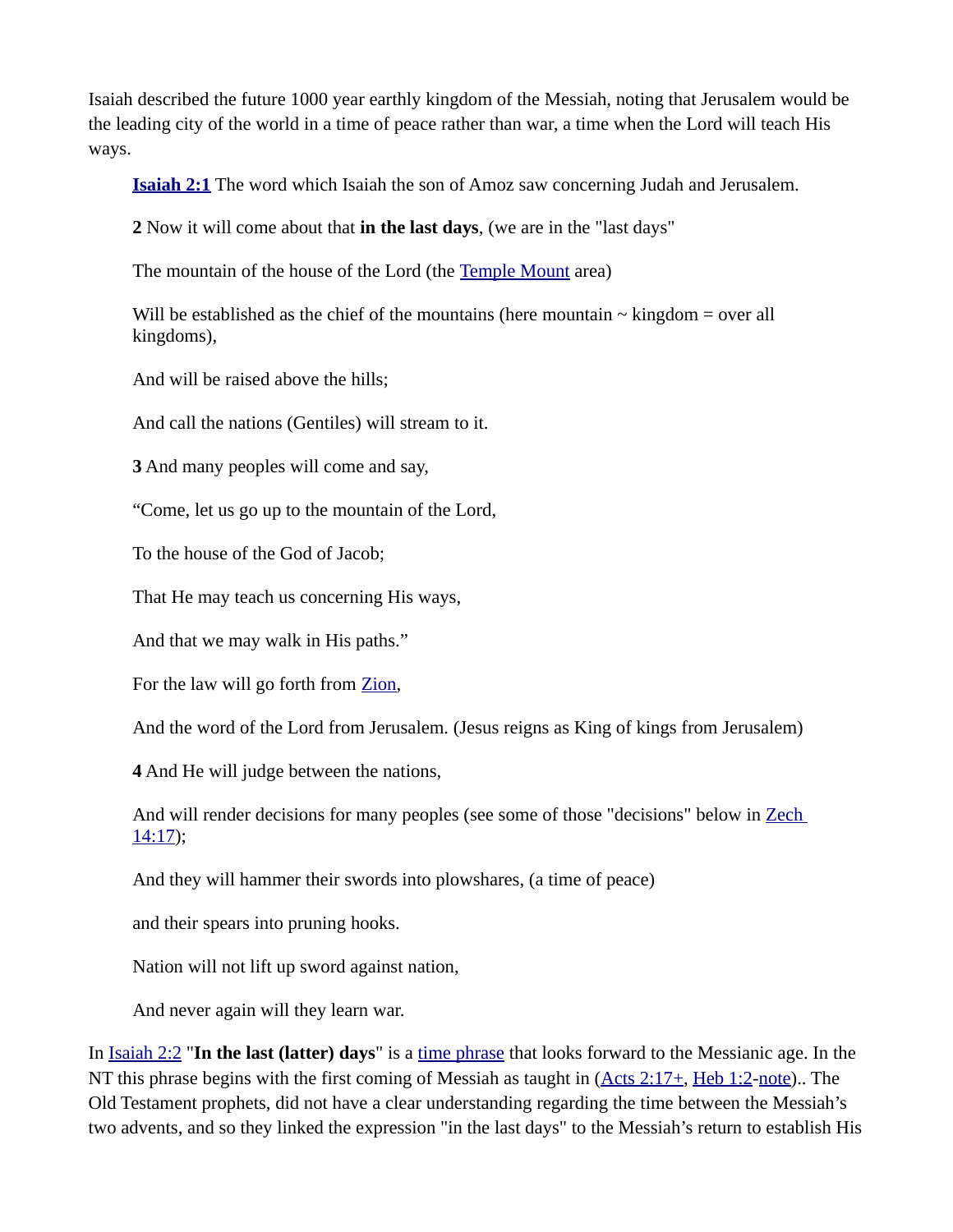earthly kingdom millennial kingdom. Remember that all the promises concerning the Millennial Kingdom will be fulfilled because God is a covenant keeping God and He remembers His covenant promise to Abraham that...

"To your descendants I have given **this land**, from the river of Egypt as far as the great river, the river Euphrates."  $(Ge 15:18+)$ 

The "**mountain of the house of the LORD**" refers to Mt Zion, the location of the Temple (modern day "[Temple Mount](https://www.preceptaustin.org/zechariah-12-commentary#templemount)"). "Mountain" in Scripture is also symbolic of kingdoms and thus the phrase "chief of the mountains" does not mean that Mt Zion will be the tallest mountain in the world but that the kingdom of Israel will be the "chief" of all the world's kingdoms. The Hebrew word "**chief**" (**[ro'sh](http://studylight.org/lex/heb/view.cgi?number=07218)**) describes that which is the head, which is the crucial part of the body and so here describes Israel as the nation of highest rank and greatest importance or influence in all the world.

#### THE LAST DAYS

• See in depth discussion of the topic **[The Last Days](https://www.preceptaustin.org/the-last-days)**

"**Last days**" (**last** = **eschatos** source of the word "eschatology" = the study of last things) means last in time or place. Here are all Scriptural uses (NASB) of the phrases **last days** [\(Isa 2:2;](https://biblia.com/bible/niv/Isa%202.2) [Jer 23:20](https://biblia.com/bible/niv/Jer%2023.20); [49:39](https://biblia.com/bible/niv/Jer%2049.39); [Ezek 38:16](https://biblia.com/bible/niv/Ezek%2038.16); [Hos 3:5](https://biblia.com/bible/niv/Hos%203.5); [Mic 4:1](https://biblia.com/bible/niv/Micah%204.1); [Acts 2:17;](https://biblia.com/bible/niv/Acts%202.17) [2Ti 3:1;](https://biblia.com/bible/niv/2%20Tim%203.1) [Jas 5:3](https://biblia.com/bible/niv/James%205.3); [2Pe 3:3\)](https://biblia.com/bible/niv/2%20Pet%203.3) and **latter days** [\(Dt 4:30;](https://biblia.com/bible/niv/Deut%204.30) [31:29](https://biblia.com/bible/niv/Dt%2031.29); [Job 42:12;](https://biblia.com/bible/niv/Job%2042.12) [Jer 30:24](https://biblia.com/bible/niv/Jer%2030.24); [48:47](https://biblia.com/bible/niv/Jer%2048.47); [Da 2:28;](https://biblia.com/bible/niv/Dan%202.28) [10:14\)](https://biblia.com/bible/niv/Da%2010.14)

Luke utilizes the same time phrase writing that "in **the last days** God says that "I will pour forth of My Spirit upon all mankind" [\(Acts 2:17\)](https://biblia.com/bible/niv/Acts%202.17) which is a prophecy from Joel ([Joel 2:28](https://biblia.com/bible/niv/Joel%202.28)) which was partially fulfilled at Pentecost.

Comparing Scripture with Scripture (see next paragraph), one can deduce that the "**last days**" were inaugurated by Messiah's First Coming and will culminate with the triumphant Second Coming of Christ, when "the Sun of Righteousness shall arise with healing in His wings" [\(Mal 4:2\)](https://biblia.com/bible/niv/Mal%204.2)

Peter warned us that not everyone would accept this prophecy and that the saints were to

Know this first of all, that in the **last days** mockers will come with their mocking, following after their own lusts and saying, "Where is the promise of His coming?" [\(2Pe 3:3,](https://biblia.com/bible/niv/2%20Pet%203.3) [3:4-](https://biblia.com/bible/niv/2Pe%203.4)[note\)](https://www.preceptaustin.org/2_peter_31-7#3:3)

In short, dearly beloved, we are living in the **last days** that began when God spoke in the incarnation of **His Son** and will be consummated by the return of **His Son**.

The Septuagint (LXX) Greek translation of the Hebrew OT uses virtually the same Greek words (**eschatos** = last + **hemera** = day) describing **the last days,** a term that any Jewish reader of this epistle should have been familiar with. In the OT the term "**last days**" most often foretold of the coming **[Great](https://www.preceptaustin.org/the_great_tribulation) [Tribulation](https://www.preceptaustin.org/the_great_tribulation)** [\(Mt 24:31\)](https://biblia.com/bible/niv/Matt%2024.31) and/or the establishment of Messiah's earthly (millennial) kingdom. The Jewish reader should have been familiar with Balaam's last and greatest prophecy regarding Israel and the Messiah as Balaam informed King Balak ([Nu 24:14](https://biblia.com/bible/niv/Num%2024.14)) "what (Israel would) do to (his) people in **the days to come** (= **the last days**)" going on to foretell of the Messiah, saying "I see **Him**, but not now; I behold **Him**, but not near. A **Star** shall come forth from Jacob, and a **Scepter** shall rise from Israel...**One from Jacob shall have dominion**..." [\(Nu 24:17](https://biblia.com/bible/niv/Num%2024.17), [24:19\)](https://biblia.com/bible/niv/Nu%2024.19)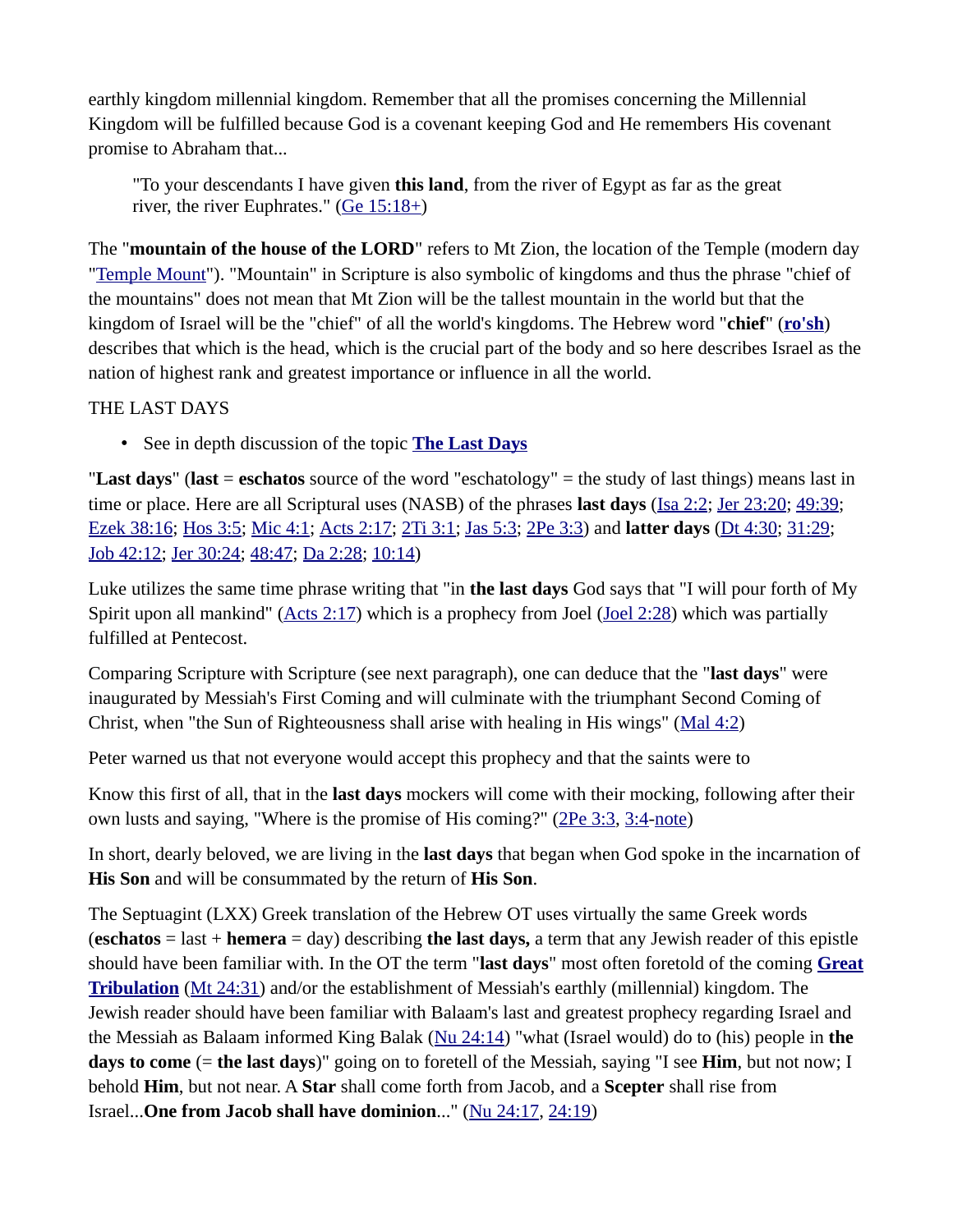At least 4 times Moses uses this identical time phrase (**last days**) in Deuteronomy informing the Jews that "When you are in distress and all these things have come upon you (the ultimate fulfillment being the "great tribulation"), in the **latter days**, you will return to the LORD your God and listen to His voice." ([Dt 4:30](https://biblia.com/bible/niv/Deut%204.30), cf [Dt8:16,](https://biblia.com/bible/niv/Deut8.16) [31:29](https://biblia.com/bible/niv/Dt%2031.29), [32:20](https://biblia.com/bible/niv/Dt%2032.20)) (**[Click](https://www.preceptaustin.org/daniels_seventieth_week)** for chart summarizing the seven year period often [incorrectly] referred to as the "**great tribulatio**n" or more accurately as "**[Daniel's seventieth week](https://www.preceptaustin.org/daniels_seventieth_week)**")

Jeremiah prophesying of the coming "great tribulation", the "time of Jacob's distress" ([Jer 30:7](https://biblia.com/bible/niv/Jer%2030.7)) warned that

The anger of the LORD will not turn back until He has performed and carried out the purposes of His heart. In the **last days** you will clearly understand it. [\(Jer 23:20](https://biblia.com/bible/niv/Jer%2023.20))

Jeremiah later prophesied that

The fierce anger of the LORD will not turn back, until He has performed, and until He has accomplished the intent of His heart; In the **latter days** you will understand this. [\(Jer 30:24,](https://biblia.com/bible/niv/Jer%2030.24) cf [Jer 49:39\)](https://biblia.com/bible/niv/Jer%2049.39)

Ezekiel prophesied that Gog

will come up against My people Israel like a cloud to cover the land. It will come about in the **last days** that I shall bring you against My land, in order that the nations may know Me when I shall be sanctified through you before their eyes, O Gog. [\(Ezekiel 38:16\)](https://biblia.com/bible/niv/Ezek%2038.16)

Daniel interpreted Nebuchadnezzar's dream saying that

there is a God in heaven who reveals mysteries, and He has made known to King Nebuchadnezzar what will take place in the **latter days**." [\(Da 2:28,](https://biblia.com/bible/niv/Dan%202.28)cf [2:29](https://biblia.com/bible/niv/Da%202.29))

Daniel went on to explain

Inasmuch as you saw that a **Stone** (the Messiah) was cut out of the mountain without hands and that it crushed the iron, the bronze, the clay, the silver, and the gold, the great God has made known to the king what will take place in the future  $(LXX =$  eschatos hemera  $=$  last days); so the dream is true, and its interpretation is trustworthy.  $(Da 2:45)$ 

The archangel Michael was sent to Daniel to give him

an understanding of what will happen to your people (Jews = Israel) in the **latter days**  $(LXX =$ **last days**), for the vision pertains to the days yet future. ( $\overline{Da 10:14}$ )

Hosea prophesies that

Afterward the sons of Israel will return and seek the LORD their God and David their king and they will come trembling to the LORD and to His goodness in the **last days**. [\(Ho 3:5](https://biblia.com/bible/niv/Hos%203.5))

Finally Isaiah and Micah [\(Mic 4:1](https://biblia.com/bible/niv/Micah%204.1)[-note](https://www.preceptaustin.org/micah_4_commentary#4:1) virtually identical to [Is 2:2](https://biblia.com/bible/niv/Isa%202.2)) foretell of Messiah's glorious reign in Jerusalem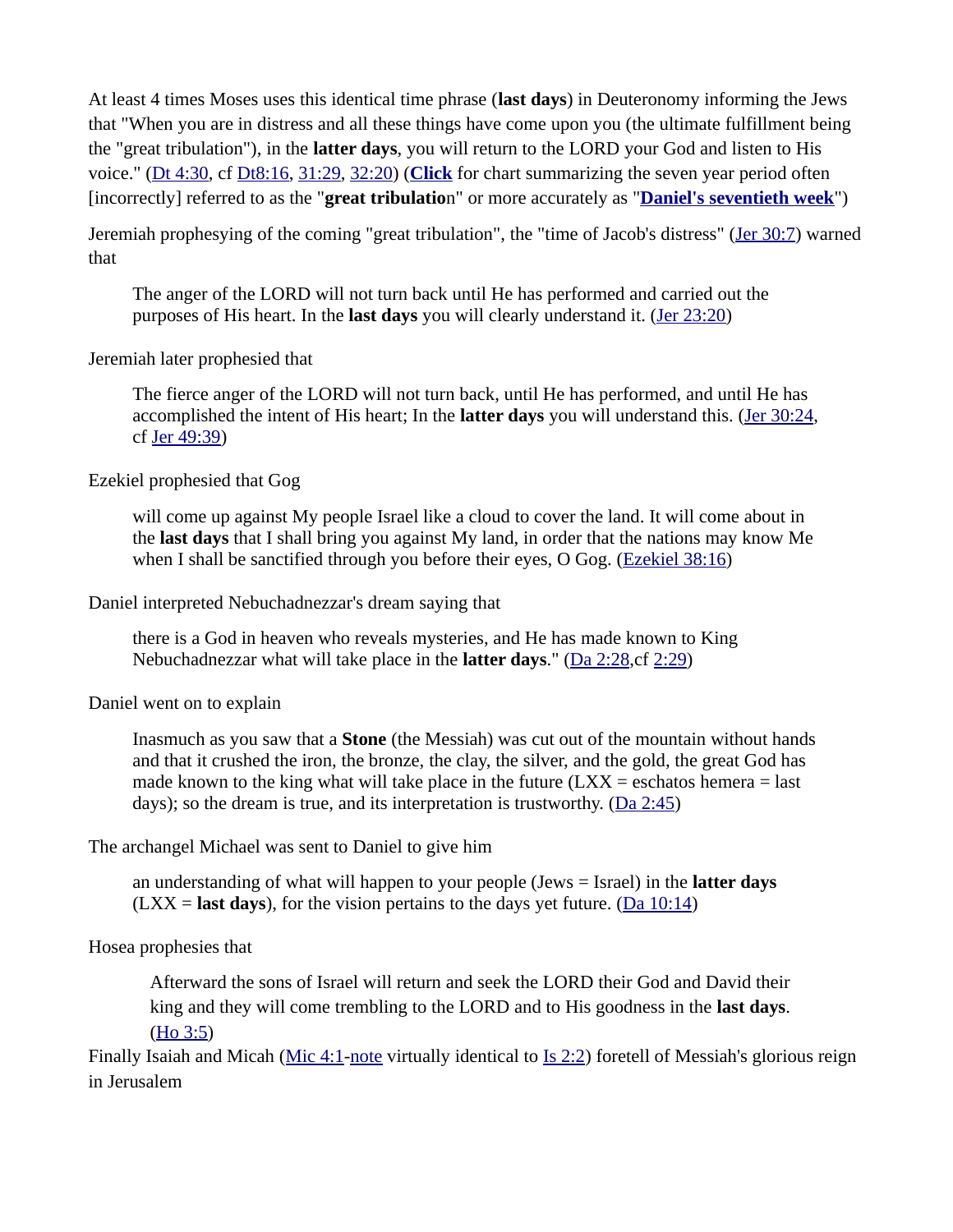In the **last days,** (Greek Septuagint = eschatos + hemera) the mountain of the house of the LORD will be established as the chief of the mountains (referring to Jerusalem), and will be raised above the hills and all the nations will stream to it." ([Is 2:2](https://biblia.com/bible/niv/Isa%202.2))

#### MacArthur observes that

The **last days** are days of fulfillment. In the Old Testament the Jew saw the **last days** as the time when all the promises would be fulfilled. In these days Messiah would come and the Kingdom would come and salvation would come and Israel would no longer be under bondage. In the **last days** promises would stop and fulfillments begin. That is exactly what Jesus came to do. He came to fulfill the promises. Even though the millennial, earthly aspect of the promised Kingdom is yet future, the age of kingdom fulfillment began when Jesus arrived, and it will not finally be completed until we enter into the eternal heavens. The Old Testament age of promise ended when Jesus arrived."

**Dave Guzik** has an excellent summary of **Isaiah 2:2, [3](https://biblia.com/bible/niv/Isaiah%202.3), [5](https://biblia.com/bible/niv/Isaiah%202.5)** writing that...

**In the latter days**: In context, the term latter days refers to the "time of the Messiah," when the Anointed of the LORD reigns over the earth. This speaks of the time many refer to as the millennium, the thousand-year reign of Jesus on this earth (Ps [7](https://biblia.com/bible/niv/Is%2011.7)2,  $\underline{I}$  s 11:4,  $\underline{5}$  $\underline{5}$  $\underline{5}$ ,  $\underline{6}$  $\underline{6}$  $\underline{6}$ ,  $\underline{7}$ ,  $\underline{8}$  $\underline{8}$  $\underline{8}$ ,  $\underline{9}$  $\underline{9}$  $\underline{9}$ , [Je 23:5](https://biblia.com/bible/niv/Jer%2023.5)[,6](https://biblia.com/bible/niv/Je%2023.6) , [Lk 1:32](https://biblia.com/bible/niv/Luke%201.32), [33](https://biblia.com/bible/niv/Lk%201.33), [19:12](https://biblia.com/bible/niv/Lk%2019.12), [13](https://biblia.com/bible/niv/Lk%2019.13), [14](https://biblia.com/bible/niv/Lk%2019.14), [115](https://biblia.com/bible/niv/Lk%2019.115), [16](https://biblia.com/bible/niv/Lk%2019.16), [17](https://biblia.com/bible/niv/Lk%2019.17), [18](https://biblia.com/bible/niv/Lk%2019.18), [19](https://biblia.com/bible/niv/Lk%2019.19), [20](https://biblia.com/bible/niv/Lk%2019.20), [21](https://biblia.com/bible/niv/Lk%2019.21), [22](https://biblia.com/bible/niv/Lk%2019.22), [23](https://biblia.com/bible/niv/Lk%2019.23), [24](https://biblia.com/bible/niv/Lk%2019.24), [25](https://biblia.com/bible/niv/Lk%2019.25), [26](https://biblia.com/bible/niv/Lk%2019.26) [27](https://biblia.com/bible/niv/Lk%2019.27), [Mt](https://biblia.com/bible/niv/Matt%205.18)  [5:18](https://biblia.com/bible/niv/Matt%205.18)).

**The mountain of the LORD's house shall be established on the top of the mountains, and shall be exalted above the hills; and all nations shall flow to it**: During the millennium, Israel will be the "superpower" of the world. It will be the leading nation in all the earth, and the center of Israel will be the mountain of the LORD's house - the [Temple](https://www.preceptaustin.org/zechariah-12-commentary#templemount)  [Mount](https://www.preceptaustin.org/zechariah-12-commentary#templemount), which will be the "capital" of the government of the Messiah. All nations shall flow to the "capital" of the government of Jesus. (**see also** discussion of commentaries on Isaiah at [Questions and Answers](https://www.preceptaustin.org/questions_and_answers))

**Come, let us go to the mountain of the LORD . . . He will teach us His ways, and we shall walk in His paths**: During the millennium, the citizens of earth will acknowledge and submit to the Lordship of Jesus. It will be a time of perfectly administrated enforced righteousness on this earth.

**Nation shall not lift up sword against nation, neither shall they learn war anymore:** It is important to see that this is not the peace of capitulation. This is the peace of enforced righteousness. There is no more war, and no more need for swords and spears, so why not make them into plowshares and pruning hooks? But there is no more war because there is a new ruler on earth, Jesus Christ. **Psalm 2:9** tells us what the Messiah will do to the disobedient in that day:

You shall break them with a rod of iron;

You shall dash them to pieces like a potter's vessel.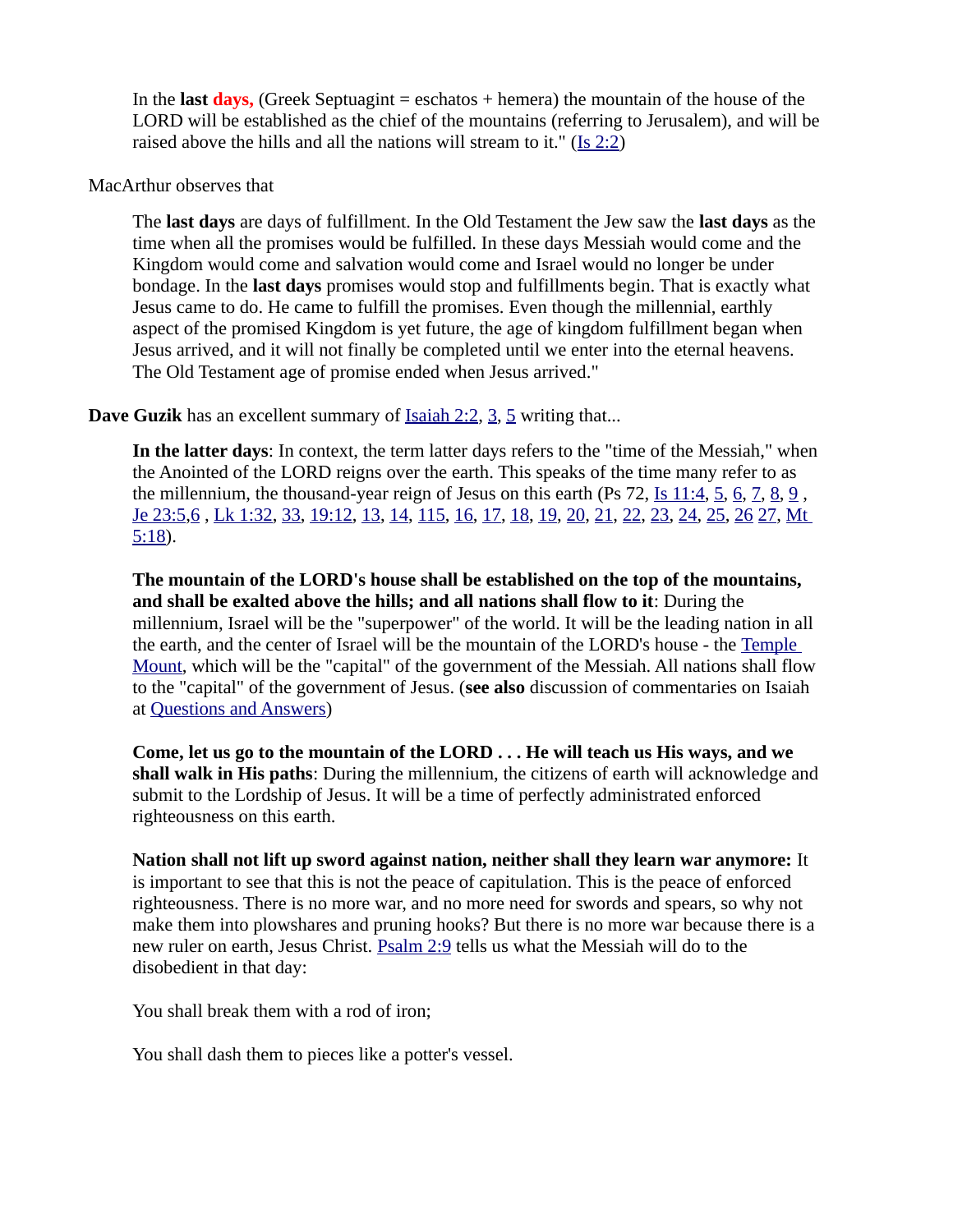We long for the day when there is no more need for a military budget, when the money that goes for weapons and armies can go to schools and parks. But we are only safe doing that when the Messiah reigns among us!.

"Men yearn for peace, but they will not acknowledge the hopelessness of their own efforts to achieve it. It is only when the word of the Lord goes forth from Jerusalem, when He Himself is reigning over the nations, that lasting peace will come." (Martin)

#### ZECHARIAH 14

The prophet Zechariah describes a series of events which have not been fulfilled in Israel's history but which parallel John's description in [Revelation 19:11](https://biblia.com/bible/niv/Rev%2019.11), [12](https://biblia.com/bible/niv/Revelation%2019.12), [13](https://biblia.com/bible/niv/Revelation%2019.13), [14](https://biblia.com/bible/niv/Revelation%2019.14) [\(notes](http://www.spiritandtruth.org/id/revc.htm?19:11)) of the **Second coming of Christ** (See [Table comparing Rapture vs Second Coming](https://www.preceptaustin.org/the_second_coming_of_christ)), His defeat of the antichrist and the inauguration of His 1000 year reign on earth. In this context Zechariah describes unique geographical/topographical changes that accompany the Lord's return. The following verses explain that when Christ returns, His feet will touch the Mount of Olives which will split and provide a valley for the Jews to flee. Living waters will flow out of Jerusalem year round. The adequacy of the water supply in Israel in the Millennium is emphasized by the statement that it will flow in both summer and winter. In Israel today the rains end in the spring and usually do not return again until the fall. This resulting long dry period through the summer often causes water supply problems for Israel. These problems will be eradicated in the 1000 year reign of the Messiah, when a sufficient supply of living waters will flow all year long.

**[Zechariah 14:1](https://biblia.com/bible/niv/Zech%2014.1)-** [commentary](https://www.preceptaustin.org/zechariah-14-commentary#14:1) Behold, a day is coming for the LORD when the spoil taken from you will be divided among you.

2 For I will gather all the (Gentile) nations (Note Who gathers the nations...God is in charge even as men make their decisions. Sovereignty vs Man's Responsibility) against Jerusalem to battle, and the city will be captured, the houses plundered, the women ravished, and half of the city exiled, but the rest of the people will not be cut off from the city.

3 **Then** (note this important [time phrase](https://www.preceptaustin.org/observation#expressions%20of%20time) - just when it appears all hope for Jerusalem is gone) the LORD will go forth and fight against those (Gentile) nations (this is a perfect parallel of the scene in  $Rev 19:11$ ,  $12$ ,  $13$ ,  $14$ ), as when He fights on a day of battle.

**4** And in that day His feet will stand on the Mount of Olives, which is in front of Jerusalem on the east; and the Mount of Olives will be split in its middle from east to west by a very large valley, so that half of the mountain will move toward the north and the other half toward the south.

5 And you will flee by the valley of My mountains, for the valley of the mountains will reach to Azel; yes, you will flee just as you fled before the earthquake in the days of Uzziah king of Judah. Then the LORD, my God, will come, and all the holy ones (or saints) with Him! (this verse perfectly parallels John's description of Christ's return in [Revelation 19:11-](http://studylight.org/desk/?l=en&query=rev+19-21) [14](http://studylight.org/desk/?l=en&query=rev+19-21) when the believers in heaven returning with the Lord Who defeats the Antichrist and the kings of the earth)

6 And it will come about in that day that there will be no light; the luminaries will dwindle.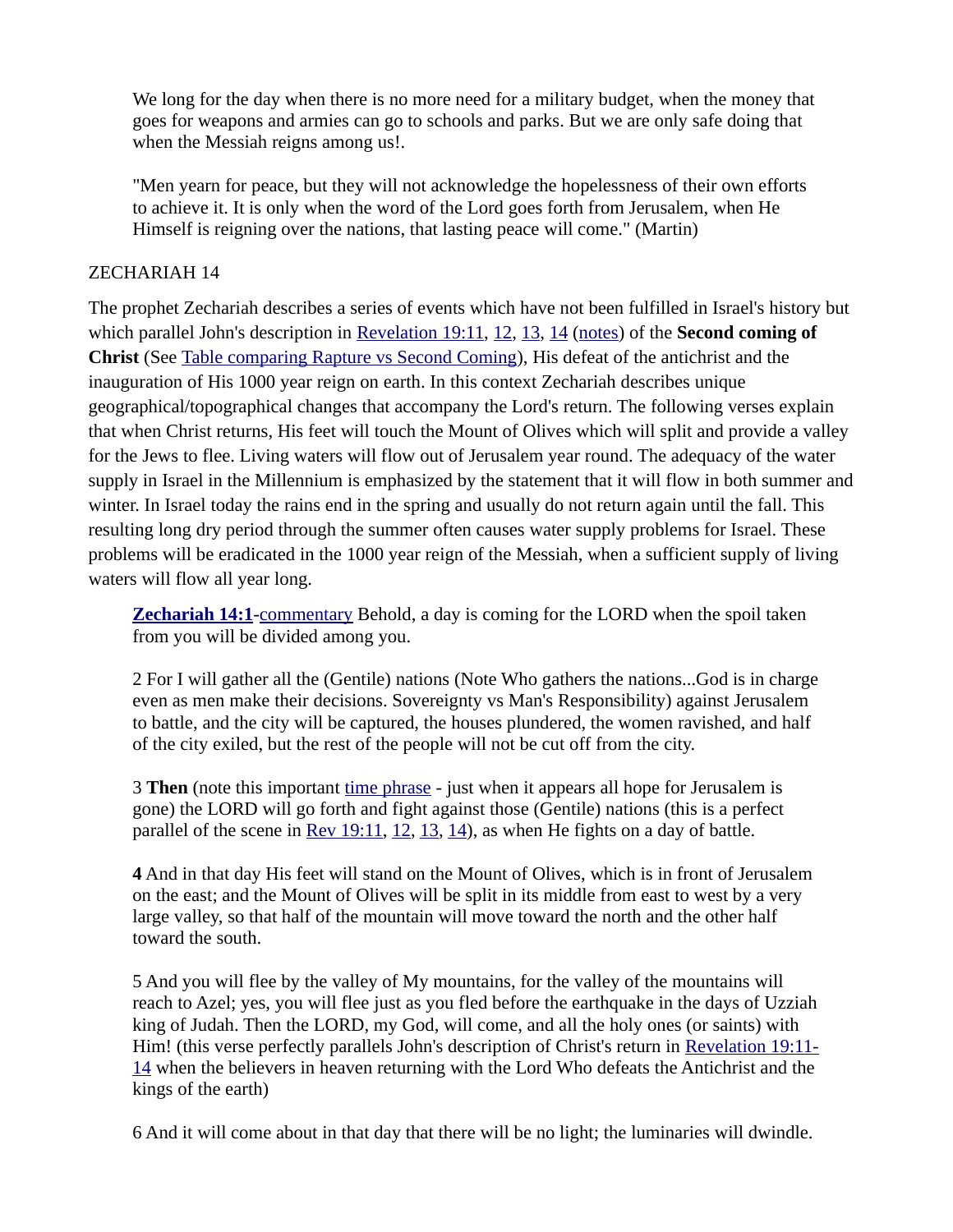7 For it will be a unique day which is known to the LORD, neither day nor night, but it will come about that at evening time there will be light.

**8** And it will come about in that day that living waters will flow out of Jerusalem, half of them toward the eastern sea (the Dead Sea) and the other half toward the western sea (the Mediterranean); it will be in summer as well as in winter.

9 And the LORD will be king over all the earth; in that day the LORD will be the only one, and His name the only one.

**10** All the land will be changed into a plain from Geba to Rimmon south of Jerusalem; but Jerusalem will rise and remain on its site from Benjamin's Gate as far as the place of the First Gate to the Corner Gate, and from the Tower of Hananel to the king's wine presses.

11 And people will live in it, and there will be no more curse, for Jerusalem will dwell in security.

12 Now this will be the plague with which the LORD will strike all the peoples who have gone to war against Jerusalem; their flesh will rot while they stand on their feet, and their eyes will rot in their sockets, and their tongue will rot in their mouth.

13 And it will come about in that day (the return of the King of kings) that a great panic from the LORD will fall on them; and they will seize one another's hand, and the hand of one will be lifted against the hand of another.

14 And Judah also will fight at Jerusalem; and the wealth of all the surrounding nations will be gathered, gold and silver and garments in great abundance.

15 So also like this plague, will be the plague on the horse, the mule, the camel, the donkey, and all the cattle that will be in those camps.

16 Then (note that "then" often marks sequence...so here in the context of the return of the Lord we move into a time in which the Gentile nations will go up to Jerusalem to celebrate the feast of booths - if you don't believe in a literal millennium then this would have to be "heaven" but that would produced a strange and strained interpretation - the point is this can you see how it is difficult to interpret many prophetic passages literally and in context if one does not believe in a literal millennium?) it will come about that **any who are left** (refers to believers left alive after the period of the Great Tribulation and who enter the Millennial kingdom after the Judgment of the Sheep and Goats - see summary of these end time events at **[The Millennium 2](https://www.preceptaustin.org/the_millennium_2)**) are of all the (Gentile) nations that went against Jerusalem will go up from year to year to worship the King (Jesus King of kings), the LORD of hosts, and to celebrate the Feast of Booths.

17 And it will be that whichever of the families of the earth does not go up to Jerusalem to worship the King, the LORD of hosts, there will be no rain on them.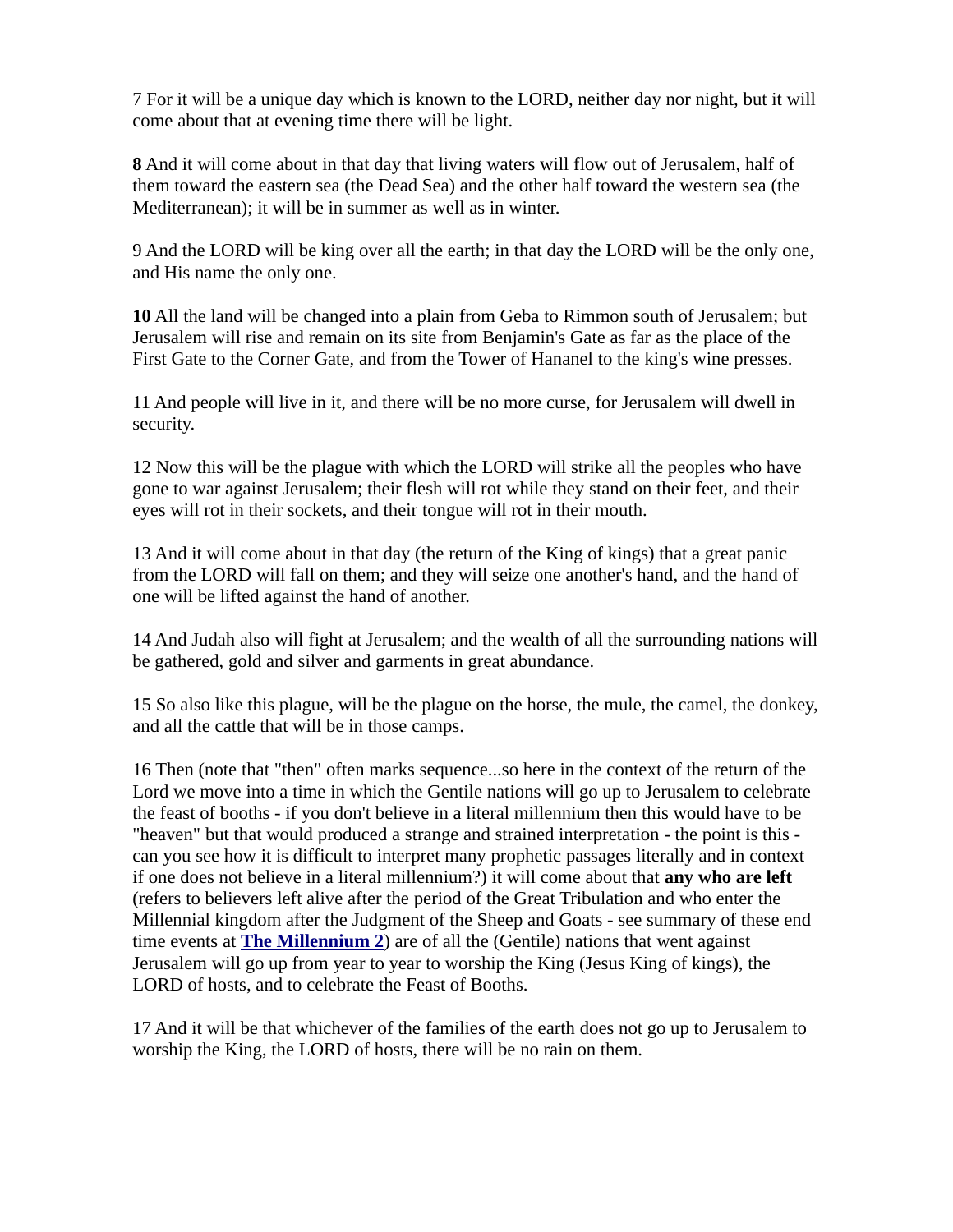18 And if the family of Egypt does not go up or enter, then no rain will fall on them; it will be the plague with which the LORD smites the nations who do not go up to celebrate the Feast of Booths.

19 This will be the punishment of Egypt, and the punishment of all the nations who do not go up to celebrate the Feast of Booths. (how would one even begin to interpret this verse literally if they did not believe in a literal 1000 year reign?)

20 In that day (during the Millennium) there will be inscribed on the bells of the horses, "HOLY TO THE LORD." And the cooking pots in the LORD'S house will be like the bowls before the altar.

21 And every cooking pot in Jerusalem and in Judah will be holy to the LORD of hosts; and all who sacrifice will come and take of them and boil in them. And there will no longer be a Canaanite in the house of the LORD of hosts in that day.

For the past 4000 years Israel and Jerusalem have been at the center of international turmoil and conflict. During the 1000 year earthly reign of Messiah Israel as a nation will dwell in peace and security, with no fear of attack by Gentile nations. Numerous Old Testament passages describe this time of peaceful coexistence.

[2 Sa 7:10](https://biblia.com/bible/niv/2%20Sam%207.10) "I will also appoint a place for My people Israel and will plant them, that they may live in their own place and **not be disturbed again**, (this has to refer to a future fulfillment and is very compatible with the millennium) nor will the wicked afflict them any more as formerly,

God promised David a permanent, secure, Israel which to an extent was fulfilled under his reign but which will be perfectly fulfilled in the reign of the Messiah. Note that the foundation for Jehovah's promise to David finds its roots in His promise to Abraham regarding the land such as when Lot separated from Abraham. Moses records God's promise to Abraham and his descendants...

Now lift up your eyes and look from the place where you are, northward and southward and eastward and westward for all the land which you see, I will give it to you and to your descendants forever. [\(Ge 13:14](https://biblia.com/bible/niv/Gen%2013.14), [15](https://biblia.com/bible/niv/Ge%2013.15))

[Isaiah 32:18](https://biblia.com/bible/niv/Isa%2032.18) Then (when the Spirit is poured out on Israel in the last days and all of Israel the remnant that believes - will be saved) **my people will live in a peaceful habitation**, and **in secure dwellings** and in **undisturbed resting places**. (These conditions do not exist in our day and await fulfillment in the future 1000 year Messianic Age. If you do not believe in a millennium you cannot interpret this verse in its plain, normal, literal sense!)

[Isaiah 54:14](https://biblia.com/bible/niv/Isa%2054.14) "In righteousness you will be established; You will be far from oppression, **for you will not fear; and from terror**, for it will not come near you.

[Jeremiah 23:5](https://biblia.com/bible/niv/Jer%2023.5) "Behold, the days are coming," (what "days"?) declares the LORD, "When I shall raise up for David a righteous Branch (the Messiah when He returns to defeat the antichrist and put an end the warfare waged against the Jews); and He will reign as king and act wisely and do justice and righteousness in the land ("the land" referring to that land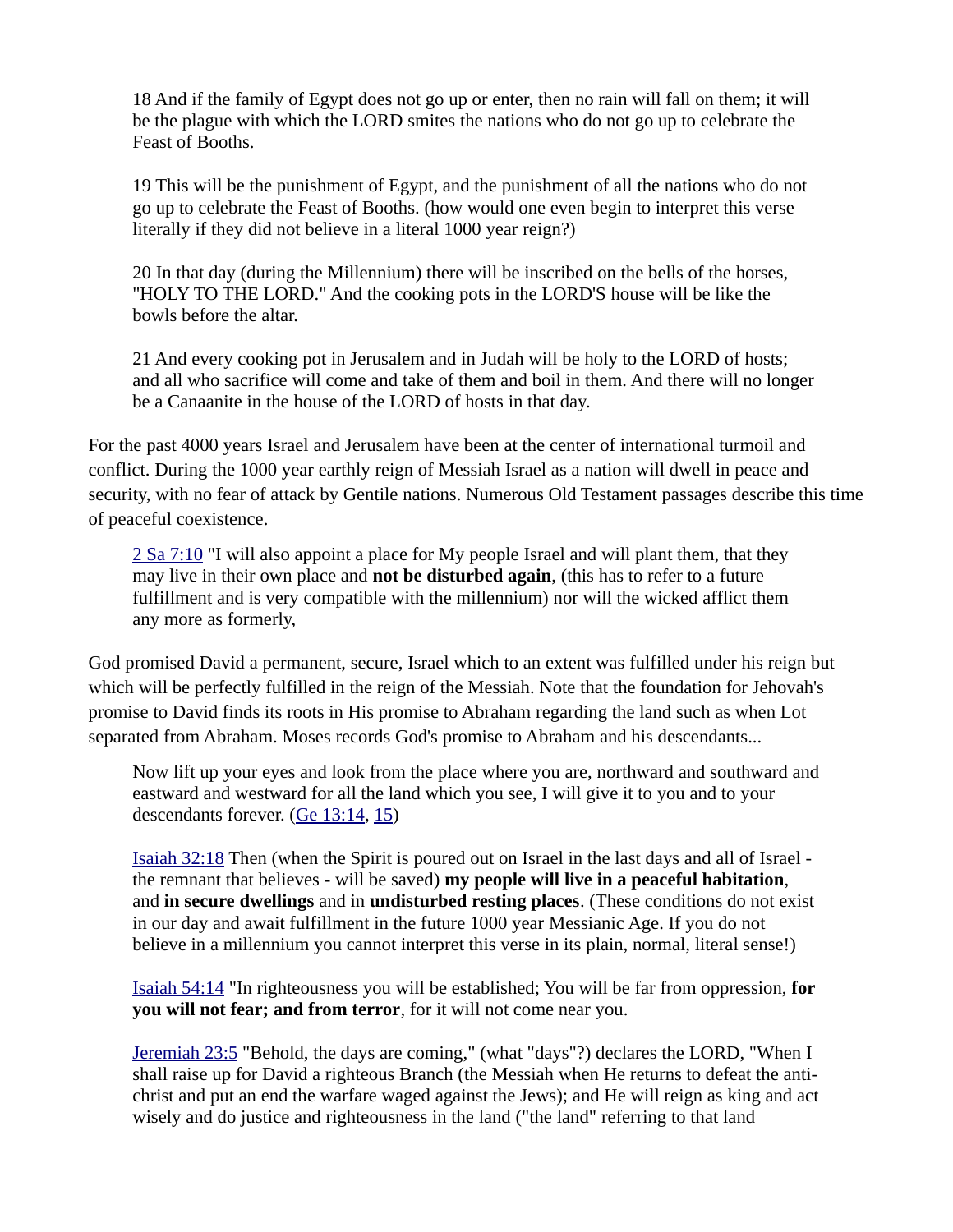promised to Abraham and his descendants, a promise that has never been completely literally fulfilled). 6 "In His days Judah will be saved (when He returns to defeat the anti-Christ in [Rev 19:11-21:3](https://biblia.com/bible/niv/Rev%2019.11-21.3)) - those Jews who confess Jesus as Lord will be saved but 2/3's will be purged out for they are not the true Israel of God, but are Israel only in a physical sense), and Israel **will dwell securely**; and this is His name by which He will be called, 'The LORD our righteousness.'

[Jeremiah 33:16](https://biblia.com/bible/niv/Jer%2033.16) 'In those days (when Christ returns in [Rev 19:11](https://biblia.com/bible/niv/Rev%2019.11), [12](https://biblia.com/bible/niv/Rev%2019.12), [13](https://biblia.com/bible/niv/Rev%2019.13), [14](https://biblia.com/bible/niv/Rev%2019.14)) Judah shall be saved, and **Jerusalem shall dwell in safety**; and this is the name by which she shall be called: the LORD is our righteousness.'

[Ezekiel 34:25](https://biblia.com/bible/niv/Ezek%2034.25) "And I will make a **covenant of peace** (a reference to the fulfillment of the New Covenant when Christ returns in [Revelation 19:11ff](http://studylight.org/desk/?l=en&query=rev+19-21)) with them and eliminate harmful beasts from the land (note again the emphasis, so that they may live securely in the wilderness and sleep in the woods. 26 "And I will make them and the places around My hill a blessing. And I will cause showers to come down in their season; they will be showers of blessing....28 "And they will no longer be a prey to the nations, and the beasts of the earth will not devour them; but **they will live securely**, and no one will make them afraid.

[Ezekiel 39:26](https://biblia.com/bible/niv/Ezek%2039.26) "And they shall forget their disgrace and all their treachery which they perpetrated against Me, when they live securely on their own land with no one to make them afraid.

[Amos 9:15](https://biblia.com/bible/niv/Amos%209.15) "I will also plant them on their land (referring to "the land" promised to Abraham and which is yet to be completely fulfilled), and **they will not again be rooted out from their land** which I have given them (the land promised to Abraham, Isaac and Jacob by unconditional covenant)," Says the LORD your God.

[Micah 4:4](https://biblia.com/bible/niv/Micah%204.4)[-note](https://www.preceptaustin.org/micah_4_commentary#4:4) And each of them will sit under his vine and under his fig tree, **with no one to make them afraid,** for the mouth of the LORD of hosts has spoken. (This prophetic promise has never been fulfilled)

[Micah 5:2](https://biblia.com/bible/niv/Micah%205.2)[-note](https://www.preceptaustin.org/micah_5_commentary#5:2) "But as for you, Bethlehem Ephrathah, too little to be among the clans of Judah, from you One will go forth for Me to be ruler in Israel. His goings forth are from long ago, from the days of eternity."...**[Micah 5:4](https://biblia.com/bible/niv/Micah%205.4)** And He (from the [context](https://www.preceptaustin.org/observation#establish%20the%20context) this clearly refers to Jesus Who) will arise and shepherd His flock in the strength of the LORD, in the majesty of the name of the LORD His God. And they will remain, because at that time He will be great to the ends of the earth. 5 And **this One will be our peace**. (referring to Jesus, "the Prince of Peace" [\[Isaiah 9:6](https://biblia.com/bible/niv/Isa%209.6), [7](https://biblia.com/bible/niv/Isaiah%209.7)], Who can put down all human rebellion and establish perfect peace in the world)

[Hosea 2:18](https://biblia.com/bible/niv/Hos%202.18) "In that day (the Millennium) I will also make a covenant for them with the beasts of the field, the birds of the sky, and the creeping things of the ground. And I will abolish the bow, the sword, and war from the land, and **will make them lie down in safety**. (Israel has never experienced complete safety over the past 4000 years and will only be perfectly safe from all adversaries during the earthly reign of the Messiah).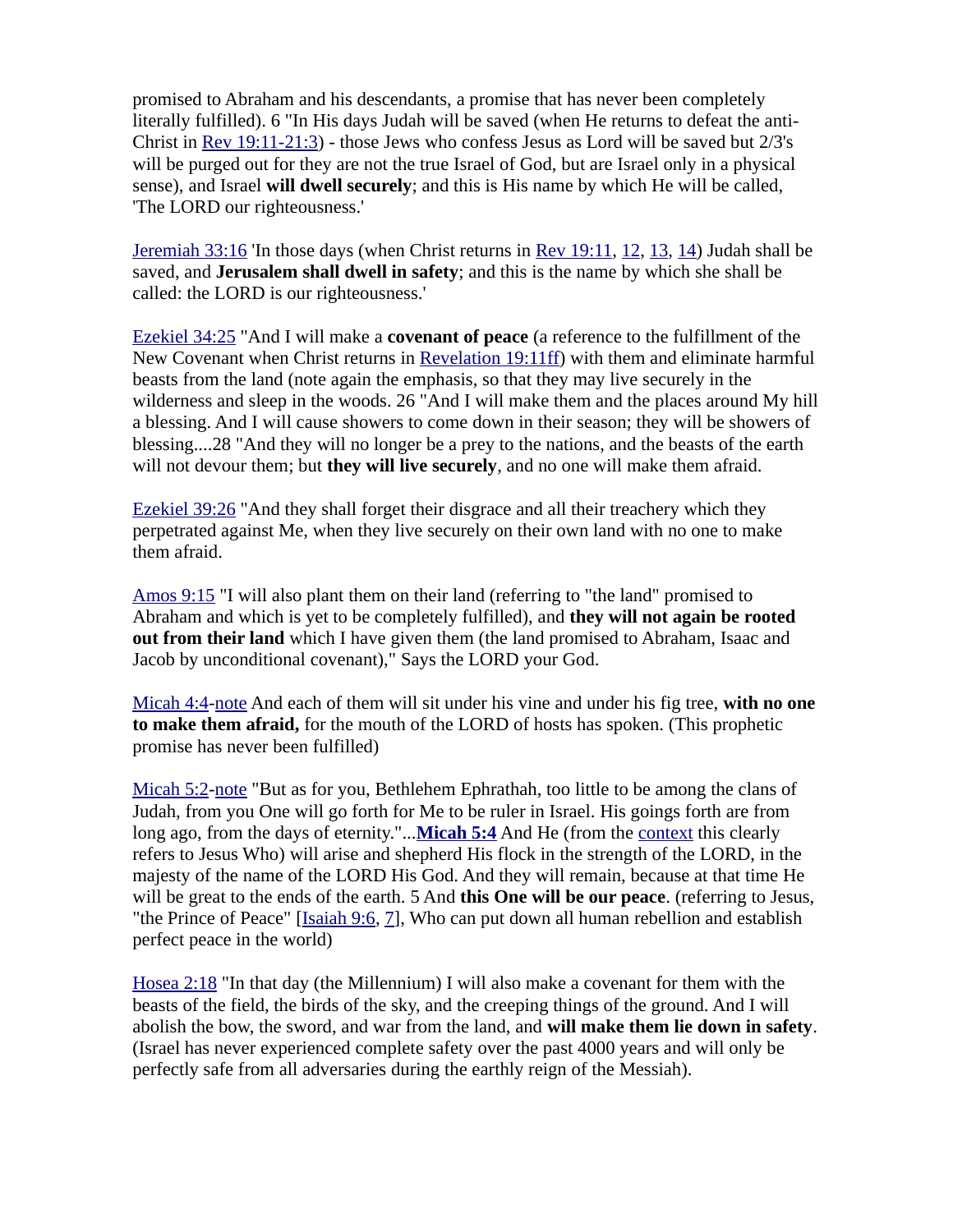[Zechariah 2:4](https://biblia.com/bible/niv/Zech%202.4) (one angel to another said) "Run, speak to that young man, saying, 'Jerusalem will be inhabited without walls (this indicates that she will experiencing unparalleled peace which is ultimately fulfilled in the time of the Millennial reign of Christ), because of the multitude of men and cattle within it. 5 'For I,' declares the LORD, 'will be a wall of fire around her (this is why Israel needs no physical walls in the Millennium), and I will be the glory in her midst.'"

[Zechariah 3:10](https://biblia.com/bible/niv/Zech%203.10) 'In that day,' (the Millennium) declares the LORD of hosts, 'every one of you will invite his neighbor to sit under his vine and under his fig tree.'" (because there will be peace and security)

[Zechariah 14:11](https://biblia.com/bible/niv/Zech%2014.11) And people will live in it (Jerusalem), and there will be no more curse, for Jerusalem **will dwell in security**. (the [context](https://www.preceptaustin.org/observation#establish%20the%20context) of Zechariah 12-14-[commentary](https://www.preceptaustin.org/zechariah-12-commentary) describes the time of the return of Messiah, which marks the beginning of the Millennium in the sequence laid out in a literal reading of [Revelation 19:11-21:3](https://biblia.com/bible/niv/Rev%2019.11-21.3))

#### JEREMIAH 3

# **During the Millennium, the 12 tribes that were divided under King Solomon's rule, will once again be united.**

[Jeremiah 3:16](https://biblia.com/bible/niv/Jer%203.16) "And it shall be **in those days** ([time phrase\)](https://www.preceptaustin.org/observation#expressions%20of%20time) when you are multiplied and increased in **the land**," declares the LORD, "they shall say no more, 'The ark of the covenant of the LORD.' And it shall not come to mind, nor shall they remember it, nor shall they miss it, nor shall it be made again. 17 "**At that time** they shall call Jerusalem 'The Throne of the LORD,' and all the nations will be gathered to it, to Jerusalem, for the name of the LORD; nor shall they walk anymore after the stubbornness of their evil heart. 18 In those days **the house of Judah** will walk with **the house of Israel**, and they will come together from the land of the north to **the land** that I gave your fathers as an inheritance.

**J Vernon McGee** explains that "**In those days**" is a reference to the **millennial kingdom**. All the way through the Book of Jeremiah we will find these rays of light. Have you ever been out on a cloudy day when all of a sudden the sun breaks through and you see a rainbow? This is how it will be throughout Jeremiah—we will have these glorious prophecies of the future." [\(McGee, J V: Thru the Bible](https://www.amazon.com/exec/obidos/tg/detail/-/0840749570?v=glance)  [Commentary: Thomas Nelson](https://www.amazon.com/exec/obidos/tg/detail/-/0840749570?v=glance))

**Why will the Jews not miss "the ark of the covenant"?** The ark of the covenant was lost after Babylon destroyed the Temple in Jerusalem in 586BC, but as Jeremiah records in the future the ark will not be missed. The ark of the covenant, which symbolized God's presence, will be irrelevant when the Messiah returns and reigns over the earth for 1000 years from the city of Jerusalem. The Lord had been "enthroned between the cherubim" above the ark, but during the Millennium Jerusalem will be the site of the throne of the Messiah. At the time of Jeremiah's writing the "house of Israel" had been taken into Assyrian captivity but In the Millennium. the 10 tribes that were taken to Assyria (and are "lost" although not lost to God) will be united with the 2 tribes that composed of the southern kingdom, "the house of Judah".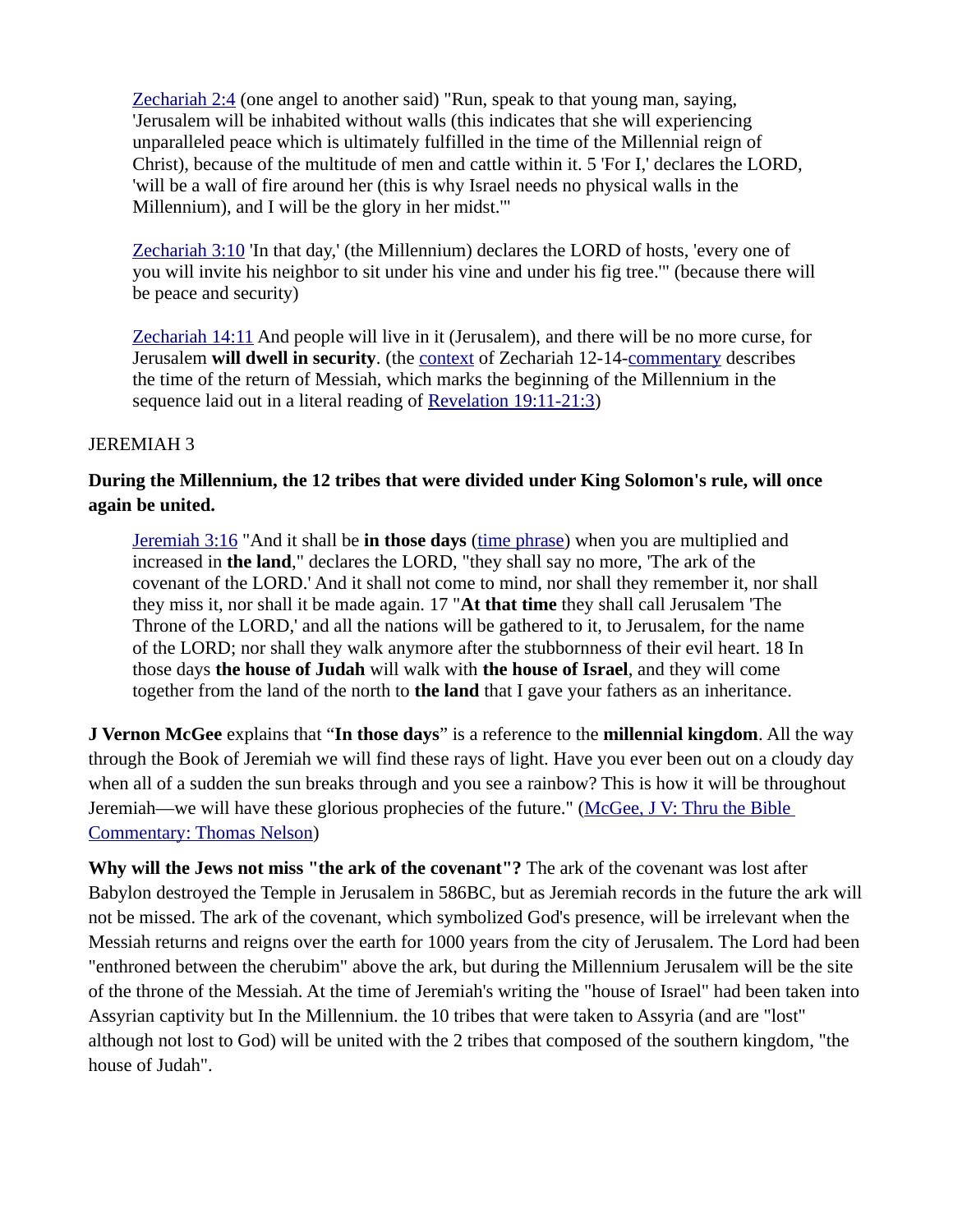# THE THEOCRATIC KINGDOM George N H Peters INDEX TO VOLUME 1

- 1. [PROPOSITION 1](https://www.preceptaustin.org/the-theocratic-kingdom-1-george-peters#1).—The Kingdom of God is a subject of vital importance
- 2. [PROP. 2.](https://www.preceptaustin.org/the-theocratic-kingdom-1-george-peters#2)—The establishment of this Kingdom was determined before, and designed or prepared from, the foundation of the world
- 3. [PROP. 3.](https://www.preceptaustin.org/the-theocratic-kingdom-1-george-peters#3)—The meanings usually given to this Kingdom indicate that the most vague, indefinite notions concerning it exist in the minds of many
- 4. [PROP. 4.](https://www.preceptaustin.org/the-theocratic-kingdom-1-george-peters#4)—The literal, grammatical interpretation of the Scriptures must (connected with the figurative, tropical, or rhetorical) be observed in order to obtain a correct understanding of the Kingdom
- 5. [PROP. 5.](https://www.preceptaustin.org/the-theocratic-kingdom-1-george-peters#5)—The doctrine of the Kingdom is based on the inspiration of the Word of God
- 6. [PROP. 6.](https://www.preceptaustin.org/the-theocratic-kingdom-1-george-peters#6)—The Kingdom of God is intimately connected with the Supernatural
- 7. [PROP. 7.](https://www.preceptaustin.org/the-theocratic-kingdom-1-george-peters#7)—The Kingdom being a manifestation of the Supernatural, miracles are connected with it
- 8. [PROP. 8.](https://www.preceptaustin.org/the-theocratic-kingdom-1-george-peters#8)—The doctrine of the Kingdom presupposes that of sin, the apostasy of man
- 9. [PROP. 9.](https://www.preceptaustin.org/the-theocratic-kingdom-1-george-peters#9)—The nature of, and the things pertaining to, the Kingdom can only be ascertained within the limits of Scripture
- 10. [PROP. 10.](https://www.preceptaustin.org/the-theocratic-kingdom-1-george-peters#10)—This Kingdom should be studied in the light of the Holy Scriptures, and not merely in that of Creeds, Confessions, Formulas of Doctrine, etc.
- 11. [PROP. 11](https://www.preceptaustin.org/the-theocratic-kingdom-1-george-peters#11).—The mysteries of the Kingdom were given to the apostles
- 12. [PROP. 12.](https://www.preceptaustin.org/the-theocratic-kingdom-1-george-peters#12)—There is some mystery yet connected with the things of the Kingdom
- 13. [PROP. 13.](https://www.preceptaustin.org/the-theocratic-kingdom-1-george-peters#13)—Some things pertaining to the Kingdom intentionally revealed somewhat obscurely
- 14. [PROP. 14.](https://www.preceptaustin.org/the-theocratic-kingdom-1-george-peters#14)—Some things pertaining to the Kingdom not so easily comprehended as many suppose
- 15. [PROP. 15.](https://www.preceptaustin.org/the-theocratic-kingdom-1-george-peters#15)—The doctrine of the Kingdom can become better understood and appreciated
- 16. [PROP. 16.](https://www.preceptaustin.org/the-theocratic-kingdom-1-george-peters#16)—This Kingdom cannot be properly comprehended without acknowledging an intimate and internal connection existing between the Old and New Testaments
- 17. [PROP. 17.](https://www.preceptaustin.org/the-theocratic-kingdom-1-george-peters#17)—Without study of the prophecies no adequate idea can be obtained of the Kingdom
- 18. [PROP. 18.](https://www.preceptaustin.org/the-theocratic-kingdom-1-george-peters#18)—The prophecies relating to the establishment of the Kingdom of God are both conditioned and unconditioned
- 19. [PROP. 19.](https://www.preceptaustin.org/the-theocratic-kingdom-1-george-peters#19)—The New Testament begins the announcement of the Kingdom in terms expressive of its being previously well known
- 20. [PROP. 20.](https://www.preceptaustin.org/the-theocratic-kingdom-1-george-peters#20)—To comprehend the subject of the Kingdom it is necessary to notice the belief and expectations of the more pious portion of the Jews
- 21. [PROP. 21.](https://www.preceptaustin.org/the-theocratic-kingdom-1-george-peters#21)—The prophecies of the Kingdom interpreted literally sustain the expectations and hopes of the pious Jews
- 22. [PROP. 22.](https://www.preceptaustin.org/the-theocratic-kingdom-1-george-peters#22)—John the Baptist, Jesus, and the disciples employed the phrases "Kingdom of Heaven," "Kingdom of God," etc., in accordance with the usage of the Jews
- 23. [PROP. 23.](https://www.preceptaustin.org/the-theocratic-kingdom-1-george-peters#23)—There must be some substantial reason why the phrases "Kingdom of God," etc., were thus adopted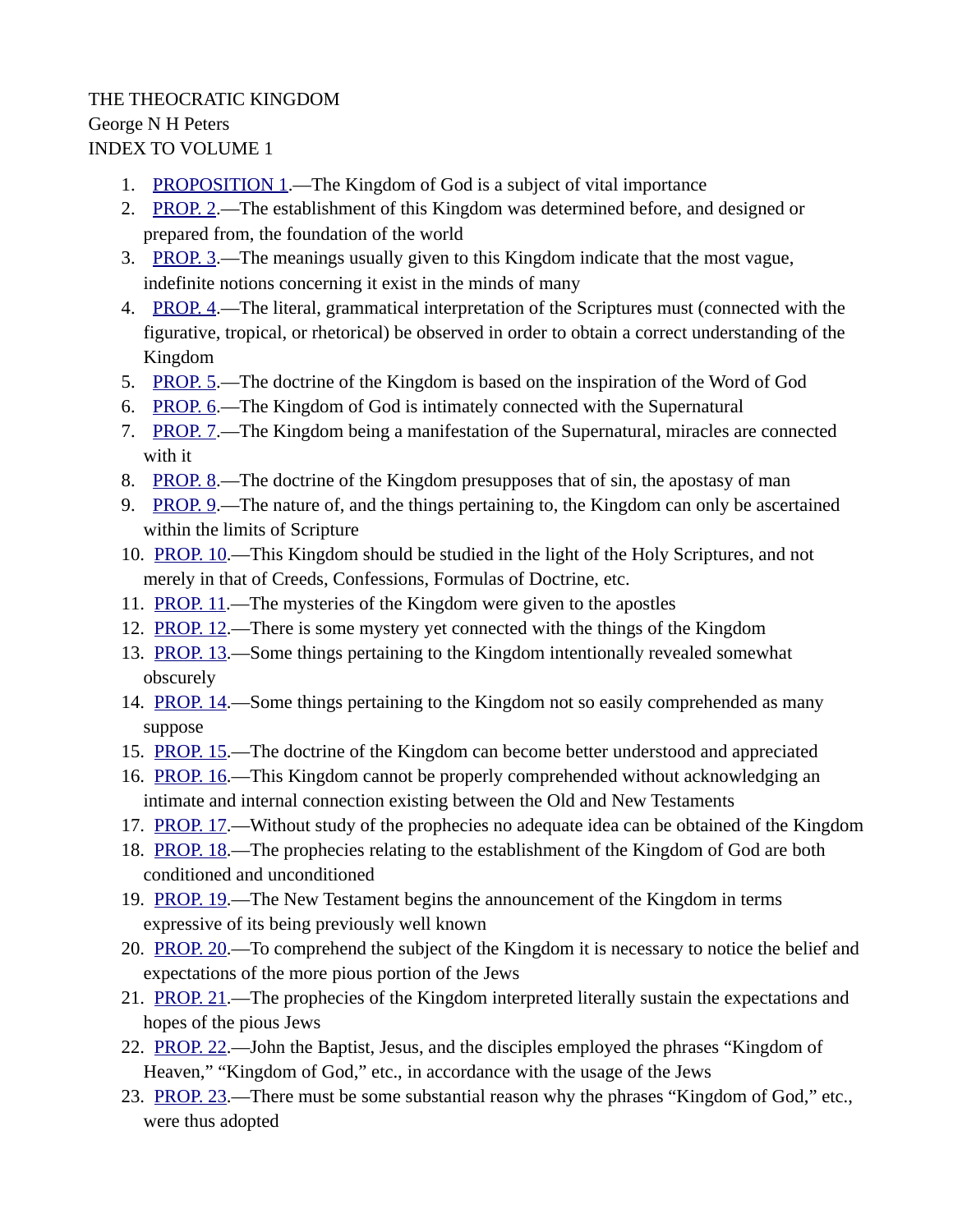- 24. [PROP. 24.](https://www.preceptaustin.org/the-theocratic-kingdom-1-george-peters#24)—The Kingdom is offered to an elect nation, viz., the Jewish nation
- 25. [PROP. 25.](https://www.preceptaustin.org/the-theocratic-kingdom-1-george-peters#25)—The Theocracy was an earnest, introductory, or initiatory form of this Kingdom
- 26. [PROP. 26.](https://www.preceptaustin.org/the-theocratic-kingdom-1-george-peters#26)—The Theocracy thus instituted would have been permanently established if the people, in their national capacity, had been faithful in obedience
- 27. [PROP. 27.](https://www.preceptaustin.org/the-theocratic-kingdom-1-george-peters#27)—The demand of the nation for an earthly king was a virtual abandonment of the Theocratic Kingdom by the nation
- 28. [PROP. 28.](https://www.preceptaustin.org/the-theocratic-kingdom-1-george-peters#28)—God makes the Jewish king subordinate to His own Theocracy
- 29. [PROP. 29.](https://www.preceptaustin.org/the-theocratic-kingdom-1-george-peters#29)—This Theocracy, or Kingdom, is exclusively given to the natural descendants of Abraham, in their corporate capacity
- 30. [PROP. 30.](https://www.preceptaustin.org/the-theocratic-kingdom-1-george-peters#30)—The prophets, however, without specifying the manner of introduction, predict that the Gentiles shall participate in the blessings of the Theocracy or Kingdom
- 31. [PROP. 31.](https://www.preceptaustin.org/the-theocratic-kingdom-1-george-peters#31)—This Theocracy was identified with the Davidic Kingdom
- 32. [PROP. 32.](https://www.preceptaustin.org/the-theocratic-kingdom-1-george-peters#32)—This Theocratic Kingdom, thus incorporated with the Davidic, is removed when the Davidic is overthrown
- 33. [PROP. 33.](https://www.preceptaustin.org/the-theocratic-kingdom-1-george-peters#33)—The prophets, some even before the captivity, foreseeing the overthrow of the Kingdom, both foretell its downfall and its final restoration
- 34. [PROP. 34.](https://www.preceptaustin.org/the-theocratic-kingdom-1-george-peters#34)—The prophets describe this restored Kingdom, its extension, glory, etc., without distinguishing between the First and Second Advents
- 35. [PROP. 35.](https://www.preceptaustin.org/the-theocratic-kingdom-1-george-peters#35)—The prophets describe but one Kingdom
- 36. [PROP. 36.](https://www.preceptaustin.org/the-theocratic-kingdom-1-george-peters#36)—The prophets, with one voice, describe this one Kingdom, thus restored, in terms expressive of the most glorious additions
- 37. [PROP. 37.](https://www.preceptaustin.org/the-theocratic-kingdom-1-george-peters#37)—The Kingdom thus predicted and promised was not in existence when the forerunner of Jesus appeared
- 38. [PROP. 38.](https://www.preceptaustin.org/the-theocratic-kingdom-1-george-peters#38)—John the Baptist preached that this Kingdom, predicted by the prophets, was "nigh at hand"
- 39. [PROP. 39.](https://www.preceptaustin.org/the-theocratic-kingdom-1-george-peters#39)—John the Baptist was not ignorant of the Kingdom that he preached
- 40. [PROP. 40.](https://www.preceptaustin.org/the-theocratic-kingdom-1-george-peters#40)—The hearers of John believed that he preached to them the Kingdom predicted by the prophets, and in the sense held by themselves
- 41. [PROP. 41.](https://www.preceptaustin.org/the-theocratic-kingdom-1-george-peters#41)—The Kingdom was not established under John's ministry
- 42. [PROP. 42.](https://www.preceptaustin.org/the-theocratic-kingdom-1-george-peters#42)—Jesus Christ in His early ministry preached that the Kingdom was "nigh at hand"
- 43. [PROP. 43.](https://www.preceptaustin.org/the-theocratic-kingdom-1-george-peters#43)—The disciples sent forth by Jesus to preach this Kingdom were not ignorant of the meaning to be attached to the Kingdom
- 44. [PROP. 44.](https://www.preceptaustin.org/the-theocratic-kingdom-1-george-peters#44)—The preaching of the Kingdom, being in accordance with that of the predicted Kingdom, raised no controversy between the Jews and Jesus, or between the Jews and His disciples and apostles
- 45. [PROP. 45.](https://www.preceptaustin.org/the-theocratic-kingdom-1-george-peters#45)—The phrases "Kingdom of Heaven," "Kingdom of God," "Kingdom of Christ," etc., denote the same Kingdom
- 46. [PROP. 46.](https://www.preceptaustin.org/the-theocratic-kingdom-1-george-peters#46)—The Kingdom anticipated by the Jews at the First Advent is based on the Abrahamic and Davidic covenants
- 47. [PROP. 47.](https://www.preceptaustin.org/the-theocratic-kingdom-1-george-peters#47)—The Jews had the strongest possible assurances given to them that the Kingdom based on these covenants would be realized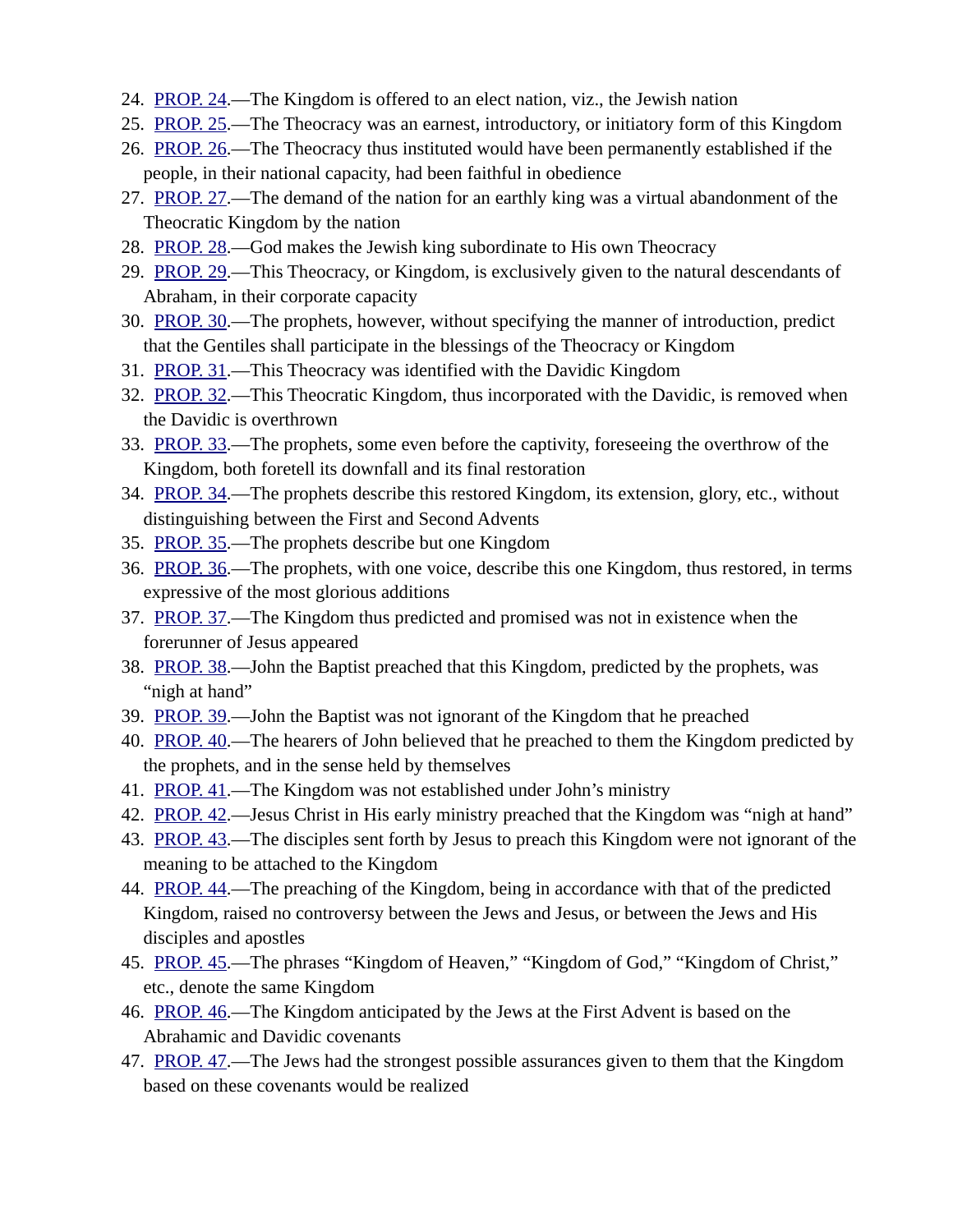- 48. [PROP. 48.](https://www.preceptaustin.org/the-theocratic-kingdom-1-george-peters#48)—The Kingdom being based on the covenants, the covenants must be carefully examined, and [\(PROP. 4\) the literal language of the same must be maintained](https://www.preceptaustin.org/the-theocratic-kingdom-1-george-peters#)
- 49. [PROP. 49.](https://www.preceptaustin.org/the-theocratic-kingdom-1-george-peters#49)—The covenants being, in Revelation, the foundation of the Kingdom, must first be received and appreciated
- 50. [PROP. 50.](https://www.preceptaustin.org/the-theocratic-kingdom-1-george-peters#50)—This Kingdom will be the outgrowth of the renewed Abrahamic covenant, under which renewal we live
- 51. [PROP. 51.](https://www.preceptaustin.org/the-theocratic-kingdom-1-george-peters#51)—The relation that the Kingdom sustains to "the covenants of promise" enables us to appreciate the prophecies pertaining to the Kingdom
- 52. [PROP. 52.](https://www.preceptaustin.org/the-theocratic-kingdom-1-george-peters#52)—The promises pertaining to the Kingdom, as given in the covenants, will be strictly fulfilled
- 53. [PROP. 53.](https://www.preceptaustin.org/the-theocratic-kingdom-1-george-peters#53)—The genealogies of our Lord form an important link in the comprehension of the Kingdom
- 54. [PROP. 54.](https://www.preceptaustin.org/the-theocratic-kingdom-1-george-peters#54)—The preaching of the Kingdom by John, Jesus, and the disciples, was confined to the Jewish nation
- 55. [PROP. 55.](https://www.preceptaustin.org/the-theocratic-kingdom-1-george-peters#56)—It was necessary that Jesus and His disciples should, at first, preach the Kingdom as nigh to the Jewish nation
- 56. [PROP. 56.](https://www.preceptaustin.org/the-theocratic-kingdom-1-george-peters#56)—The Kingdom was not established during the ministry of "the Christ"
- 57. [PROP. 57.](https://www.preceptaustin.org/the-theocratic-kingdom-1-george-peters#57)—This Kingdom was offered to the Jewish nation, but the nation rejected it
- 58. [PROP. 58.](https://www.preceptaustin.org/the-theocratic-kingdom-1-george-peters#58)—Jesus, toward the close of His ministry, preached that the Kingdom was not nigh
- 59. [PROP. 59.](https://www.preceptaustin.org/the-theocratic-kingdom-1-george-peters#59)—This Kingdom of God offered to the Jewish elect nation, lest the purpose of God fail, is to be given to others who are adopted
- 60. [PROP. 60.](https://www.preceptaustin.org/the-theocratic-kingdom-1-george-peters#60)—This Kingdom of God is given, not to nations, but to one nation
- 61. [PROP. 61.](https://www.preceptaustin.org/the-theocratic-kingdom-1-george-peters#61)—The Kingdom which by promise exclusively belonged to the Jewish nation, the rightful seed of Abraham, was now to be given to an engrafted people
- 62. [PROP. 62.](https://www.preceptaustin.org/the-theocratic-kingdom-1-george-peters#62)—This people, to whom the Kingdom is to be given, gathered out of the nations, becomes the elect nation
- 63. [PROP. 63.](https://www.preceptaustin.org/the-theocratic-kingdom-1-george-peters#63)—The present elect, to whom the Kingdom will be given, is the continuation of the previous election chiefly in another engrafted people
- 64. [PROP. 64.](https://www.preceptaustin.org/the-theocratic-kingdom-1-george-peters#64) —The Kingdom being given to the elect only, any adoption into that elect portion must be revealed by express Divine Revelation
- 65. [PROP. 65.](https://www.preceptaustin.org/the-theocratic-kingdom-1-george-peters#65)—Before this Kingdom can be given to this elect people, they must first be gathered out
- 66. [PROP. 66.](https://www.preceptaustin.org/the-theocratic-kingdom-1-george-peters#66)—The Kingdom that was nigh at one time (viz., at the First Advent) to the Jewish nation is now removed to the close of its tribulation, and of the times of the Gentiles
- 67. [PROP. 67.](https://www.preceptaustin.org/the-theocratic-kingdom-1-george-peters#67)—The Kingdom could not, therefore, have been set up at that time, viz., at the First Advent
- 68. [PROP. 68.](https://www.preceptaustin.org/the-theocratic-kingdom-1-george-peters#68)—This Kingdom is then essentially a Jewish Kingdom
- 69. [PROP. 69.](https://www.preceptaustin.org/the-theocratic-kingdom-1-george-peters#69)—The death of Jesus did not remove the notion entertained by the disciples and apostles concerning the Kingdom
- 70. [PROP. 70.](https://www.preceptaustin.org/the-theocratic-kingdom-1-george-peters#70)—The apostles, after Christ's ascension, did not preach, either to Jews or Gentiles, that the Kingdom was established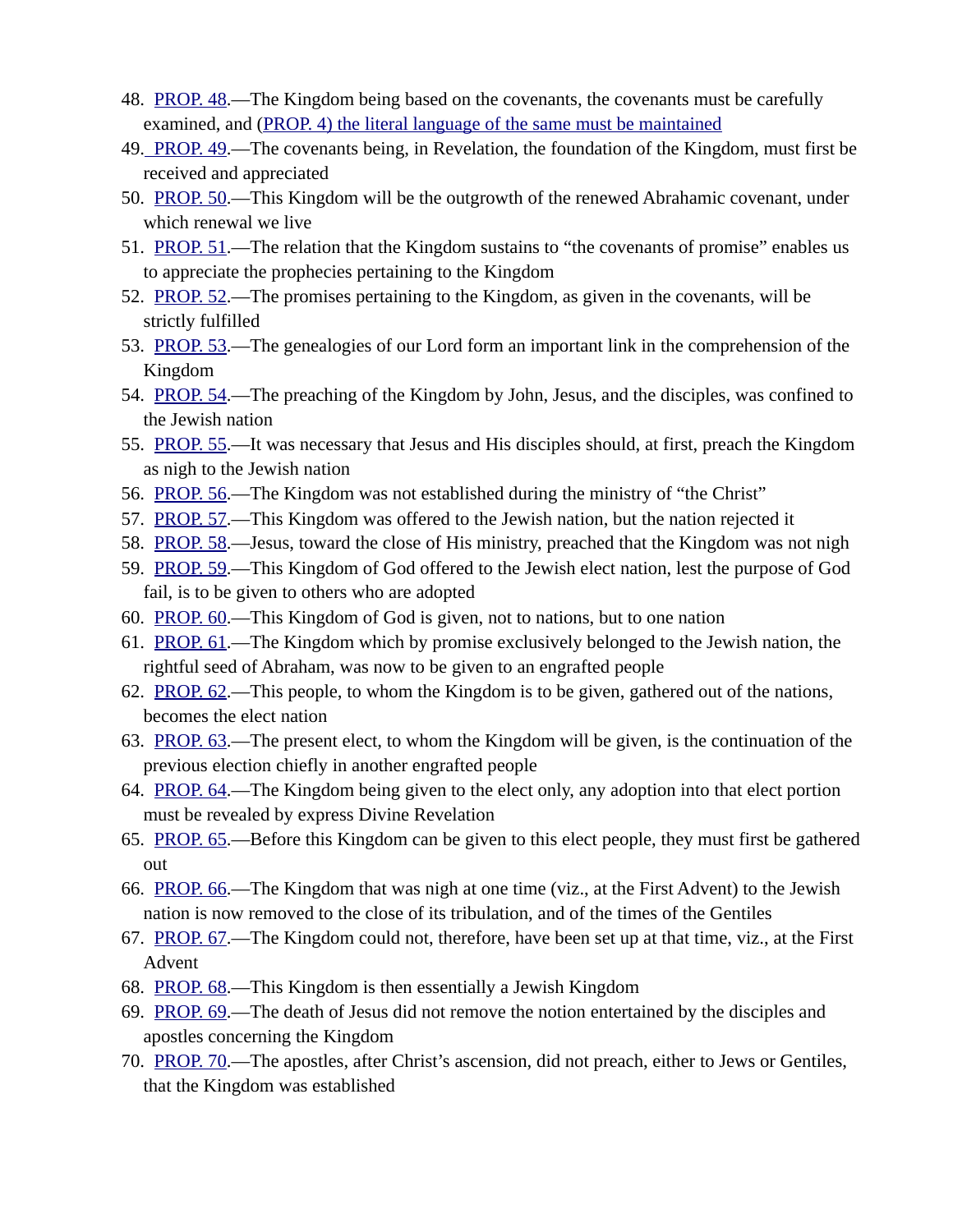- 71. [PROP. 71.](https://www.preceptaustin.org/the-theocratic-kingdom-1-george-peters#71)—The language of the apostles confirmed the Jews in their Messianic hopes of the Kingdom
- 72. [PROP. 72.](https://www.preceptaustin.org/the-theocratic-kingdom-1-george-peters#72)—The doctrine of the Kingdom, as preached by the apostles, was received by the early Church
- 73. [PROP. 73.](https://www.preceptaustin.org/the-theocratic-kingdom-1-george-peters#73)—The doctrine of the Kingdom preached by the apostles and elders raised up no controversy with the Jews
- 74. [PROP. 74.](https://www.preceptaustin.org/the-theocratic-kingdom-1-george-peters#74)—The belief in the speedy Advent of Christ, entertained both by the apostles and the churches under them, indicates what Kingdom was believed in and taught by the first Christians
- 75. [PROP. 75.](https://www.preceptaustin.org/the-theocratic-kingdom-1-george-peters#75)—The doctrine of the Kingdom, as held by the churches established by the apostles, was perpetuated
- 76. [PROP. 76.](https://www.preceptaustin.org/the-theocratic-kingdom-1-george-peters#76)—The doctrine of the Kingdom was changed under the Gnostic and Alexandrian influence
- 77. [PROP. 77.](https://www.preceptaustin.org/the-theocratic-kingdom-1-george-peters#77)—The doctrine of the Kingdom, as held by the early Church, was finally almost exterminated under the teaching and power of the Papacy
- 78. [PROP. 78.](https://www.preceptaustin.org/the-theocratic-kingdom-1-george-peters#78)—The early Church doctrine was revived after the Reformation
- 79. [PROP. 79.](https://www.preceptaustin.org/the-theocratic-kingdom-1-george-peters#79)—The Kingdom of God, promised by covenant and prophets, is to be distinguished from the general and universal sovereignty of God
- 80. [PROP. 80.](https://www.preceptaustin.org/the-theocratic-kingdom-1-george-peters#80)—This Kingdom of covenant, promise, and prediction is to be distinguished from the sovereignty which Jesus exercises in virtue of His Divine nature
- 81. [PROP. 81.](https://www.preceptaustin.org/the-theocratic-kingdom-1-george-peters#81)—This Kingdom, as covenanted, belongs to Jesus, as "the Son of Man"
- 82. [PROP. 82.](https://www.preceptaustin.org/the-theocratic-kingdom-1-george-peters#82)—This Kingdom is a complete restoration, in the person of the Second Adam or Man, of the dominion lost by the First Adam or Man
- 83. [PROP. 83.](https://www.preceptaustin.org/the-theocratic-kingdom-1-george-peters#83)—This Kingdom is given to "the Son of Man" by God, the Father
- 84. [PROP. 84.](https://www.preceptaustin.org/the-theocratic-kingdom-1-george-peters#84)—As this Kingdom is specially given to "the Son of Man" as the result of His obedience, sufferings, and death, it must be something different from His Divine nature, or from "piety," "religion," "God's reign in the heart," etc.
- 85. [PROP. 85.](https://www.preceptaustin.org/the-theocratic-kingdom-1-george-peters#85)—Neither Abraham nor his engrafted seed have as yet inherited the Kingdom; hence the Kingdom must be something different from "piety," "religion," "God's reign in the heart," etc.
- 86. [PROP. 86.](https://www.preceptaustin.org/the-theocratic-kingdom-1-george-peters#86)—The object or design of this dispensation is to gather out these elect to whom, as heirs with Abraham and his seed Christ, this Kingdom is to be given
- 87. [PROP. 87.](https://www.preceptaustin.org/the-theocratic-kingdom-1-george-peters#87)—The postponement of the Kingdom is the key to the understanding of the meaning of this dispensation
- 88. [PROP. 88.](https://www.preceptaustin.org/the-theocratic-kingdom-1-george-peters#88)—The Church is then a preparatory stage for this Kingdom
- 89. [PROP. 89.](https://www.preceptaustin.org/the-theocratic-kingdom-1-george-peters#89)—Christ, in view of this future Kingdom, sustains a peculiar relationship to the Church
- 90. [PROP. 90.](https://www.preceptaustin.org/the-theocratic-kingdom-1-george-peters#90)—Members of the Church who are faithful are promised this Kingdom
- 91. [PROP. 91.](https://www.preceptaustin.org/the-theocratic-kingdom-1-george-peters#91) The Kingdom of God is not the Jewish Church
- 92. [PROP. 92.](https://www.preceptaustin.org/the-theocratic-kingdom-1-george-peters#92)—This Kingdom is not what some call, "the Gospel Kingdom"
- 93. [PROP. 93.](https://www.preceptaustin.org/the-theocratic-kingdom-1-george-peters#93)—The covenanted Kingdom is not the Christian Church
- 94. [PROP. 94.](https://www.preceptaustin.org/the-theocratic-kingdom-1-george-peters#94)—The overlooking of the postponement of this Kingdom is a fundamental mistake and fruitful source of error in many systems of Theology